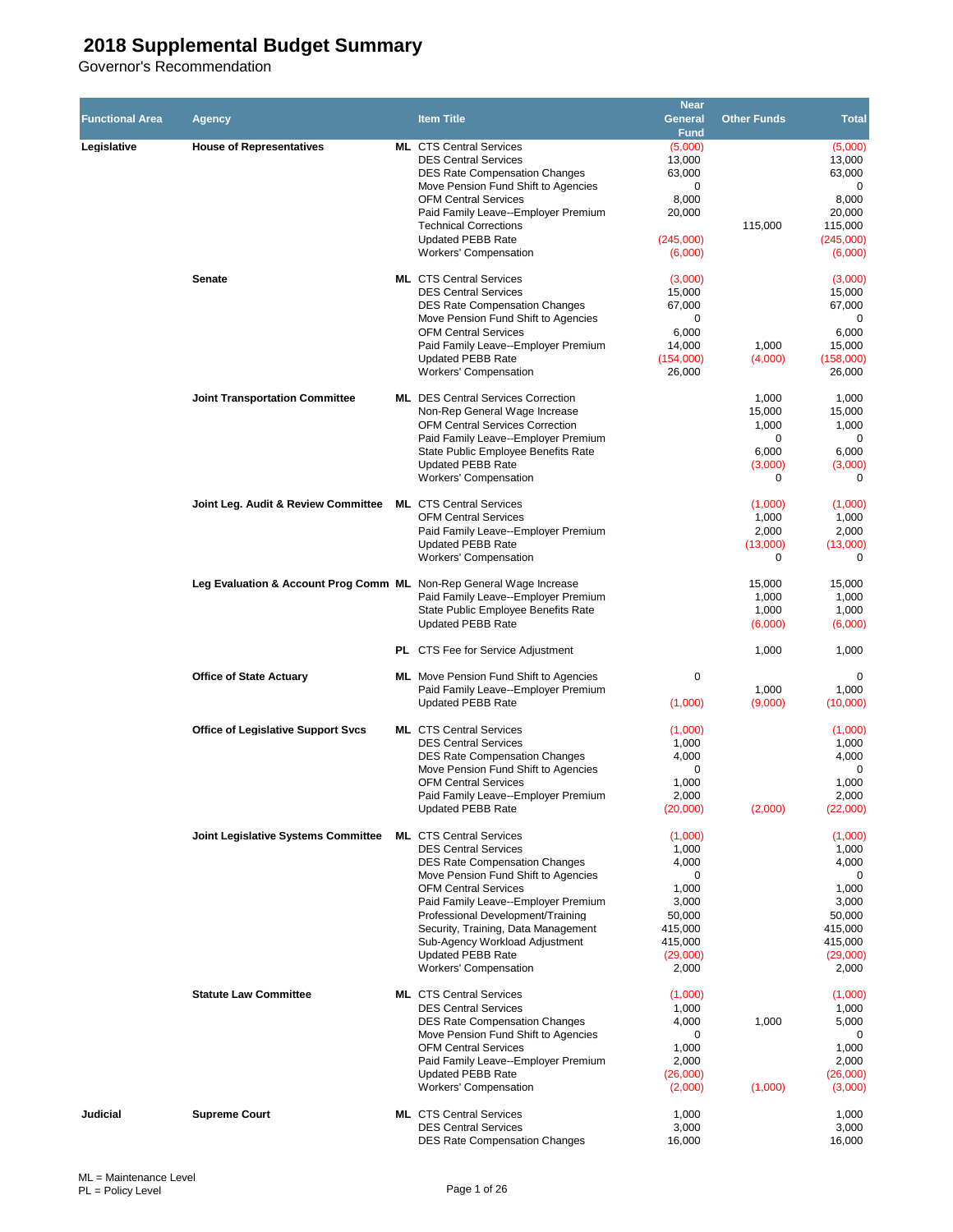| <b>Functional Area</b> | Agency                                   | <b>Item Title</b>                                                                                                                                                                                                                                                                                                                                                                                  | <b>Near</b><br><b>General</b><br><b>Fund</b>                                                                            | <b>Other Funds</b>                          | <b>Total</b>                                                                                                               |
|------------------------|------------------------------------------|----------------------------------------------------------------------------------------------------------------------------------------------------------------------------------------------------------------------------------------------------------------------------------------------------------------------------------------------------------------------------------------------------|-------------------------------------------------------------------------------------------------------------------------|---------------------------------------------|----------------------------------------------------------------------------------------------------------------------------|
| Judicial               | <b>Supreme Court</b>                     | <b>ML</b> Move Pension Fund Shift to Agencies<br><b>OFM Central Services</b><br>Paid Family Leave--Employer Premium<br><b>Updated PEBB Rate</b><br><b>Workers' Compensation</b>                                                                                                                                                                                                                    | $\mathbf 0$<br>1,000<br>4,000<br>(39,000)<br>(1,000)                                                                    |                                             | $\mathbf 0$<br>1,000<br>4,000<br>(39,000)<br>(1,000)                                                                       |
|                        | <b>State Law Library</b>                 | <b>ML</b> DES Central Services<br><b>DES Rate Compensation Changes</b><br>Move Pension Fund Shift to Agencies<br>Paid Family Leave--Employer Premium<br>Updated PEBB Rate                                                                                                                                                                                                                          | 1,000<br>8,000<br>0<br>1,000<br>(9,000)                                                                                 |                                             | 1,000<br>8,000<br>0<br>1,000<br>(9,000)                                                                                    |
|                        | <b>Court of Appeals</b>                  | <b>ML</b> CTS Central Services<br>Move Pension Fund Shift to Agencies<br><b>OFM Central Services</b><br>Paid Family Leave--Employer Premium<br><b>Updated PEBB Rate</b><br><b>Workers' Compensation</b>                                                                                                                                                                                            | $\mathbf 0$<br>$\mathbf 0$<br>3,000<br>9,000<br>(87,000)<br>(10,000)                                                    |                                             | $\mathbf 0$<br>$\mathbf 0$<br>3,000<br>9,000<br>(87,000)<br>(10,000)                                                       |
|                        | <b>Commission On Judicial Conduct</b>    | <b>ML</b> DES Rate Compensation Changes<br>Move Pension Fund Shift to Agencies<br>Paid Family Leave--Employer Premium<br><b>Transfers</b><br><b>Updated PEBB Rate</b>                                                                                                                                                                                                                              | 2,000<br>0<br>1,000<br>0<br>(4,000)                                                                                     |                                             | 2,000<br>0<br>1,000<br>$\Omega$<br>(4,000)                                                                                 |
|                        | <b>Admin Office of the Courts</b>        | ML AC-ECMS<br><b>Audit Services</b><br><b>CTS Central Services</b><br><b>DES Rate Compensation Changes</b><br><b>Employment Security</b><br><b>JSTA Fund Shift</b><br><b>Legal Services</b><br>Move Pension Fund Shift to Agencies<br><b>OFM Central Services</b><br>Paid Family Leave--Employer Premium<br>Thurston County Impact Fee<br><b>Updated PEBB Rate</b><br><b>Workers' Compensation</b> | 2,000<br>(8,000)<br>5,000<br>182,000<br>1,840,000<br>(1,000)<br>0<br>9,000<br>20,000<br>811,000<br>(198,000)<br>(4,000) | 390.000<br>(1,840,000)<br>9,000<br>(87,000) | 390,000<br>2,000<br>(8,000)<br>5,000<br>182,000<br>0<br>(1,000)<br>0<br>9,000<br>29,000<br>811,000<br>(285,000)<br>(4,000) |
|                        |                                          | PL EDE - Carry Forward<br>EDE - Fund Shift<br><b>Equipment Replacement</b><br>Staffing - SCJA                                                                                                                                                                                                                                                                                                      | 4,339,000<br>1,123,000<br>240,000                                                                                       | 2,265,000                                   | 4,339,000<br>1,123,000<br>2,265,000<br>240,000                                                                             |
|                        | <b>Office of Public Defense</b>          | <b>ML</b> Appellate Attorney Costs<br><b>Attornev General's Office</b><br><b>Contractor Retention</b><br>Move Pension Fund Shift to Agencies<br>Paid Family Leave--Employer Premium<br>Updated PEBB Rate<br><b>Workers' Compensation</b><br>PL CTS Fee for Service Adjustment                                                                                                                      | 1,393,000<br>1,024,000<br>3,628,000<br>0<br>1,000<br>(10,000)                                                           | (1,000)<br>4,000                            | 1,393,000<br>1,024,000<br>3,628,000<br>$\mathbf 0$<br>1,000<br>(10,000)<br>(1,000)<br>4,000                                |
|                        | <b>Office of Civil Legal Aid</b>         | <b>ML</b> Move Pension Fund Shift to Agencies<br><b>Updated PEBB Rate</b>                                                                                                                                                                                                                                                                                                                          | 0<br>(2,000)                                                                                                            |                                             | $\Omega$<br>(2,000)                                                                                                        |
|                        |                                          | PL Automated Family Law Documents<br>Civil Justice Reinvestment Plan                                                                                                                                                                                                                                                                                                                               | 300.000<br>1,553,000                                                                                                    |                                             | 300,000<br>1,553,000                                                                                                       |
|                        | Governmental Oper Office of the Governor | <b>ML</b> CTS Central Services<br><b>DES Central Services</b><br><b>DES Rate Compensation Changes</b><br>Move Pension Fund Shift to Agencies<br><b>OFM Central Services</b><br>Paid Family Leave--Employer Premium<br><b>Updated PEBB Rate</b><br><b>Workers' Compensation</b>                                                                                                                     | 1,000<br>2,000<br>10,000<br>0<br>1,000<br>3,000<br>(35,000)<br>(3,000)                                                  |                                             | 1,000<br>2,000<br>10,000<br>0<br>1,000<br>3,000<br>(35,000)<br>(3,000)                                                     |
|                        |                                          | PL CTS Central Services<br>CTS Fee for Service Adjustment<br><b>DES Central Services</b><br>OEO Database Implementation<br><b>OFM Central Services</b><br>Oversight Board for DCYF<br>PERS & TRS Plan 1 Benefit Increase                                                                                                                                                                           | 3,000<br>8,000<br>13,000<br>78,000<br>3,000<br>405,000<br>4,000                                                         |                                             | 3,000<br>8,000<br>13,000<br>78,000<br>3,000<br>405,000<br>4,000                                                            |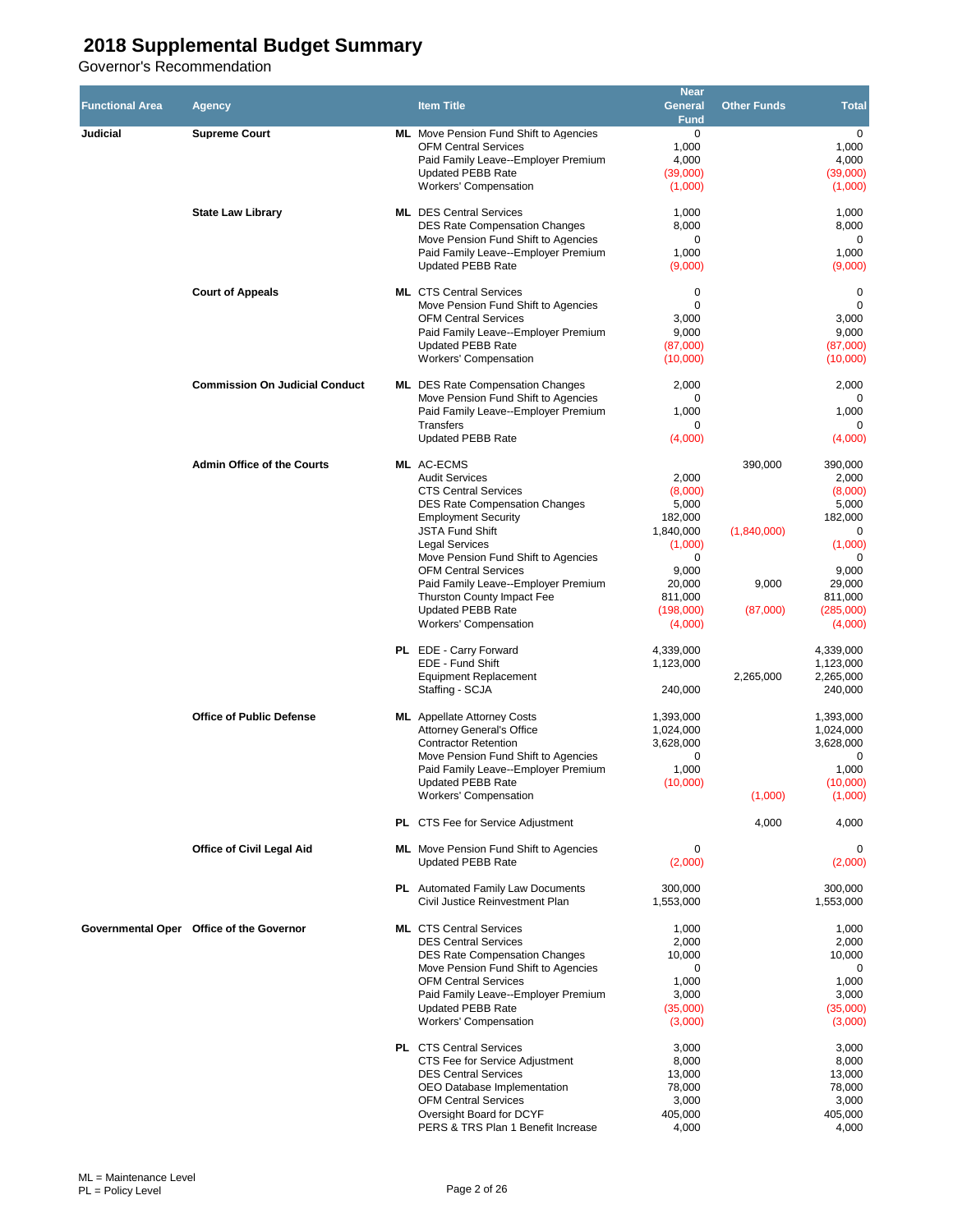|                        |                                                 |                                                                             | <b>Near</b>        |                    |                       |
|------------------------|-------------------------------------------------|-----------------------------------------------------------------------------|--------------------|--------------------|-----------------------|
| <b>Functional Area</b> | Agency                                          | <b>Item Title</b>                                                           | General            | <b>Other Funds</b> | <b>Total</b>          |
|                        |                                                 |                                                                             | <b>Fund</b>        |                    |                       |
|                        | Governmental Oper Office of Lieutenant Governor | <b>ML</b> DES Rate Compensation Changes                                     | 3,000<br>0         |                    | 3,000<br>$\mathbf 0$  |
|                        |                                                 | Move Pension Fund Shift to Agencies<br><b>Updated PEBB Rate</b>             | (4,000)            |                    | (4,000)               |
|                        |                                                 | <b>Workers' Compensation</b>                                                | 0                  |                    | $\mathbf 0$           |
|                        |                                                 |                                                                             |                    |                    |                       |
|                        |                                                 | <b>PL</b> DES Central Services                                              | 2,000              |                    | 2,000                 |
|                        |                                                 |                                                                             |                    |                    |                       |
|                        | <b>Public Disclosure Commission</b>             | <b>ML</b> DES Rate Compensation Changes                                     | 3,000              |                    | 3,000                 |
|                        |                                                 | <b>Legal Services</b><br>Move Pension Fund Shift to Agencies                | (1,000)<br>0       |                    | (1,000)<br>0          |
|                        |                                                 | <b>OFM Central Services</b>                                                 | 2,000              |                    | 2,000                 |
|                        |                                                 | Paid Family Leave--Employer Premium                                         | 1,000              |                    | 1,000                 |
|                        |                                                 | <b>Updated PEBB Rate</b>                                                    | (12,000)           |                    | (12,000)              |
|                        |                                                 | <b>Workers' Compensation</b>                                                | (2,000)            |                    | (2,000)               |
|                        |                                                 | <b>PL</b> Centralize IT Systems and Security                                | 37,000             |                    | 37,000                |
|                        |                                                 | <b>CTS Central Services</b>                                                 | 1,000              |                    | 1,000                 |
|                        |                                                 | <b>Electronic Filing Modernization</b>                                      | 238,000            |                    | 238,000               |
|                        |                                                 | Filer Assistance                                                            | 81,000             |                    | 81,000                |
|                        |                                                 | <b>Legal Services</b>                                                       | 2,000              |                    | 2,000                 |
|                        |                                                 | <b>OFM Central Services</b>                                                 | 1,000              |                    | 1,000                 |
|                        |                                                 | PERS & TRS Plan 1 Benefit Increase                                          | 2,000              |                    | 2,000                 |
|                        | Office of the Secretary of State                | <b>ML</b> Audit Services                                                    | 4,000              | 8,000              | 12,000                |
|                        |                                                 | <b>CTS Central Services</b>                                                 | 2,000              | 2,000              | 4,000                 |
|                        |                                                 | <b>DES Central Services</b>                                                 | 2,000              | 4,000              | 6,000                 |
|                        |                                                 | <b>DES Rate Compensation Changes</b>                                        | 11,000             | 18,000             | 29,000                |
|                        |                                                 | <b>Election Reconciliation</b>                                              | 45,000             |                    | 45,000                |
|                        |                                                 | <b>Increased Election Costs</b>                                             | 500,000            |                    | 500,000               |
|                        |                                                 | <b>Increased Voters' Pamphlet Costs</b><br><b>Legal Services</b>            | 600,000<br>(1,000) |                    | 600,000<br>(1,000)    |
|                        |                                                 | Move Pension Fund Shift to Agencies                                         | 0                  |                    | 0                     |
|                        |                                                 | <b>OFM Central Services</b>                                                 | 2,000              | 4,000              | 6,000                 |
|                        |                                                 | Paid Family Leave--Employer Premium                                         | 3,000              | 6,000              | 9,000                 |
|                        |                                                 | <b>Updated PEBB Rate</b>                                                    | (48,000)           | (116,000)          | (164,000)             |
|                        |                                                 | <b>Workers' Compensation</b>                                                | (16,000)           | (31,000)           | (47,000)              |
|                        |                                                 | <b>PL</b> CTS Central Services                                              | 7,000              | 13,000             | 20,000                |
|                        |                                                 | CTS Fee for Service Adjustment                                              | 6,000              | 13,000             | 19,000                |
|                        |                                                 | <b>DES Central Services</b>                                                 | 15,000             | 27,000             | 42,000                |
|                        |                                                 | Humanities Washington                                                       | 74,000             |                    | 74,000                |
|                        |                                                 | Increase Access to State Library                                            |                    | 250,000            | 250,000               |
|                        |                                                 | <b>Legal Services</b>                                                       | 1,000              | 1,000              | 2,000                 |
|                        |                                                 | <b>OFM Central Services</b><br>Pd Family Leave-Low Wage Employees           | 7,000              | 13,000<br>0        | 20,000<br>$\mathbf 0$ |
|                        |                                                 | PERS & TRS Plan 1 Benefit Increase                                          | 6,000              | 10,000             | 16,000                |
|                        |                                                 | <b>TVW Equipment Investment</b>                                             | 225,000            |                    | 225,000               |
|                        |                                                 |                                                                             |                    |                    |                       |
|                        | Governor's Office of Indian Affairs             | <b>ML</b> Audit Services                                                    | 0                  |                    | 0                     |
|                        |                                                 | <b>DES Rate Compensation Changes</b><br>Move Pension Fund Shift to Agencies | 1,000<br>0         |                    | 1,000<br>0            |
|                        |                                                 | <b>Updated PEBB Rate</b>                                                    | (1,000)            |                    | (1,000)               |
|                        |                                                 |                                                                             |                    |                    |                       |
|                        | <b>Comm on Asian Pacific Amer Affairs</b>       | <b>ML</b> Move Pension Fund Shift to Agencies                               | 0                  |                    | 0                     |
|                        |                                                 | <b>Updated PEBB Rate</b>                                                    | (1,000)            |                    | (1,000)               |
|                        | <b>Office of State Treasurer</b>                | <b>ML</b> Audit Services                                                    |                    | (7,000)            | (7,000)               |
|                        |                                                 | <b>CTS Central Services</b>                                                 |                    | 1,000              | 1,000                 |
|                        |                                                 | <b>DES Central Services</b>                                                 |                    | 1,000              | 1,000                 |
|                        |                                                 | <b>DES Rate Compensation Changes</b>                                        |                    | 5,000              | 5,000                 |
|                        |                                                 | Internal Audit Function<br><b>Legal Services</b>                            |                    | 165,000<br>(1,000) | 165,000<br>(1,000)    |
|                        |                                                 | <b>OFM Central Services</b>                                                 |                    | 2,000              | 2,000                 |
|                        |                                                 | Paid Family Leave--Employer Premium                                         |                    | 4,000              | 4,000                 |
|                        |                                                 | <b>Updated PEBB Rate</b>                                                    |                    | (41,000)           | (41,000)              |
|                        |                                                 | <b>Workers' Compensation</b>                                                |                    | (2,000)            | (2,000)               |
|                        |                                                 | <b>PL</b> CTS Central Services                                              |                    | 5,000              | 5,000                 |
|                        |                                                 | CTS Fee for Service Adjustment                                              |                    | 4,000              | 4,000                 |
|                        |                                                 | <b>DES Central Services</b>                                                 |                    | 8,000              | 8,000                 |
|                        |                                                 | <b>Legal Services</b>                                                       |                    | 2,000              | 2,000                 |
|                        |                                                 | <b>OFM Central Services</b>                                                 |                    | 5,000              | 5,000                 |
|                        |                                                 | PERS & TRS Plan 1 Benefit Increase                                          |                    | 6,000              | 6,000                 |
|                        | <b>Office of State Auditor</b>                  | <b>ML</b> CTS Central Services                                              |                    | (3,000)            | (3,000)               |
|                        |                                                 | <b>DES Rate Compensation Changes</b>                                        |                    | 3,000              | 3,000                 |
|                        |                                                 | Legal Services                                                              |                    | (1,000)            | (1,000)               |
|                        |                                                 |                                                                             |                    |                    |                       |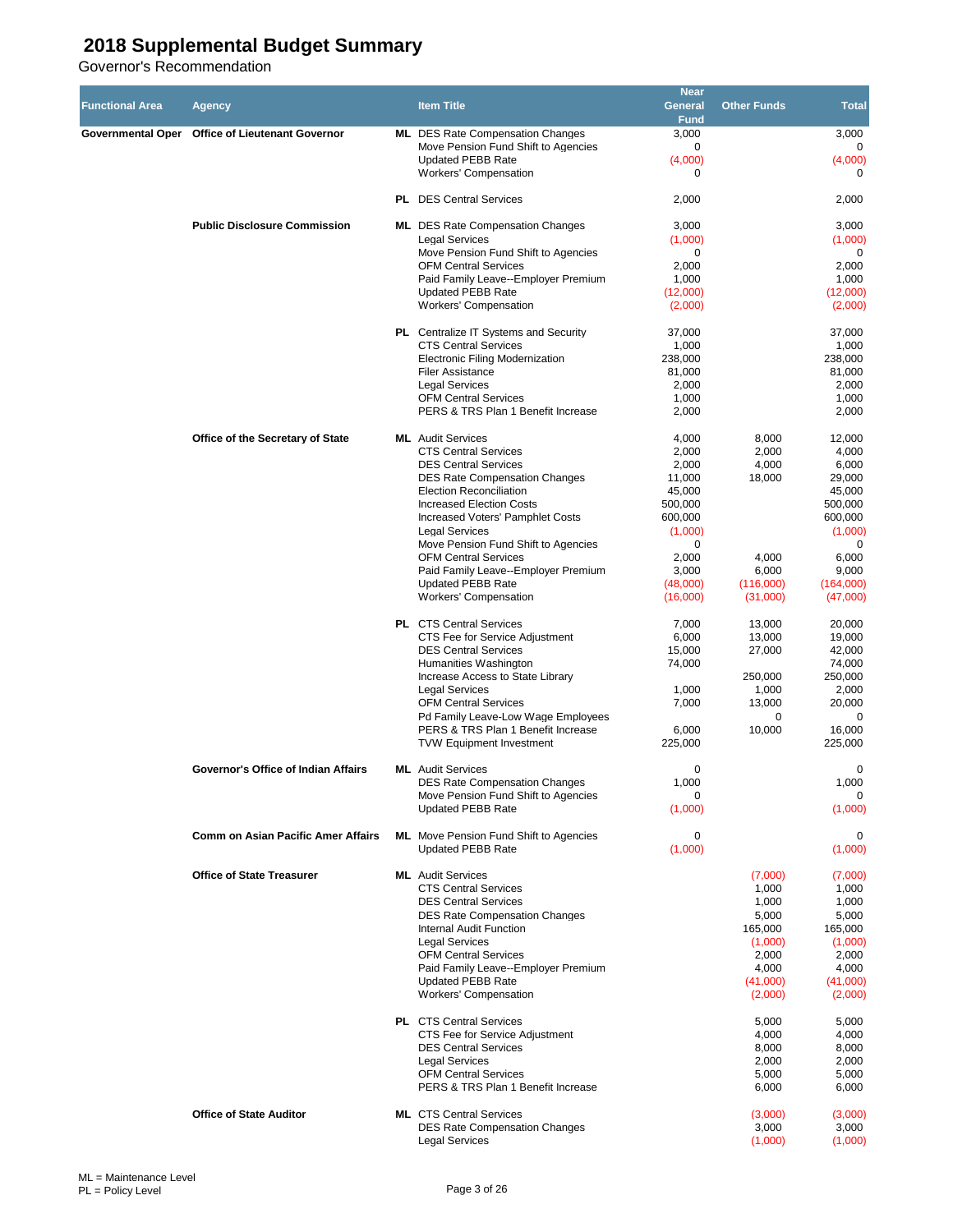| <b>Functional Area</b> | Agency                                    | <b>Item Title</b>                                                                                                                                                                                                                                                                                                                                                                                                                                                                                                                                                                                                                                                                       | <b>Near</b><br>General<br><b>Fund</b>                                      | <b>Other Funds</b>                                                                                                                                                                                            | <b>Total</b>                                                                                                                                                                                                        |
|------------------------|-------------------------------------------|-----------------------------------------------------------------------------------------------------------------------------------------------------------------------------------------------------------------------------------------------------------------------------------------------------------------------------------------------------------------------------------------------------------------------------------------------------------------------------------------------------------------------------------------------------------------------------------------------------------------------------------------------------------------------------------------|----------------------------------------------------------------------------|---------------------------------------------------------------------------------------------------------------------------------------------------------------------------------------------------------------|---------------------------------------------------------------------------------------------------------------------------------------------------------------------------------------------------------------------|
|                        | Governmental Oper Office of State Auditor | <b>ML</b> OFM Central Services<br>Paid Family Leave--Employer Premium<br><b>Updated PEBB Rate</b><br>Workers' Compensation                                                                                                                                                                                                                                                                                                                                                                                                                                                                                                                                                              |                                                                            | 8,000<br>22,000<br>(244,000)<br>(20,000)                                                                                                                                                                      | 8,000<br>22,000<br>(244,000)<br>(20,000)                                                                                                                                                                            |
|                        |                                           | <b>PL</b> CTS Central Services<br>CTS Fee for Service Adjustment<br><b>DES Central Services</b><br><b>Legal Services</b><br><b>OFM Central Services</b><br>PERS & TRS Plan 1 Benefit Increase<br>State Audit Increase                                                                                                                                                                                                                                                                                                                                                                                                                                                                   |                                                                            | 23,000<br>29,000<br>8,000<br>1,000<br>22,000<br>31,000<br>700,000                                                                                                                                             | 23,000<br>29,000<br>8,000<br>1,000<br>22,000<br>31,000<br>700,000                                                                                                                                                   |
|                        | <b>Comm on Salaries Elected Officials</b> | <b>ML</b> Move Pension Fund Shift to Agencies<br><b>Office Relocation</b><br><b>Transfers</b><br><b>Updated PEBB Rate</b><br><b>Workers' Compensation</b>                                                                                                                                                                                                                                                                                                                                                                                                                                                                                                                               | 0<br>52,000<br>0<br>(1,000)<br>0                                           |                                                                                                                                                                                                               | 0<br>52,000<br>0<br>(1,000)<br>0                                                                                                                                                                                    |
|                        | <b>Office of Attorney General</b>         | <b>ML</b> Adult Protective Services-Everett<br>Archives/Records Management<br><b>Audit Services</b><br><b>Boldt Litigation</b><br><b>CTS Central Services</b><br><b>DES Central Services</b><br><b>DES Rate Compensation Changes</b><br><b>EWU Legal Services</b><br>Madison v. OSPI Litigation<br>Medicaid Fraud Technical Correction<br>Mental Health Services/Trueblood<br>Move Pension Fund Shift to Agencies<br><b>OFM Central Services</b><br>OFM Human Resource Services<br>Paid Family Leave--Employer Premium<br>Reduce Child Rescue Fund Authority<br>School Employees' Benefits Board<br>Skagit River Bridge Litigation<br><b>Updated PEBB Rate</b><br>Workers' Compensation | 0<br>(1,000)<br>1,000<br>3,000<br>0<br>2,000<br>7,000<br>(70,000)<br>8,000 | 470,000<br>(1,000)<br>3,000<br>405,000<br>(15,000)<br>9,000<br>41,000<br>470,000<br>582,000<br>1,976,000<br>940,000<br>24,000<br>1,000<br>69,000<br>(50,000)<br>1,159,000<br>1,113,000<br>(727,000)<br>86,000 | 470,000<br>(1,000)<br>3,000<br>405,000<br>(16,000)<br>10,000<br>44,000<br>470,000<br>582,000<br>1,976,000<br>940,000<br>0<br>26,000<br>1,000<br>76,000<br>(50,000)<br>1,159,000<br>1,113,000<br>(797,000)<br>94,000 |
|                        |                                           | <b>PL</b> Administrative Hearings<br>Bellingham Office Relocation<br><b>CTS Central Services</b><br>CTS Fee for Service Adjustment<br><b>DES Central Services</b><br><b>OFM Central Services</b><br>PERS & TRS Plan 1 Benefit Increase<br>Ratepayer Advocacy                                                                                                                                                                                                                                                                                                                                                                                                                            | 29,000<br>7,000<br>4,000<br>5,000<br>6,000<br>9,000                        | 0<br>421,000<br>73,000<br>37,000<br>57,000<br>67,000<br>100,000<br>350,000                                                                                                                                    | 0<br>450,000<br>80,000<br>41,000<br>62,000<br>73,000<br>109,000<br>350,000                                                                                                                                          |
|                        | <b>Caseload Forecast Council</b>          | <b>ML</b> DES Rate Compensation Changes<br><b>Essential Human Resource Services</b><br>Legal Services Adjustment<br>Move Pension Fund Shift to Agencies<br>Paid Family Leave--Employer Premium<br><b>Updated PEBB Rate</b>                                                                                                                                                                                                                                                                                                                                                                                                                                                              | 2,000<br>22,000<br>20,000<br>0<br>1,000<br>(6,000)                         |                                                                                                                                                                                                               | 2,000<br>22,000<br>20,000<br>0<br>1,000<br>(6,000)                                                                                                                                                                  |
|                        |                                           | <b>PL</b> CTS Central Services<br>CTS Fee for Service Adjustment<br><b>OFM Central Services</b><br>PERS & TRS Plan 1 Benefit Increase<br>Professional Development & Training                                                                                                                                                                                                                                                                                                                                                                                                                                                                                                            | 1,000<br>1,000<br>1,000<br>1,000<br>41,000                                 |                                                                                                                                                                                                               | 1,000<br>1,000<br>1,000<br>1,000<br>41,000                                                                                                                                                                          |
|                        | <b>Dept of Financial Institutions</b>     | <b>ML</b> CTS Central Services<br><b>DES Rate Compensation Changes</b><br><b>Legal Services</b><br><b>OFM Central Services</b><br>Paid Family Leave--Employer Premium<br><b>Updated PEBB Rate</b><br><b>Workers' Compensation</b>                                                                                                                                                                                                                                                                                                                                                                                                                                                       |                                                                            | 2,000<br>1,000<br>(3,000)<br>5,000<br>12,000<br>(124,000)<br>(17,000)                                                                                                                                         | 2,000<br>1,000<br>(3,000)<br>5,000<br>12,000<br>(124,000)<br>(17,000)                                                                                                                                               |
|                        |                                           | <b>PL</b> Administrative Hearings<br><b>CTS Central Services</b><br>CTS Fee for Service Adjustment<br><b>DES Central Services</b><br><b>Legal Services</b><br><b>OFM Central Services</b><br>PERS & TRS Plan 1 Benefit Increase                                                                                                                                                                                                                                                                                                                                                                                                                                                         |                                                                            | 2,000<br>14,000<br>13,000<br>4,000<br>4,000<br>14,000<br>18,000                                                                                                                                               | 2,000<br>14,000<br>13,000<br>4,000<br>4,000<br>14,000<br>18,000                                                                                                                                                     |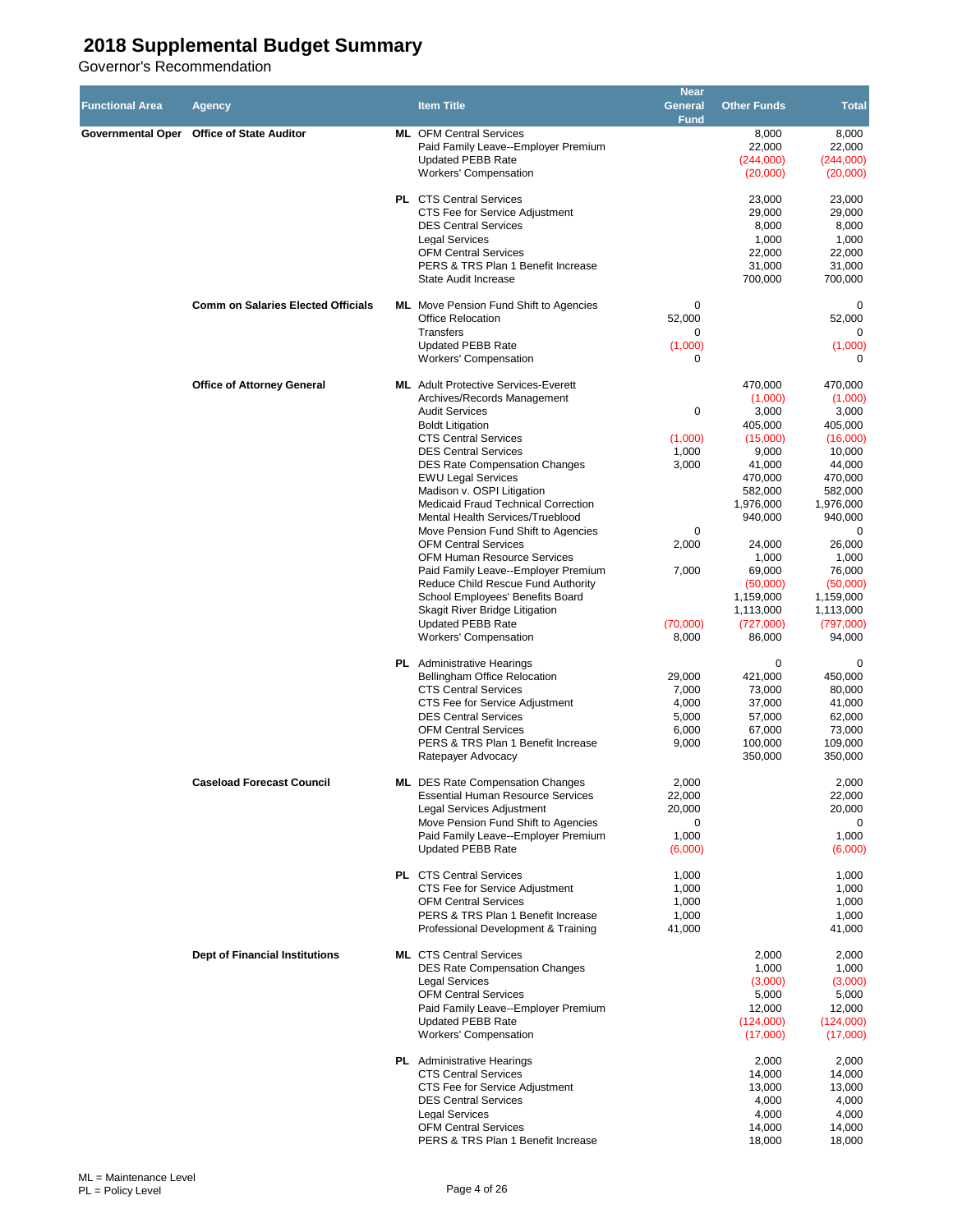|                        |                                                                                 |                                                                     | <b>Near</b>       |                     |                        |
|------------------------|---------------------------------------------------------------------------------|---------------------------------------------------------------------|-------------------|---------------------|------------------------|
| <b>Functional Area</b> | Agency                                                                          | <b>Item Title</b>                                                   | General           | <b>Other Funds</b>  | <b>Total</b>           |
|                        |                                                                                 |                                                                     | <b>Fund</b>       |                     |                        |
| Governmental Oper      | Dept of Financial Institutions                                                  |                                                                     |                   |                     |                        |
|                        | <b>Department of Commerce</b>                                                   | <b>ML</b> Audit Services                                            | (11,000)          | (20,000)            | (31,000)               |
|                        |                                                                                 | <b>CTS Central Services</b>                                         | 4,000             | 6,000               | 10,000                 |
|                        |                                                                                 | <b>DES Rate Compensation Changes</b>                                | 1,000             | 0                   | 1,000                  |
|                        |                                                                                 | <b>Legal Services</b>                                               | (1,000)           | 0                   | (1,000)                |
|                        |                                                                                 | Move Pension Fund Shift to Agencies                                 | 0                 |                     | 0                      |
|                        |                                                                                 | <b>OFM Central Services</b>                                         | 3,000             | 4,000               | 7,000                  |
|                        |                                                                                 | Other Fund Adjustments                                              |                   | 989,000             | 989,000                |
|                        |                                                                                 | Paid Family Leave--Employer Premium<br>Reduce Expenditure Authority | 5,000             | 1,000               | 6,000                  |
|                        |                                                                                 | <b>Updated PEBB Rate</b>                                            | (75,000)          | (179,000)           | (179,000)<br>(193,000) |
|                        |                                                                                 | <b>Workers' Compensation</b>                                        | 17,000            | (118,000)<br>30,000 | 47,000                 |
|                        |                                                                                 |                                                                     |                   |                     |                        |
|                        |                                                                                 | <b>PL</b> ADO Fund Shift                                            | 2,801,000         | (2,801,000)         | 0                      |
|                        |                                                                                 | Affordable Housing Navigator                                        | 0                 | 250,000             | 250,000                |
|                        |                                                                                 | <b>Buildable Lands</b>                                              | 1,576,000         |                     | 1,576,000              |
|                        |                                                                                 | Carbon Rule Adoption                                                | 1,100,000         |                     | 1,100,000              |
|                        |                                                                                 | <b>CTS Central Services</b>                                         | 8,000             | 12,000              | 20,000                 |
|                        |                                                                                 | CTS Fee for Service Adjustment                                      | 4,000             | 7,000               | 11,000                 |
|                        |                                                                                 | <b>DES Central Services</b>                                         | 2,000             | 4,000               | 6,000                  |
|                        |                                                                                 | <b>Employment Contract Study</b>                                    | 500,000           |                     | 500,000                |
|                        |                                                                                 | Families in Crisis Study                                            | 500.000           |                     | 500,000                |
|                        |                                                                                 | <b>Gang Prevention Pilot</b>                                        | 150,000           |                     | 150,000                |
|                        |                                                                                 | <b>Industry Sector Development Program</b>                          | 736,000           |                     | 736,000                |
|                        |                                                                                 | <b>Lead Based Paint Enforcement</b>                                 |                   | 193,000             | 193,000                |
|                        |                                                                                 | <b>Legal Services</b>                                               | 1,000             | 1,000               | 2,000                  |
|                        |                                                                                 | <b>Local Government Study</b>                                       | 0                 | 151,000             | 151,000                |
|                        |                                                                                 | <b>OFM Central Services</b>                                         | 7,000             | 10,000              | 17,000                 |
|                        |                                                                                 | PERS & TRS Plan 1 Benefit Increase                                  | 10,000            | 11,000              | 21,000                 |
|                        |                                                                                 | <b>Rural &amp; Small Business Assistance</b>                        | 1,840,000         |                     | 1,840,000              |
|                        |                                                                                 | Rural Broadband Office                                              | 387,000           |                     | 387,000                |
|                        |                                                                                 | Snohomish County Diversion                                          | 500,000           |                     | 500,000                |
|                        |                                                                                 |                                                                     |                   |                     |                        |
|                        | <b>Economic &amp; Revenue Forecast Council ML</b> DES Rate Compensation Changes |                                                                     | 1,000             |                     | 1,000                  |
|                        |                                                                                 | Move Pension Fund Shift to Agencies                                 | 0                 |                     | 0                      |
|                        |                                                                                 | <b>Updated PEBB Rate</b>                                            | (4,000)           |                     | (4,000)                |
|                        |                                                                                 | PL PERS & TRS Plan 1 Benefit Increase                               | 1,000             |                     | 1,000                  |
|                        |                                                                                 |                                                                     |                   |                     |                        |
|                        | <b>Office of Financial Management</b>                                           | <b>ML</b> Audit Services                                            | 7,000             | 2,000               | 9,000                  |
|                        |                                                                                 | <b>CTS Central Services</b>                                         | 10,000            | 3,000               | 13,000                 |
|                        |                                                                                 | <b>DES Central Services</b>                                         | 3,000             | 1,000               | 4,000                  |
|                        |                                                                                 | <b>DES Rate Compensation Changes</b>                                | 19,000            | 5,000               | 24,000                 |
|                        |                                                                                 | <b>Legal Services</b>                                               | (1,000)           |                     | (1,000)                |
|                        |                                                                                 | Move Pension Fund Shift to Agencies                                 | 0                 |                     | $\mathbf 0$            |
|                        |                                                                                 | Non-Rep General Wage Increase                                       |                   | 26,000              | 26,000                 |
|                        |                                                                                 | <b>OFM Central Services</b>                                         | 4,000             | 2,000               | 6,000                  |
|                        |                                                                                 | Paid Family Leave--Employer Premium                                 | 10,000            | 2,000               | 12,000                 |
|                        |                                                                                 | State Public Employee Benefits Rate                                 |                   | 3,000               | 3,000                  |
|                        |                                                                                 | <b>Technical Correction</b>                                         | 0                 | (1,000)             | (1,000)                |
|                        |                                                                                 | <b>Transfer Capital Staffing Costs</b>                              | 3,679,000         |                     | 3,679,000              |
|                        |                                                                                 | <b>Updated PEBB Rate</b>                                            | (94,000)          | (28,000)            | (122,000)              |
|                        |                                                                                 | <b>Workers' Compensation</b>                                        | 26,000            | 9,000               | 35,000                 |
|                        |                                                                                 |                                                                     |                   |                     |                        |
|                        |                                                                                 | <b>PL</b> Census Planning and Coordination                          | 464,000           |                     | 464,000                |
|                        |                                                                                 | <b>Critical Staffing Resources</b>                                  | 56,000            | 1,866,000           | 1,922,000              |
|                        |                                                                                 | <b>CTS Central Services</b>                                         | 12,000            | 4,000               | 16,000                 |
|                        |                                                                                 | CTS Fee for Service Adjustment                                      | 13,000            | 4,000               | 17,000                 |
|                        |                                                                                 | <b>DES Central Services</b>                                         | 24,000            | 8,000               | 32,000                 |
|                        |                                                                                 | <b>Gates Foundation Grant</b>                                       |                   | 343,000             | 343,000                |
|                        |                                                                                 | GovDelivery Communications                                          | 28,000            |                     | 28,000                 |
|                        |                                                                                 | <b>Legal Services</b><br><b>OFM Central Services</b>                | 1,000             |                     | 1,000                  |
|                        |                                                                                 | OFM Enterprise Content Management                                   | 12,000<br>622,000 | 3,000               | 15,000<br>622,000      |
|                        |                                                                                 | One Washington Prgrm Transpo                                        |                   | 2,270,000           | 2,270,000              |
|                        |                                                                                 | One Washington Program                                              |                   | 3,519,000           | 3,519,000              |
|                        |                                                                                 | PERS & TRS Plan 1 Benefit Increase                                  | 15,000            | 4,000               | 19,000                 |
|                        |                                                                                 | Recreational Fee Study (Phase II)                                   |                   | 75,000              | 75,000                 |
|                        |                                                                                 | Sentencing Reform Commission                                        | 600,000           |                     | 600,000                |
|                        |                                                                                 | Software Purchase - Workiva                                         |                   | 55,000              | 55,000                 |
|                        |                                                                                 |                                                                     |                   |                     |                        |
|                        | <b>Office of Administrative Hearings</b>                                        | <b>ML</b> Audit Services                                            |                   | 15,000              | 15,000                 |
|                        |                                                                                 | <b>CTS Central Services</b>                                         |                   | (1,000)             | (1,000)                |
|                        |                                                                                 | <b>DES Rate Compensation Changes</b>                                |                   | 5,000               | 5,000                  |
|                        |                                                                                 | Lease Adjustments $<$ 20,000 sq. ft.                                |                   | 62,000              | 62,000                 |
|                        |                                                                                 | <b>OFM Central Services</b>                                         |                   | 6,000               | 6,000                  |
|                        |                                                                                 | Paid Family Leave--Employer Premium                                 |                   | 9,000               | 9,000                  |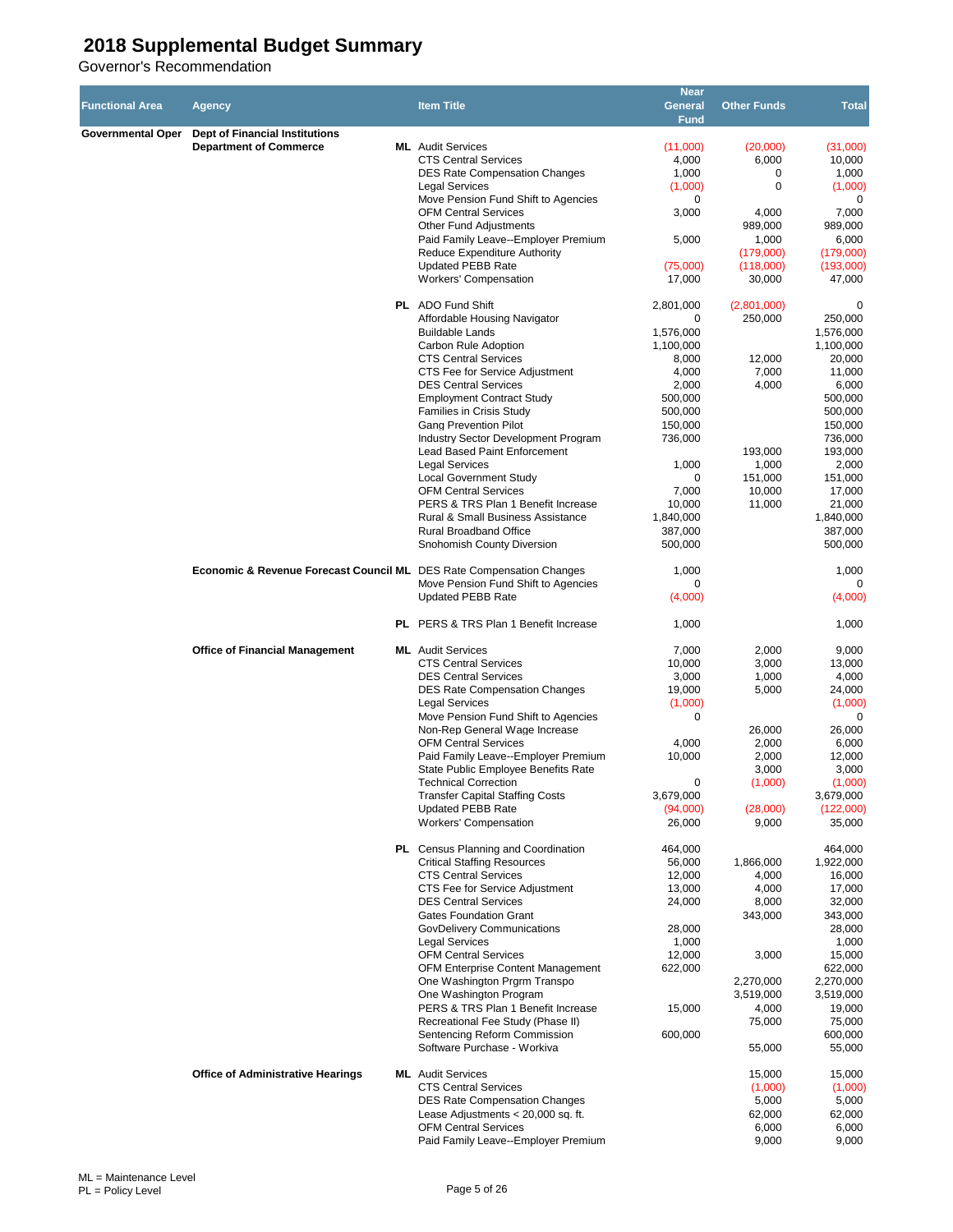| <b>Functional Area</b> | <b>Agency</b>                                                           | <b>Item Title</b>                                                                                                                                                                                                                                                                                                                     | <b>Near</b><br><b>General</b><br><b>Fund</b> | <b>Other Funds</b>                                                                                | <b>Total</b>                                                                                      |
|------------------------|-------------------------------------------------------------------------|---------------------------------------------------------------------------------------------------------------------------------------------------------------------------------------------------------------------------------------------------------------------------------------------------------------------------------------|----------------------------------------------|---------------------------------------------------------------------------------------------------|---------------------------------------------------------------------------------------------------|
|                        | Governmental Oper Office of Administrative Hearings                     | <b>ML</b> Updated PEBB Rate<br><b>Workers' Compensation</b>                                                                                                                                                                                                                                                                           |                                              | (102,000)<br>(7,000)                                                                              | (102,000)<br>(7,000)                                                                              |
|                        |                                                                         | <b>PL</b> Appeals Workload Increases<br><b>CTS Central Services</b><br>CTS Fee for Service Adjustment<br><b>DES Central Services</b><br>Fee Structure/Billing Method Study<br>Lease Adjustments < 20,000 sq. ft.<br><b>Legal Services</b><br><b>OFM Central Services</b><br>One-Time Relocation<br>PERS & TRS Plan 1 Benefit Increase | $\mathbf 0$                                  | 417,000<br>12,000<br>6,000<br>2,000<br>250,000<br>(17,000)<br>1,000<br>12,000<br>78,000<br>13,000 | 417,000<br>12,000<br>6,000<br>2,000<br>250,000<br>(17,000)<br>1,000<br>12,000<br>78,000<br>13,000 |
|                        | <b>State Lottery Commission</b>                                         | <b>ML</b> Audit Services<br><b>CTS Central Services</b><br><b>DES Rate Compensation Changes</b><br><b>OFM Central Services</b><br>Paid Family Leave--Employer Premium<br><b>Updated PEBB Rate</b><br><b>Workers' Compensation</b>                                                                                                     |                                              | (3,000)<br>(1,000)<br>4,000<br>4,000<br>5,000<br>(82,000)<br>27,000                               | (3,000)<br>(1,000)<br>4,000<br>4,000<br>5,000<br>(82,000)<br>27,000                               |
|                        |                                                                         | <b>PL</b> CTS Central Services<br>CTS Fee for Service Adjustment<br><b>DES Central Services</b><br><b>OFM Central Services</b><br>PERS & TRS Plan 1 Benefit Increase                                                                                                                                                                  |                                              | 10,000<br>14,000<br>2,000<br>9,000<br>9,000                                                       | 10,000<br>14,000<br>2,000<br>9,000<br>9,000                                                       |
|                        | <b>Washington State Gambling Comm</b>                                   | <b>ML</b> CTS Central Services<br><b>Legal Services</b><br><b>OFM Central Services</b><br>Paid Family Leave--Employer Premium<br><b>Updated PEBB Rate</b><br><b>Workers' Compensation</b>                                                                                                                                             |                                              | 0<br>(1,000)<br>3,000<br>6,000<br>(70,000)<br>(25,000)                                            | 0<br>(1,000)<br>3,000<br>6,000<br>(70,000)<br>(25,000)                                            |
|                        |                                                                         | <b>PL</b> CTS Central Services<br>CTS Fee for Service Adjustment<br><b>DES Central Services</b><br><b>Legal Services</b><br><b>OFM Central Services</b><br>PERS & TRS Plan 1 Benefit Increase                                                                                                                                         |                                              | 8,000<br>17,000<br>1,000<br>1,000<br>9,000<br>8,000                                               | 8,000<br>17,000<br>1,000<br>1,000<br>9,000<br>8,000                                               |
|                        | <b>Commission On Hispanic Affairs</b>                                   | <b>ML</b> DES Rate Compensation Changes<br>Move Pension Fund Shift to Agencies<br><b>Updated PEBB Rate</b><br>Vacation Leave Buyout<br><b>Workers' Compensation</b>                                                                                                                                                                   | 1,000<br>0<br>(1,000)<br>4,000<br>(1,000)    |                                                                                                   | 1,000<br>$\Omega$<br>(1,000)<br>4,000<br>(1,000)                                                  |
|                        | <b>Commission African-American Affairs ML Attorney General Services</b> | <b>Audit Services</b><br>Move Pension Fund Shift to Agencies<br><b>Updated PEBB Rate</b>                                                                                                                                                                                                                                              | 6,000<br>9,000<br>0<br>(1,000)               |                                                                                                   | 6,000<br>9,000<br>0<br>(1,000)                                                                    |
|                        | <b>Department of Retirement Systems</b>                                 | <b>ML</b> Audit Services<br><b>CTS Central Services</b><br><b>DES Rate Compensation Changes</b><br><b>Legal Services</b><br>LEOFF Plan 2 EMTs<br><b>OFM Central Services</b><br>Paid Family Leave--Employer Premium<br><b>Updated PEBB Rate</b><br>Workers' Compensation                                                              |                                              | (6,000)<br>3,000<br>2,000<br>(1,000)<br>107,000<br>5,000<br>12,000<br>(155,000)<br>9,000          | (6,000)<br>3,000<br>2,000<br>(1,000)<br>107,000<br>5,000<br>12,000<br>(155,000)<br>9,000          |
|                        |                                                                         | <b>PL</b> Complete Employer Reporting System<br><b>CTS Central Services</b><br>CTS Fee for Service Adjustment<br><b>DES Central Services</b><br><b>Internal Audit Resource</b><br><b>Legal Services</b><br><b>OFM Central Services</b><br>PERS & TRS Plan 1 Benefit Increase<br>Remove Money Purchase Spending                        |                                              | 783,000<br>18,000<br>12,000<br>6,000<br>119,000<br>1,000<br>17,000<br>17,000<br>(154,000)         | 783,000<br>18,000<br>12,000<br>6,000<br>119,000<br>1,000<br>17,000<br>17,000<br>(154,000)         |
|                        | <b>State Investment Board</b>                                           | <b>ML</b> Audit Services<br><b>CTS Central Services</b><br><b>DES Rate Compensation Changes</b><br><b>Legal Services</b>                                                                                                                                                                                                              |                                              | (6,000)<br>1,000<br>1,000<br>(2,000)                                                              | (6,000)<br>1,000<br>1,000<br>(2,000)                                                              |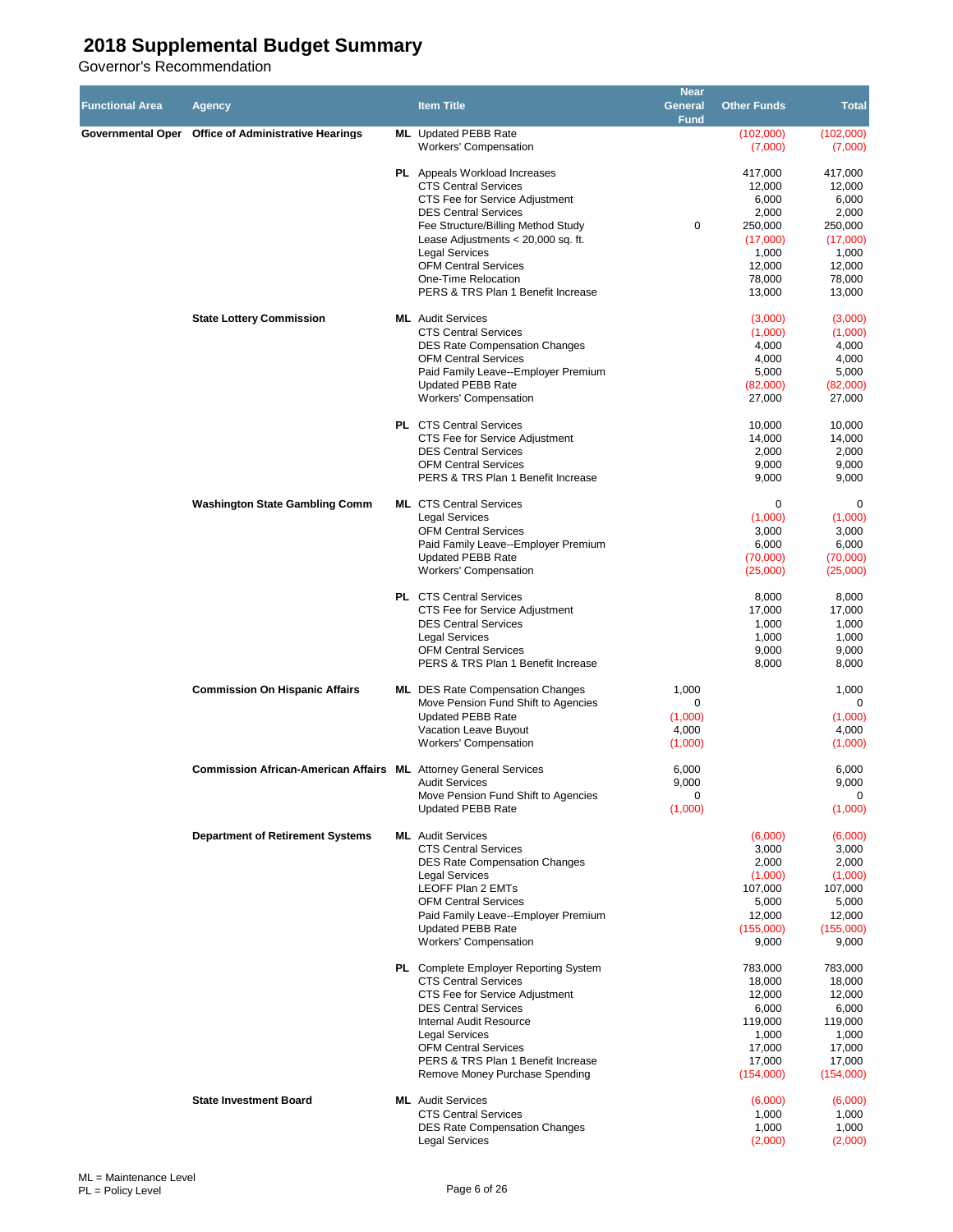| <b>Functional Area</b> | Agency                                   | <b>Item Title</b>                                                                                 | <b>Near</b><br><b>General</b><br><b>Fund</b> | <b>Other Funds</b>          | <b>Total</b>                |
|------------------------|------------------------------------------|---------------------------------------------------------------------------------------------------|----------------------------------------------|-----------------------------|-----------------------------|
|                        | Governmental Oper State Investment Board | <b>ML</b> OFM Central Services<br>Paid Family Leave--Employer Premium<br><b>Updated PEBB Rate</b> |                                              | 2,000<br>11,000<br>(60,000) | 2,000<br>11,000<br>(60,000) |
|                        |                                          | Workers' Compensation<br><b>PL</b> CTS Central Services                                           |                                              | (1,000)<br>7,000            | (1,000)<br>7,000            |
|                        |                                          | CTS Fee for Service Adjustment<br><b>DES Central Services</b>                                     |                                              | 12,000<br>2,000             | 12,000<br>2,000             |
|                        |                                          | <b>Legal Services</b>                                                                             |                                              | 3,000                       | 3,000                       |
|                        |                                          | <b>OFM Central Services</b><br>PERS & TRS Plan 1 Benefit Increase                                 |                                              | 6,000<br>15,000             | 6,000<br>15,000             |
|                        | <b>Department of Revenue</b>             | <b>ML</b> AGO Litigation Expenses<br><b>Audit Services</b>                                        | 1,235,000<br>(4,000)                         | 0                           | 1,235,000<br>(4,000)        |
|                        |                                          | Carryforward level adjustment                                                                     | (13,803,000)                                 |                             | (13,803,000)                |
|                        |                                          | <b>CTS Central Services</b>                                                                       | (20,000)                                     | (3,000)                     | (23,000)                    |
|                        |                                          | <b>DES Central Services</b><br><b>DES Rate Compensation Changes</b>                               | 2,000<br>13,000                              |                             | 2,000<br>13,000             |
|                        |                                          | <b>Legal Services</b>                                                                             | (12,000)                                     | (1,000)                     | (13,000)                    |
|                        |                                          | Move Pension Fund Shift to Agencies<br><b>OFM Central Services</b>                                | 0                                            |                             | 0                           |
|                        |                                          | OFM Human Resource Services                                                                       | 26,000<br>1,000                              | 3,000                       | 29,000<br>1,000             |
|                        |                                          | Paid Family Leave--Employer Premium                                                               | 15,000                                       | 1,000                       | 16,000                      |
|                        |                                          | <b>Updated PEBB Rate</b><br>Wellness \$25 Gift Card                                               | (672,000)<br>4,000                           | (75,000)                    | (747,000)<br>4,000          |
|                        |                                          | <b>Workers' Compensation</b>                                                                      | 39,000                                       | 5,000                       | 44,000                      |
|                        |                                          | <b>PL</b> Business Licensing Account                                                              | 13,634,000                                   | (13,634,000)                | 0                           |
|                        |                                          | Carbon Reduction<br><b>CTS Central Services</b>                                                   | 628,000                                      |                             | 628,000                     |
|                        |                                          | CTS Fee for Service Adjustment                                                                    | 78,000<br>36,000                             | 9,000<br>4,000              | 87,000<br>40,000            |
|                        |                                          | <b>DES Central Services</b>                                                                       | 18,000                                       | 3,000                       | 21,000                      |
|                        |                                          | <b>Legal Services</b><br><b>OFM Central Services</b>                                              | 17,000<br>72,000                             | 2,000<br>7,000              | 19,000<br>79,000            |
|                        |                                          | PERS & TRS Plan 1 Benefit Increase                                                                | 81,000                                       | 8,000                       | 89,000                      |
|                        | <b>Board of Tax Appeals</b>              | <b>ML</b> DES Rate Compensation Changes<br>Move Pension Fund Shift to Agencies                    | 1,000<br>0                                   |                             | 1,000<br>$\Omega$           |
|                        |                                          | Paid Family Leave--Employer Premium<br><b>Updated PEBB Rate</b>                                   | 1,000<br>(7,000)                             |                             | 1,000<br>(7,000)            |
|                        |                                          | <b>PL</b> Administrative Costs                                                                    | 381,000                                      |                             | 381,000                     |
|                        |                                          | Board Member Salary Increases                                                                     | 179,000                                      |                             | 179,000                     |
|                        |                                          | <b>CTS Central Services</b>                                                                       | 1,000                                        |                             | 1,000                       |
|                        |                                          | CTS Fee for Service Adjustment<br>Office Relocation                                               | 3,000<br>344,000                             |                             | 3,000<br>344,000            |
|                        |                                          | <b>OFM Central Services</b>                                                                       | 1,000                                        |                             | 1,000                       |
|                        |                                          | PERS & TRS Plan 1 Benefit Increase                                                                | 1,000                                        |                             | 1,000                       |
|                        | Off of Minority & Women's Business       | <b>ML</b> CTS Central Services<br><b>DES Rate Compensation Changes</b>                            |                                              | 0<br>4,000                  | 0<br>4,000                  |
|                        |                                          | <b>Legal Services</b>                                                                             |                                              | (1,000)                     | (1,000)                     |
|                        |                                          | <b>OFM Central Services</b>                                                                       |                                              | 2,000                       | 2,000                       |
|                        |                                          | Paid Family Leave--Employer Premium<br><b>Updated PEBB Rate</b>                                   |                                              | 0<br>(13,000)               | $\mathbf 0$<br>(13,000)     |
|                        |                                          | <b>Workers' Compensation</b>                                                                      |                                              | 2,000                       | 2,000                       |
|                        |                                          | <b>PL</b> Administrative Hearings                                                                 |                                              | 1,000                       | 1,000                       |
|                        |                                          | <b>CTS Central Services</b><br>CTS Fee for Service Adjustment                                     |                                              | 2,000<br>1,000              | 2,000<br>1,000              |
|                        |                                          | <b>Legal Services</b>                                                                             |                                              | 1,000                       | 1,000                       |
|                        |                                          | <b>OFM Central Services</b>                                                                       |                                              | 1,000                       | 1,000                       |
|                        |                                          | PERS & TRS Plan 1 Benefit Increase                                                                |                                              | 2,000                       | 2,000                       |
|                        | <b>Office of Insurance Commissioner</b>  | <b>ML</b> Audit Services<br><b>CTS Central Services</b>                                           |                                              | (3,000)<br>3,000            | (3,000)<br>3,000            |
|                        |                                          | <b>DES Central Services</b>                                                                       |                                              | 1,000                       | 1,000                       |
|                        |                                          | DES Rate Compensation Changes<br><b>Legal Services</b>                                            |                                              | 5,000<br>(2,000)            | 5,000                       |
|                        |                                          | <b>OFM Central Services</b>                                                                       |                                              | 6,000                       | (2,000)<br>6,000            |
|                        |                                          | Paid Family Leave--Employer Premium                                                               |                                              | 5,000                       | 5,000                       |
|                        |                                          | <b>Updated PEBB Rate</b><br>Workers' Compensation                                                 |                                              | (151,000)<br>21,000         | (151,000)<br>21,000         |
|                        |                                          | <b>PL</b> Administrative Hearings                                                                 |                                              | 1,000                       | 1,000                       |
|                        |                                          | <b>CTS Central Services</b><br>CTS Fee for Service Adjustment                                     |                                              | 17,000<br>25,000            | 17,000<br>25,000            |
|                        |                                          |                                                                                                   |                                              |                             |                             |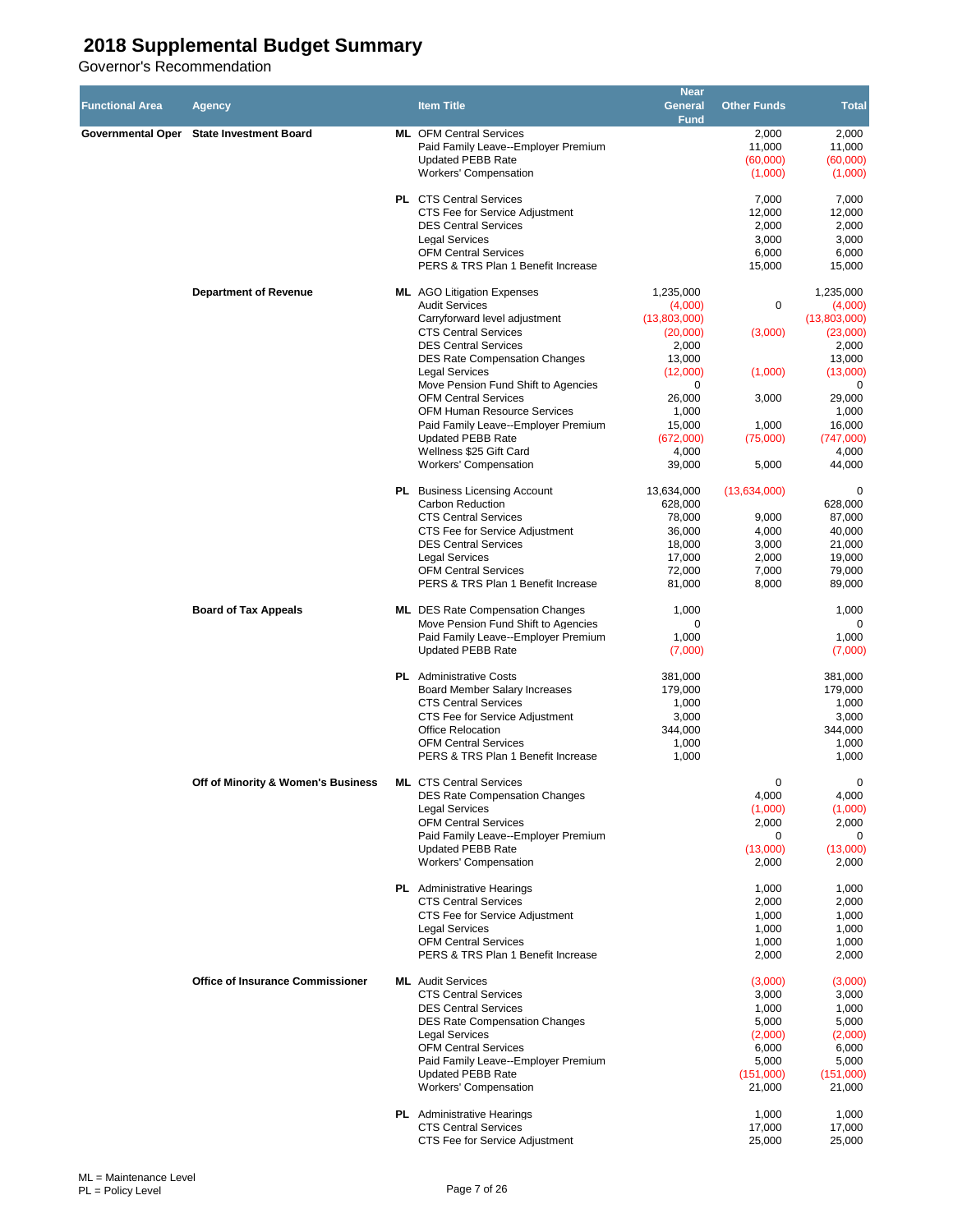| <b>Functional Area</b> | Agency                                               | <b>Item Title</b>                                                                                                                                                                                                                                                                                                                                                                           | <b>Near</b><br><b>General</b><br>Fund | <b>Other Funds</b>                                                                                                               | <b>Total</b>                                                                                                                     |
|------------------------|------------------------------------------------------|---------------------------------------------------------------------------------------------------------------------------------------------------------------------------------------------------------------------------------------------------------------------------------------------------------------------------------------------------------------------------------------------|---------------------------------------|----------------------------------------------------------------------------------------------------------------------------------|----------------------------------------------------------------------------------------------------------------------------------|
|                        | Governmental Oper Office of Insurance Commissioner   | <b>PL</b> DES Central Services<br><b>Health Insurance Market</b><br><b>Legal Services</b><br><b>OFM Central Services</b><br>PERS & TRS Plan 1 Benefit Increase                                                                                                                                                                                                                              |                                       | 9,000<br>390,000<br>3,000<br>16,000<br>20,000                                                                                    | 9,000<br>390,000<br>3,000<br>16,000<br>20,000                                                                                    |
|                        | <b>Consolidated Tech Serv</b>                        | <b>ML</b> Audit Services<br><b>CTS Central Services</b><br><b>DES Central Services</b><br><b>DES Rate Compensation Changes</b><br><b>OFM Central Services</b><br>Paid Family Leave--Employer Premium<br>SecureAccess Washington Workload<br>Updated PEBB Rate<br><b>Workers' Compensation</b>                                                                                               |                                       | 10,000<br>1,000<br>2,000<br>6,000<br>14,000<br>27,000<br>648,000<br>(347,000)<br>(75,000)                                        | 10,000<br>1,000<br>2,000<br>6,000<br>14,000<br>27,000<br>648,000<br>(347,000)<br>(75,000)                                        |
|                        |                                                      | <b>PL</b> CTS Central Services<br>CTS Fee for Service Adjustment<br>Cyber Defense Tools and Training<br><b>DES Central Services</b><br>Enterprise Systems Fee Adjustment<br>Fee for Service Rate Increase<br><b>Internet Speed Test</b><br><b>OFM Central Services</b><br>PERS & TRS Plan 1 Benefit Increase                                                                                | 0<br>50.000                           | 41,000<br>44,000<br>1,225,000<br>14,000<br>3,360,000<br>2,101,000<br>22,000<br>53,000                                            | 41,000<br>44,000<br>1,225,000<br>14,000<br>3,360,000<br>2,101,000<br>50,000<br>22,000<br>53,000                                  |
|                        | <b>State Board of Accountancy</b>                    | <b>ML</b> DES Rate Compensation Changes<br>Paid Family Leave--Employer Premium<br><b>Updated PEBB Rate</b><br><b>Workers' Compensation</b>                                                                                                                                                                                                                                                  |                                       | 2,000<br>1,000<br>(6,000)<br>(1,000)                                                                                             | 2,000<br>1,000<br>(6,000)<br>(1,000)                                                                                             |
|                        |                                                      | <b>PL</b> CTS Central Services<br><b>Electronic Content Management</b><br><b>OFM Central Services</b><br>PERS & TRS Plan 1 Benefit Increase                                                                                                                                                                                                                                                 |                                       | 1,000<br>338,000<br>1,000<br>1,000                                                                                               | 1,000<br>338,000<br>1,000<br>1,000                                                                                               |
|                        | <b>Department of Enterprise Services</b>             | <b>ML</b> Audit Services<br><b>CTS Central Services</b><br><b>DES Central Services</b><br><b>DES Rate Compensation Changes</b><br><b>ESA Technical Correction</b><br><b>Legal Services</b><br><b>OFM Central Services</b><br>Paid Family Leave--Employer Premium<br><b>SBCC Technical Correction</b><br><b>Updated PEBB Rate</b><br>Wellness \$25 Gift Card<br><b>Workers' Compensation</b> | $\mathbf 0$                           | (3,000)<br>7,000<br>5,000<br>1,231,000<br>40,000,000<br>(3,000)<br>19,000<br>18,000<br>76,000<br>(450,000)<br>2,000<br>(178,000) | (3,000)<br>7,000<br>5,000<br>1,231,000<br>40,000,000<br>(3,000)<br>19,000<br>18,000<br>76,000<br>(450,000)<br>2,000<br>(178,000) |
|                        |                                                      | PL Campus Physical Security and Safety<br><b>CTS Central Services</b><br>CTS Fee for Service Adjustment<br><b>DES Central Services</b><br><b>Engineering and Architectural Staff</b><br><b>Legal Services</b><br><b>OFM Central Services</b><br>PERS & TRS Plan 1 Benefit Increase<br><b>State Building Code Council</b>                                                                    | 15,000,000<br>347,000                 | 1,557,000<br>58,000<br>124,000<br>40,000<br>3,000<br>72,000<br>47,000<br>0                                                       | 1,557,000<br>58,000<br>124,000<br>40,000<br>15,000,000<br>3,000<br>72,000<br>47,000<br>347,000                                   |
|                        | Washington Horse Racing Commission ML Audit Services | <b>CTS Central Services</b><br><b>DES Rate Compensation Changes</b><br><b>OFM Central Services</b><br>Paid Family Leave--Employer Premium<br><b>Updated PEBB Rate</b><br><b>Workers' Compensation</b>                                                                                                                                                                                       |                                       | 0<br>(1,000)<br>3,000<br>2,000<br>0<br>(6,000)<br>12,000                                                                         | 0<br>(1,000)<br>3,000<br>2,000<br>0<br>(6,000)<br>12,000                                                                         |
|                        |                                                      | <b>PL</b> CTS Central Services<br><b>OFM Central Services</b><br>PERS & TRS Plan 1 Benefit Increase                                                                                                                                                                                                                                                                                         |                                       | 2,000<br>1,000<br>1,000                                                                                                          | 2,000<br>1,000<br>1,000                                                                                                          |
|                        | <b>Liquor and Cannabis Board</b>                     | <b>ML</b> Administrative Hearings<br><b>Audit Services</b><br><b>CTS Central Services</b><br><b>DES Rate Compensation Changes</b><br><b>Legal Services</b><br>Move Pension Fund Shift to Agencies                                                                                                                                                                                           | 0                                     | 0<br>10,000<br>(4,000)<br>4,000<br>(8,000)                                                                                       | 0<br>10,000<br>(4,000)<br>4,000<br>(8,000)<br>0                                                                                  |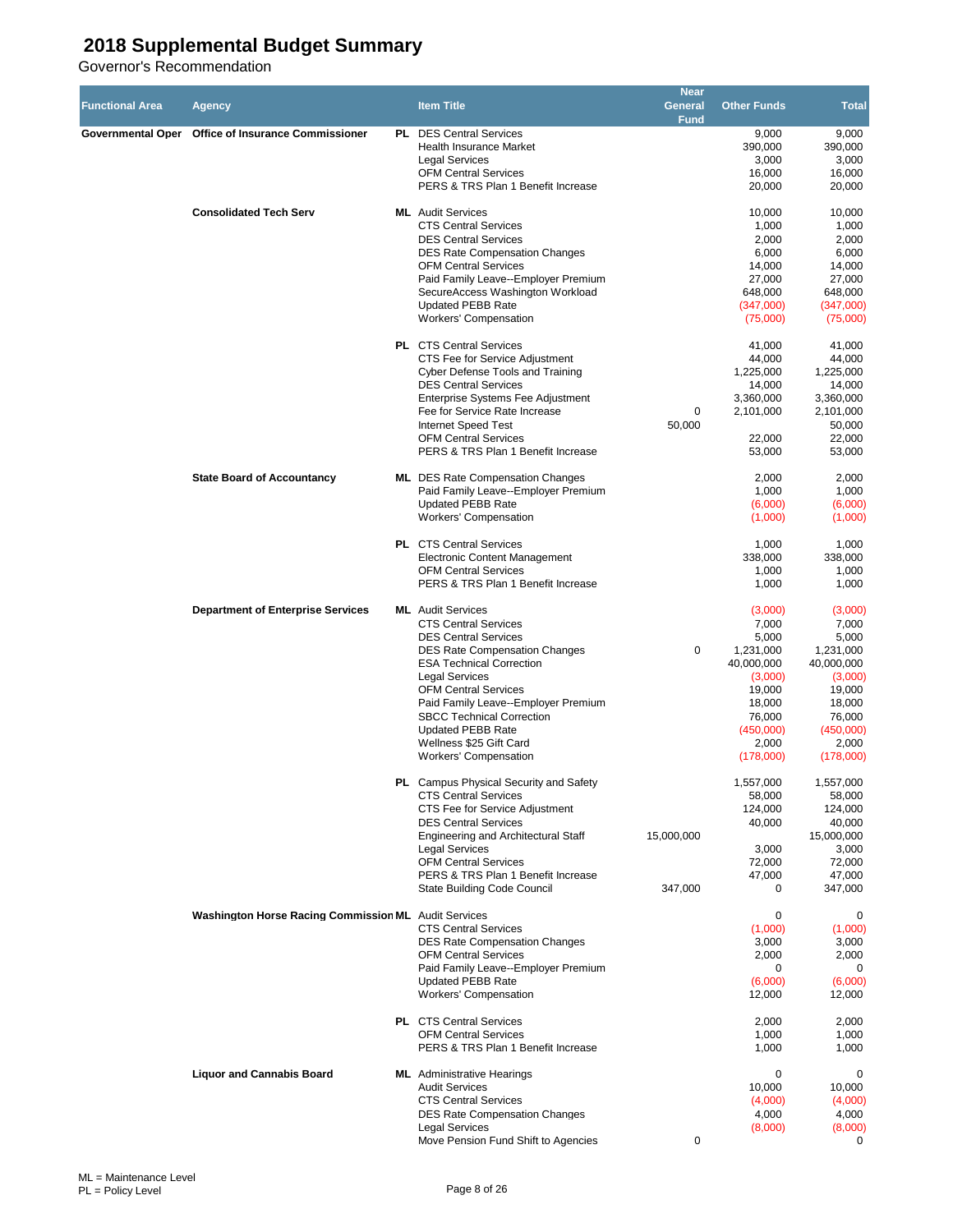| <b>Functional Area</b> | <b>Agency</b>                               | <b>Item Title</b>                                                                                                                                                                                                                                                                                                              | <b>Near</b><br><b>General</b><br>Fund                                               | <b>Other Funds</b>                                                 | <b>Total</b>                                                                               |
|------------------------|---------------------------------------------|--------------------------------------------------------------------------------------------------------------------------------------------------------------------------------------------------------------------------------------------------------------------------------------------------------------------------------|-------------------------------------------------------------------------------------|--------------------------------------------------------------------|--------------------------------------------------------------------------------------------|
|                        | Governmental Oper Liquor and Cannabis Board | <b>ML</b> OFM Central Services<br>Paid Family Leave--Employer Premium<br><b>Updated PEBB Rate</b><br><b>Workers' Compensation</b>                                                                                                                                                                                              | (6,000)                                                                             | 9,000<br>5,000<br>(212,000)<br>(199,000)                           | 9,000<br>5,000<br>(218,000)<br>(199,000)                                                   |
|                        |                                             | <b>PL</b> Administrative Hearings<br><b>CTS Central Services</b><br>CTS Fee for Service Adjustment<br><b>DES Central Services</b><br><b>Legal Services</b><br><b>OFM Central Services</b>                                                                                                                                      |                                                                                     | 6,000<br>25,000<br>13,000<br>6,000<br>11,000<br>19,000             | 6,000<br>25,000<br>13,000<br>6,000<br>11,000<br>19,000                                     |
|                        | Utilities and Transportation Comm           | PERS & TRS Plan 1 Benefit Increase<br><b>ML</b> CTS Central Services<br><b>DES Rate Compensation Changes</b>                                                                                                                                                                                                                   | 0                                                                                   | 23,000<br>2,000<br>2,000                                           | 23,000<br>2,000<br>2,000                                                                   |
|                        |                                             | Legal Services<br><b>OFM Central Services</b><br>Paid Family Leave--Employer Premium<br><b>Updated PEBB Rate</b><br><b>Workers' Compensation</b>                                                                                                                                                                               |                                                                                     | (8,000)<br>4,000<br>4,000<br>(106,000)<br>(2,000)                  | (8,000)<br>4,000<br>4,000<br>(106,000)<br>(2,000)                                          |
|                        |                                             | PL Carbon Reduction<br><b>CTS Central Services</b><br>CTS Fee for Service Adjustment<br><b>DES Central Services</b><br><b>Legal Services</b><br><b>OFM Central Services</b><br>PERS & TRS Plan 1 Benefit Increase                                                                                                              |                                                                                     | 500,000<br>13,000<br>27,000<br>3,000<br>11,000<br>12,000<br>15,000 | 500,000<br>13,000<br>27,000<br>3,000<br>11,000<br>12,000<br>15,000                         |
|                        | <b>Board for Volunteer Firefighters</b>     | <b>ML</b> Updated PEBB Rate                                                                                                                                                                                                                                                                                                    |                                                                                     | (2,000)                                                            | (2,000)                                                                                    |
|                        |                                             | PL CTS Fee for Service Adjustment                                                                                                                                                                                                                                                                                              |                                                                                     | 2,000                                                              | 2,000                                                                                      |
|                        | <b>Military Department</b>                  | <b>ML</b> Audit Services<br><b>CTS Central Services</b><br><b>DES Rate Compensation Changes</b><br><b>Legal Services</b><br>Move Pension Fund Shift to Agencies<br><b>OFM Central Services</b><br>Paid Family Leave--Employer Premium<br><b>Updated PEBB Rate</b><br><b>Workers' Compensation</b>                              | (9,000)<br>4,000<br>1,000<br>(1,000)<br>0<br>8,000<br>3,000<br>(65,000)<br>(76,000) | 2,000<br>(146,000)                                                 | (9,000)<br>4,000<br>1,000<br>(1,000)<br>0<br>8,000<br>5,000<br>(211,000)<br>(76,000)       |
|                        |                                             | <b>PL</b> Carlton Complex Fire Relief<br><b>CTS Central Services</b><br>CTS Fee for Service Adjustment<br><b>Disaster Recovery</b><br><b>Emergency Management</b><br><b>Legal Services</b><br><b>Next Generation 911</b><br><b>OFM Central Services</b><br><b>Other Fund Adjustments</b><br>PERS & TRS Plan 1 Benefit Increase | 24,000<br>38,000<br>2,000<br>23,000<br>7,000                                        | (761,000)<br>27,616,000<br>0<br>4,200,000<br>0<br>15,000           | (761,000)<br>24,000<br>38,000<br>27,616,000<br>0<br>2,000<br>4,200,000<br>23,000<br>22,000 |
|                        | <b>Public Employment Relations Comm</b>     | <b>ML</b> CTS Central Services<br><b>DES Rate Compensation Changes</b><br>Move Pension Fund Shift to Agencies<br><b>OFM Central Services</b><br>Paid Family Leave--Employer Premium<br><b>Updated PEBB Rate</b><br><b>Workers' Compensation</b>                                                                                | (1,000)<br>3,000<br>0<br>1,000<br>1,000<br>(9,000)<br>$\mathbf 0$                   | 3,000<br>1,000<br>1,000<br>(11,000)                                | (1,000)<br>6,000<br>0<br>2,000<br>2,000<br>(20,000)<br>$\mathbf 0$                         |
|                        |                                             | <b>PL</b> CTS Central Services<br><b>OFM Central Services</b><br>PERS & TRS Plan 1 Benefit Increase                                                                                                                                                                                                                            | 2,000<br>1,000<br>1,000                                                             | 1,000<br>1,000<br>1,000                                            | 3,000<br>2,000<br>2,000                                                                    |
|                        | <b>LEOFF 2 Retirement Board</b>             | <b>ML</b> DES Rate Compensation Changes<br>Paid Family Leave--Employer Premium<br>Update Funding for OSA Agreement<br>Updated PEBB Rate                                                                                                                                                                                        |                                                                                     | 1,000<br>0<br>10,000<br>(4,000)                                    | 1,000<br>0<br>10,000<br>(4,000)                                                            |
|                        |                                             | <b>PL</b> CTS Fee for Service Adjustment<br>PERS & TRS Plan 1 Benefit Increase                                                                                                                                                                                                                                                 |                                                                                     | 4,000<br>1,000                                                     | 4,000<br>1,000                                                                             |
|                        | Dept of Arch and Hist Preservation          | <b>ML</b> CTS Central Services<br><b>DES Rate Compensation Changes</b><br>Move Pension Fund Shift to Agencies                                                                                                                                                                                                                  | 1,000<br>4,000<br>0                                                                 |                                                                    | 1,000<br>4,000<br>0                                                                        |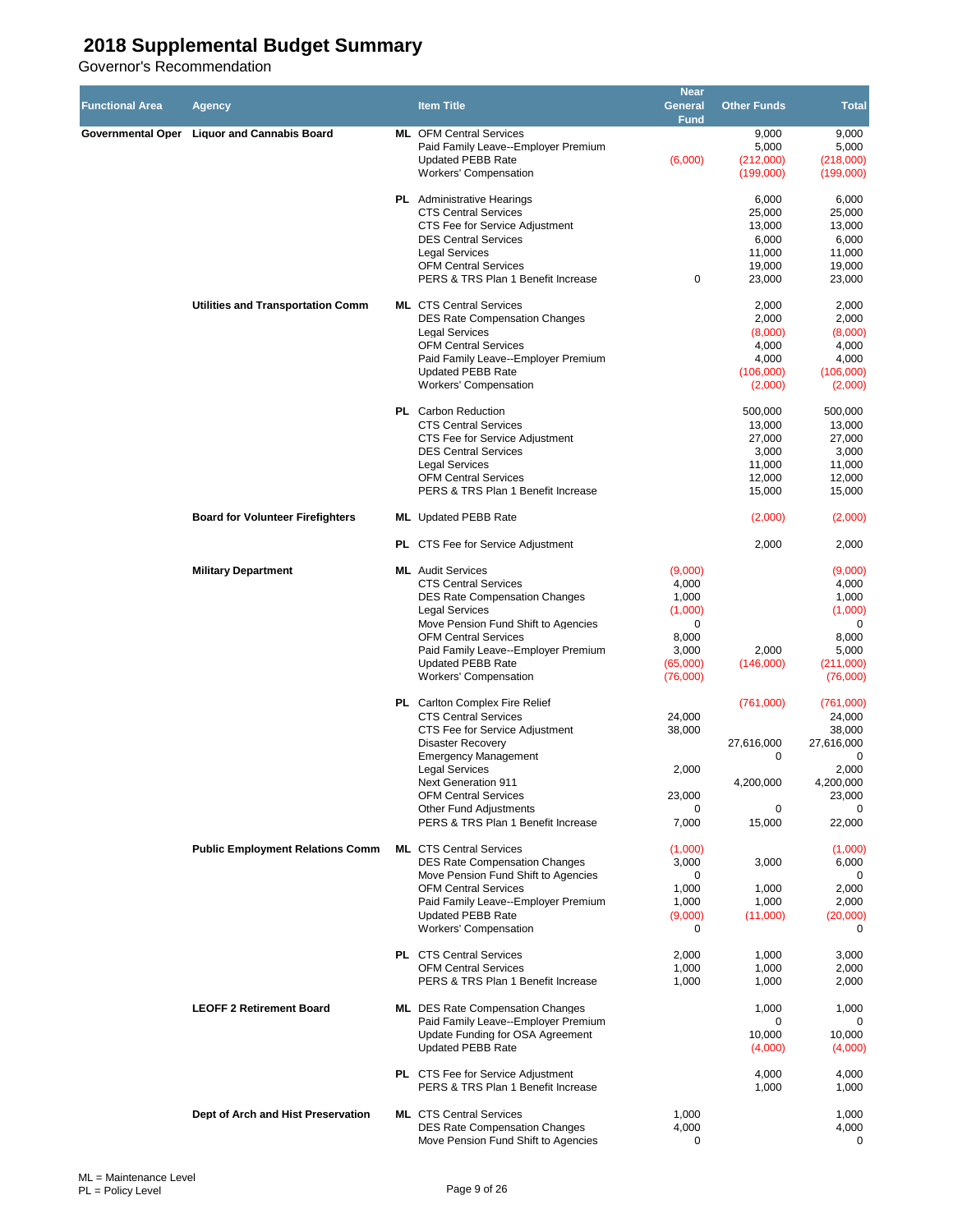| <b>Functional Area</b>   | <b>Agency</b>                                           | <b>Item Title</b>                                                                  | <b>Near</b><br><b>General</b><br><b>Fund</b> | <b>Other Funds</b>       | <b>Total</b>                  |
|--------------------------|---------------------------------------------------------|------------------------------------------------------------------------------------|----------------------------------------------|--------------------------|-------------------------------|
| <b>Governmental Oper</b> | Dept of Arch and Hist Preservation                      | ML Non-Rep General Wage Increase                                                   |                                              | 14,000                   | 14,000                        |
|                          |                                                         | <b>OFM Central Services</b>                                                        | 1,000                                        |                          | 1,000                         |
|                          |                                                         | Paid Family Leave--Employer Premium                                                | 1,000                                        | 0                        | 1,000                         |
|                          |                                                         | Personnel Investigation<br><b>Retirement Buyout Costs</b>                          | 20,000<br>12,000                             |                          | 20,000<br>12,000              |
|                          |                                                         | <b>Salary Technical Correction</b>                                                 | 26,000                                       |                          | 26,000                        |
|                          |                                                         | State Public Employee Benefits Rate                                                |                                              | 3,000                    | 3,000                         |
|                          |                                                         | Updated PEBB Rate                                                                  | (7,000)                                      | (4,000)                  | (11,000)                      |
|                          |                                                         | <b>Workers' Compensation</b>                                                       | (2,000)                                      |                          | (2,000)                       |
|                          |                                                         | <b>PL</b> CTS Central Services                                                     | 1,000                                        |                          | 1,000                         |
|                          |                                                         | CTS Fee for Service Adjustment<br><b>OFM Central Services</b>                      | 1,000<br>1,000                               |                          | 1,000<br>1,000                |
|                          |                                                         | PERS & TRS Plan 1 Benefit Increase                                                 | 1,000                                        |                          | 1,000                         |
|                          | Social & Health Serv Dept of Social and Health Services | <b>ML</b> Adjust Federal Authority                                                 |                                              | 10,000,000               | 10,000,000                    |
|                          |                                                         | <b>Administrative Hearings</b>                                                     | (4,000)                                      | (6,000)                  | (10,000)                      |
|                          |                                                         | Archives/Records Management                                                        | (3,000)                                      | (2,000)                  | (5,000)                       |
|                          |                                                         | <b>Audit Services</b>                                                              | 224,000                                      | 128,000                  | 352,000                       |
|                          |                                                         | <b>BHO Rate Adjustment</b><br><b>Compensation Adjustment</b>                       | 76,085,000<br>4,924,000                      | 73,638,000<br>1,223,000  | 149,723,000<br>6,147,000      |
|                          |                                                         | <b>CTS Central Services</b>                                                        | (252,000)                                    | (113,000)                | (365,000)                     |
|                          |                                                         | Delay in APD Approval                                                              | 2,008,000                                    | (2,008,000)              | 0                             |
|                          |                                                         | <b>DES Central Services</b>                                                        | 17,000                                       | 7,000                    | 24,000                        |
|                          |                                                         | <b>DES Rate Compensation Changes</b>                                               | 141,000                                      | 63,000                   | 204,000                       |
|                          |                                                         | Disproportionate Share Hospital                                                    | 4,216,000                                    | (4,216,000)              |                               |
|                          |                                                         | <b>Eligibility Requirements</b>                                                    | 677,000                                      |                          | 677,000                       |
|                          |                                                         | <b>Equipment Replacement Costs</b><br><b>Facility Maintenance Costs</b>            | 2,524,000<br>1,406,000                       | 16,000<br>417,000        | 2,540,000<br>1,823,000        |
|                          |                                                         | <b>Federal Appropriation</b>                                                       |                                              | 12,400,000               | 12,400,000                    |
|                          |                                                         | <b>Federal Spending Authority</b>                                                  |                                              | 15,937,000               | 15,937,000                    |
|                          |                                                         | <b>Fircrest Laundry Operating Backfill</b>                                         | 162,000                                      | 161,000                  | 323,000                       |
|                          |                                                         | Food and Medical Adjustments                                                       | 2,630,000                                    | 355,000                  | 2,985,000                     |
|                          |                                                         | Forecast Cost/Utilization                                                          | (28, 449, 000)                               | (13,319,000)             | (41,768,000)                  |
|                          |                                                         | Hospital Revenue Adjustment<br>Institution Vehicle Replacement                     | (20, 300, 000)<br>466,000                    | 20,300,000<br>74,000     | 540,000                       |
|                          |                                                         | <b>Legal Services</b>                                                              | 871,000                                      | 368,000                  | 1,239,000                     |
|                          |                                                         | Mandatory Caseload Adjustments                                                     | (9,844,000)                                  | (30, 278, 000)           | (40, 122, 000)                |
|                          |                                                         | Mandatory Workload Adjustments                                                     | 8,262,000                                    | 3,876,000                | 12,138,000                    |
|                          |                                                         | Medicaid Cost Allocation Correction                                                | 5,541,000                                    | (5,541,000)              | 0                             |
|                          |                                                         | Move Pension Fund Shift to Agencies                                                | 0                                            |                          | 0                             |
|                          |                                                         | <b>OFM Central Services</b><br>OFM Human Resource Services                         | 292,000<br>6,000                             | 130,000<br>3,000         | 422,000<br>9,000              |
|                          |                                                         | Paid Family Leave--Employer Premium                                                | 91,000                                       | 38,000                   | 129,000                       |
|                          |                                                         | <b>Public Disclosure Impacts</b>                                                   | 1,162,000                                    | 220,000                  | 1,382,000                     |
|                          |                                                         | <b>TANF Caseload Adiustment</b>                                                    | (12, 238, 000)                               |                          | (12, 238, 000)                |
|                          |                                                         | <b>Technical Corrections</b>                                                       | 30.000                                       | 50,517,000               | 50,547,000                    |
|                          |                                                         | <b>Transfers</b>                                                                   | 0                                            | 0                        | 0                             |
|                          |                                                         | <b>Updated PEBB Rate</b><br>Utilization of Residential Services                    | (6,872,000)<br>3,634,000                     | (2,795,000)<br>(252,000) | (9,667,000)<br>3,382,000      |
|                          |                                                         | Utilization of SL Tiered Rates                                                     | 623,000                                      | 623,000                  | 1,246,000                     |
|                          |                                                         | <b>WCCC Caseload Adjustment</b>                                                    | 20,745,000                                   |                          | 20,745,000                    |
|                          |                                                         | Wellness \$25 Gift Card                                                            | 42,000                                       | 14,000                   | 56,000                        |
|                          |                                                         | Workers' Compensation                                                              | 722,000                                      | 265,000                  | 987,000                       |
|                          |                                                         | PL Acute Mental Health Staffing                                                    | 1,462,000                                    |                          | 1,462,000                     |
|                          |                                                         | <b>Administrative Hearings</b><br>Archives/Records Management                      | 145,000<br>3,000                             | 186,000<br>2,000         | 331,000<br>5,000              |
|                          |                                                         | <b>Audit Services</b>                                                              | 2,000                                        | 2,000                    | 4,000                         |
|                          |                                                         | <b>BH</b> - Integration Transfer                                                   | (558, 856, 000)                              |                          | (976,282,000) (1,535,138,000) |
|                          |                                                         | <b>CMO Requlatory Compliance</b>                                                   | 2,180,000                                    | 651,000                  | 2,831,000                     |
|                          |                                                         | <b>Competency Restoration Pilot</b>                                                | 3,500,000                                    |                          | 3,500,000                     |
|                          |                                                         | <b>Critical System Risk Mitigation</b>                                             | 1,167,000                                    | 477,000                  | 1,644,000                     |
|                          |                                                         | <b>CSTC Orcas Bldg Treatment Staff</b><br><b>CTS Central Services</b>              | 499,000<br>902,000                           | 401,000                  | 499,000<br>1,303,000          |
|                          |                                                         | CTS Fee for Service Adjustment                                                     | 353,000                                      | 153,000                  | 506,000                       |
|                          |                                                         | <b>DCYF Technical Correction</b>                                                   | 810,000                                      | 343,000                  | 1,153,000                     |
|                          |                                                         | <b>DES Central Services</b>                                                        | 161,000                                      | 66,000                   | 227,000                       |
|                          |                                                         | <b>DSHS Critical Sites Risk</b>                                                    | 713,000                                      | 165,000                  | 878,000                       |
|                          |                                                         | <b>Electronic Visit Verification</b>                                               | 3,963,000                                    | 5,351,000                | 9,314,000                     |
|                          |                                                         | <b>ESAR Architectural Development</b><br><b>ESH/Lakeland Village Policing Svcs</b> | 4,911,000<br>63,000                          | 8,307,000                | 13,218,000<br>63,000          |
|                          |                                                         | <b>Federal RISE Grant</b>                                                          |                                              | 5,000,000                | 5,000,000                     |
|                          |                                                         | Forensic Mental Health Services                                                    | 3,378,000                                    |                          | 3,378,000                     |
|                          |                                                         | <b>Forensic Ward Staffing</b>                                                      | 10,101,000                                   |                          | 10,101,000                    |
|                          |                                                         | <b>Hospital Operations: City Water</b>                                             | 374,000                                      |                          | 374,000                       |
|                          |                                                         | Hospital Operations: Hepatitis C Tx                                                | 963,000                                      |                          | 963,000                       |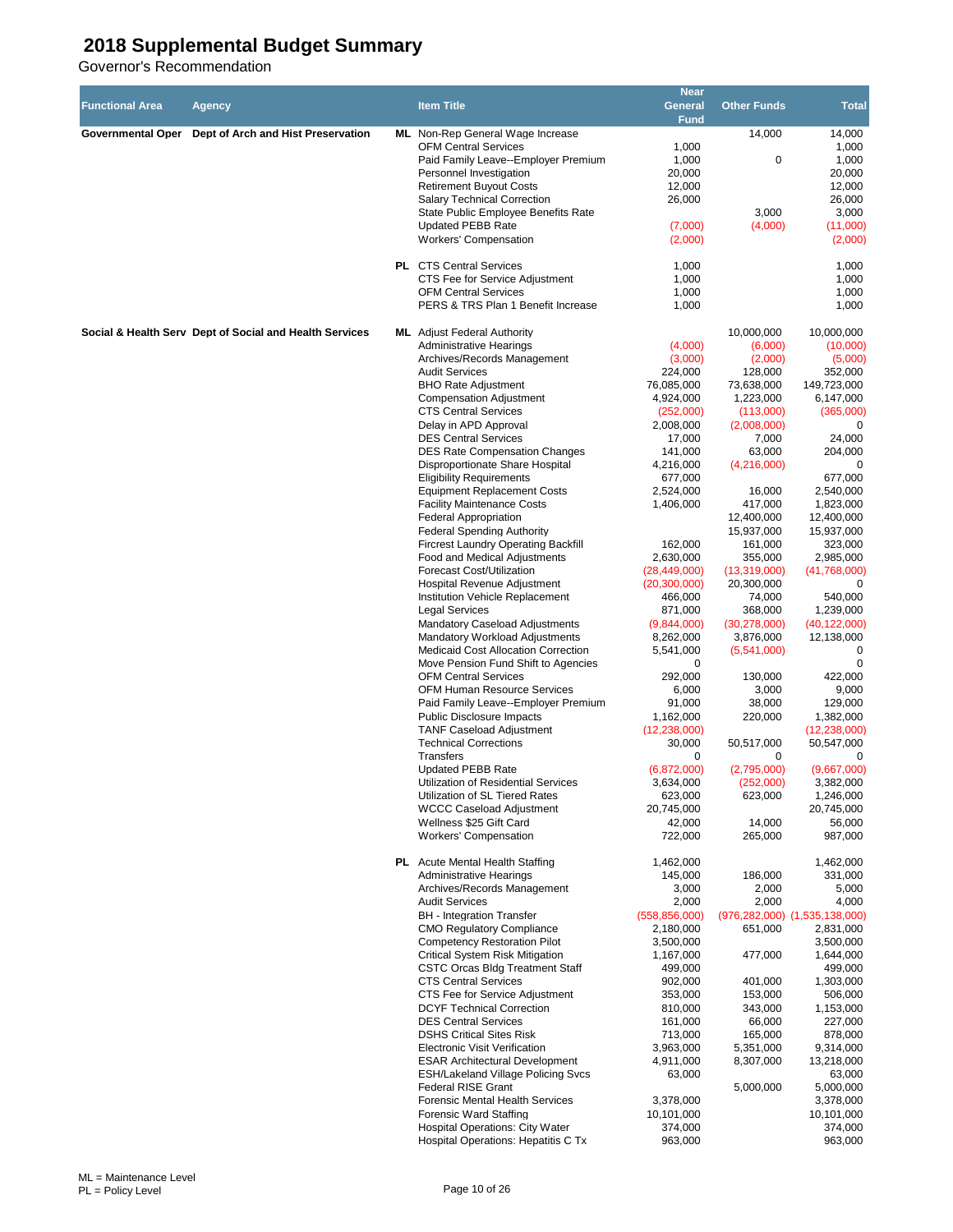|                        |                                                         |                                            | <b>Near</b>                |                    |                 |
|------------------------|---------------------------------------------------------|--------------------------------------------|----------------------------|--------------------|-----------------|
| <b>Functional Area</b> | <b>Agency</b>                                           | <b>Item Title</b>                          | General                    | <b>Other Funds</b> | <b>Total</b>    |
|                        |                                                         |                                            | Fund                       |                    |                 |
|                        | Social & Health Serv Dept of Social and Health Services | PL Hospital Operations: Locums             | 13,852,000                 |                    | 13,852,000      |
|                        |                                                         | <b>Hospital Operations: SIA Consultant</b> | 2,436,000                  |                    | 2,436,000       |
|                        |                                                         | <b>Hospital Operations: Staffing</b>       | 32,816,000                 |                    | 32,816,000      |
|                        |                                                         | Hospital Staffing Model Adjustment         | 42,882,000                 |                    | 42,882,000      |
|                        |                                                         | Increase BRS Rates                         | 2,876,000                  | 59,000             | 2,935,000       |
|                        |                                                         | Increased WCCC Program Integrity           | 4,255,000                  |                    | 4,255,000       |
|                        |                                                         | Individual Provider Management             | 940,000                    | 1,313,000          | 2,253,000       |
|                        |                                                         | <b>Legal Services</b>                      | 165,000                    | 70,000             | 235,000         |
|                        |                                                         | Local Expenditure Authority                |                            | 2,000,000          | 2,000,000       |
|                        |                                                         | Maintain Emergency Response Team           | 497,000                    |                    | 497,000         |
|                        |                                                         | <b>Mentoring Works</b>                     | 200,000                    |                    | 200,000         |
|                        |                                                         | <b>OFM Central Services</b>                | 797,000                    | 345,000            | 1,142,000       |
|                        |                                                         | <b>OFM Human Resource Services</b>         | 3,000                      | 2,000              | 5,000           |
|                        |                                                         | Opioid Response                            | 7,785,000                  | 2,315,000          | 10,100,000      |
|                        |                                                         | PERS & TRS Plan 1 Benefit Increase         | 734,000                    | 295,000            | 1,029,000       |
|                        |                                                         | <b>Property Insurance Premiums</b>         | 308,000                    | 103,000            | 411,000         |
|                        |                                                         | Quality of Residential Care                | 668,000                    | 1,409,000          | 2,077,000       |
|                        |                                                         | Relief for Homeless JR Youth               | 1,282,000                  |                    | 1,282,000       |
|                        |                                                         | RHC Medicaid Compliance                    | 9,544,000                  | 9,543,000          | 19,087,000      |
|                        |                                                         | <b>SOLA Community Options</b>              | 1,362,000                  | 1,361,000          | 2,723,000       |
|                        |                                                         | State Hospital Compliance                  | 20,128,000                 | 326,000            | 20,454,000      |
|                        |                                                         | State IDs for JR Youth                     | 3,000                      |                    | 3,000           |
|                        |                                                         | SUD Peer Svcs State Plan                   | 806,000                    |                    | 806,000         |
|                        |                                                         | Supported Living Investigators             |                            | 9,981,000          | 8,851,000       |
|                        |                                                         | Time, Leave, Attendance Scheduling         | (1, 130, 000)<br>2,031,000 |                    |                 |
|                        |                                                         |                                            |                            | 816,000            | 2,847,000       |
|                        |                                                         | <b>Trueblood Lawsuit Fines</b>             | 44,743,000                 |                    | 44,743,000      |
|                        |                                                         | Youth Drug Prevention Services             | 0                          | 1,657,000          | 1,657,000       |
|                        |                                                         | Youth Long Term Inpatient Access           | 2,352,000                  | 2,352,000          | 4,704,000       |
|                        |                                                         |                                            |                            |                    |                 |
|                        | Other Human Service Wash State Health Care Authority    | <b>ML</b> ACA Tax Moratorium               | 39,811,000                 | 106,567,000        | 146,378,000     |
|                        |                                                         | <b>Administrative Hearings</b>             | (1,000)                    | (1,000)            | (2,000)         |
|                        |                                                         | <b>Audit Services</b>                      | (34,000)                   | (47,000)           | (81,000)        |
|                        |                                                         | <b>Bleeding Disorders</b>                  |                            | 0                  |                 |
|                        |                                                         | <b>CPE Hold Harmless</b>                   | (9,893,000)                |                    | (9,893,000)     |
|                        |                                                         | <b>CTS Central Services</b>                | (7,000)                    | (10,000)           | (17,000)        |
|                        |                                                         | Delayed APD: Loss of Federal Match         | 998,000                    | (998,000)          | 0               |
|                        |                                                         | <b>DES Central Services</b>                | 2,000                      | 2,000              | 4,000           |
|                        |                                                         | <b>DES Rate Compensation Changes</b>       | 6,000                      | 7,000              | 13,000          |
|                        |                                                         | Disabled Managed Care CY 2017              | (29, 260, 000)             | (29, 298, 000)     | (58, 558, 000)  |
|                        |                                                         | Disabled Managed Care CY 2018              | 18,202,000                 | 18,219,000         | 36,421,000      |
|                        |                                                         | Expansion Managed Care CY 2017             | (2,692,000)                | (41, 840, 000)     | (44, 532, 000)  |
|                        |                                                         | Expansion Managed Care CY 2018             | 5,537,000                  | 82,233,000         | 87,770,000      |
|                        |                                                         | Family Managed Care CY 2017                | (30, 829, 000)             | (32, 486, 000)     | (63,315,000)    |
|                        |                                                         | Family Managed Care CY 2018                | 54,087,000                 | 64,303,000         | 118,390,000     |
|                        |                                                         | <b>HBE Cost Allocation Update</b>          |                            | 0                  |                 |
|                        |                                                         | Hepatitis C Treatment Adj                  | (31, 275, 000)             | (100, 795, 000)    | (132,070,000)   |
|                        |                                                         | <b>Hospital Safety Net Assessment</b>      |                            | 1,236,000          | 1,236,000       |
|                        |                                                         | Interpreter Collective Bargaining          | 722,000                    | 1,090,000          | 1,812,000       |
|                        |                                                         | <b>Legal Services</b>                      | 367,000                    | 780,000            | 1,147,000       |
|                        |                                                         | Managed Care Rate Change CY 2019           | 14,833,000                 | 39,525,000         | 54,358,000      |
|                        |                                                         | Mandatory Caseload Adjustments             | (68, 179, 000)             | (211, 213, 000)    | (279, 392, 000) |
|                        |                                                         | Medicaid Transformation Waiver             |                            | (22, 262, 000)     | (22, 262, 000)  |
|                        |                                                         | Medicare Part D Clawback                   | 18,541,000                 | 0                  | 18,541,000      |
|                        |                                                         | Medicare Parts A and B                     | 11,094,000                 | 11,096,000         | 22,190,000      |
|                        |                                                         | Move Pension Fund Shift to Agencies        | 0                          |                    | 0               |
|                        |                                                         | <b>OFM Central Services</b>                | 11,000                     | 15,000             | 26,000          |
|                        |                                                         | Paid Family Leave--Employer Premium        | 11,000                     | 21,000             | 32,000          |
|                        |                                                         | PEB UMP TPA Enrollment Growth              |                            | 8,709,000          | 8,709,000       |
|                        |                                                         | Public Disclosure Impacts                  | 31,000                     | 51,000             | 82,000          |
|                        |                                                         | School Employees' Benefits Board           |                            | (8,000,000)        | (8,000,000)     |
|                        |                                                         | Updated PEBB Rate                          | (242,000)                  | (469,000)          | (711,000)       |
|                        |                                                         | <b>Utilization Changes</b>                 | 81,081,000                 | 353,052,000        | 434,133,000     |
|                        |                                                         | Wellness \$25 Gift Card                    |                            | 2,000              | 2,000           |
|                        |                                                         | <b>Workers' Compensation</b>               | (35,000)                   | (48,000)           |                 |
|                        |                                                         |                                            |                            |                    | (83,000)        |
|                        |                                                         | <b>PL</b> Administrative Hearings          | 24,000                     | 22,000             | 46,000          |
|                        |                                                         | <b>Audit Services</b>                      |                            |                    |                 |
|                        |                                                         |                                            | 1,000<br>3,641,000         | 1,000              | 2,000           |
|                        |                                                         | Behavioral Health Integration              |                            | 2,583,000          | 6,224,000       |
|                        |                                                         | <b>BH</b> - Integration Transfer           | 557,470,000                | 975,101,000        | 1,532,571,000   |
|                        |                                                         | Call Center System Integrator              |                            | 3,704,000          | 3,704,000       |
|                        |                                                         | COFA Premium Payment Program               | 2,624,000                  |                    | 2,624,000       |
|                        |                                                         | <b>CTS Central Services</b>                | 34,000                     | 47,000             | 81,000          |
|                        |                                                         | CTS Fee for Service Adjustment             | 18,000                     | 24,000             | 42,000          |
|                        |                                                         | <b>DES Central Services</b>                | 11,000                     | 15,000             | 26,000          |
|                        |                                                         | <b>Healthier WA Savings Restoration</b>    | 61,028,000                 | 75,894,000         | 136,922,000     |
|                        |                                                         | <b>Hearing Aids</b>                        | 785,000                    | 2,198,000          | 2,983,000       |
|                        |                                                         | <b>IV&amp;V Federal Requirement</b>        | 375,000                    | 3,375,000          | 3,750,000       |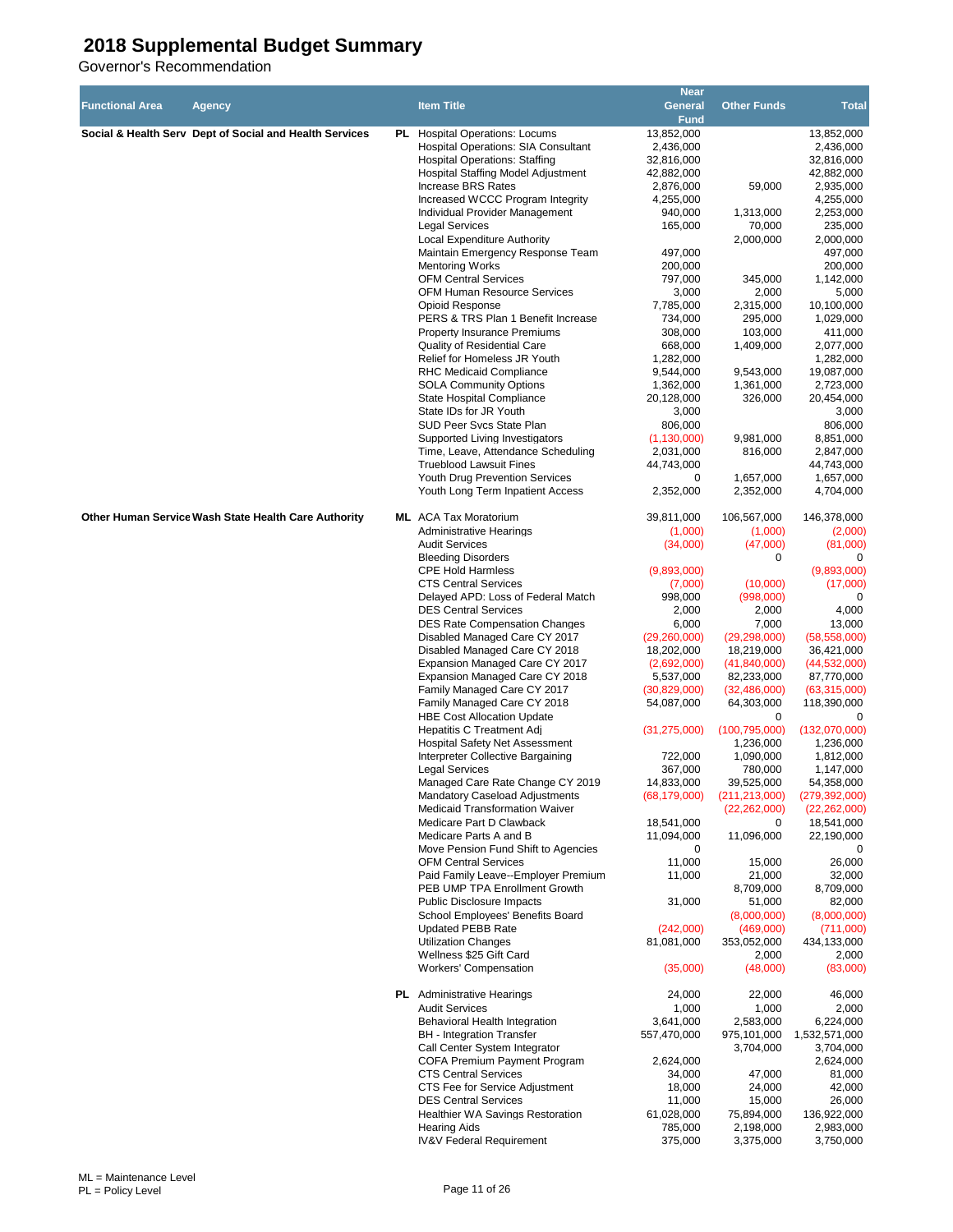| <b>Functional Area</b> | Agency                                               | <b>Item Title</b>                                                     | <b>Near</b><br>General | <b>Other Funds</b>       | <b>Total</b>             |
|------------------------|------------------------------------------------------|-----------------------------------------------------------------------|------------------------|--------------------------|--------------------------|
|                        | Other Human Service Wash State Health Care Authority | PL Legal Services                                                     | <b>Fund</b><br>4,000   | 8,000                    | 12,000                   |
|                        |                                                      | Low-Income Health Care/I-502                                          | (26, 855, 000)         | 26,855,000               | $\Omega$                 |
|                        |                                                      | <b>OFM Central Services</b>                                           | 33,000                 | 44,000                   | 77,000                   |
|                        |                                                      | Opioid Response: MAT rate increase                                    | 1,214,000              | 4,942,000                | 6,156,000                |
|                        |                                                      | <b>PEBB Customer Support</b>                                          |                        | 274,000                  | 274,000                  |
|                        |                                                      | PEBB Medicare Portfolio Evaluation                                    |                        | 169,000                  | 169,000                  |
|                        |                                                      | PERS & TRS Plan 1 Benefit Increase                                    | 27,000                 | 54,000                   | 81,000                   |
|                        |                                                      | <b>Pharmacy Savings Restoration</b>                                   | 36,347,000             | 86,575,000               | 122,922,000              |
|                        |                                                      | Post-Eligibility Review Backlog<br>ProviderOne Operations-Maintenance | (485,000)<br>1,507,000 | (5,597,000)<br>4,837,000 | (6,082,000)<br>6,344,000 |
|                        |                                                      |                                                                       |                        |                          |                          |
|                        | <b>Human Rights Commission</b>                       | <b>ML</b> CTS Central Services                                        | (1,000)                |                          | (1,000)                  |
|                        |                                                      | <b>DES Rate Compensation Changes</b>                                  | 4,000                  |                          | 4,000                    |
|                        |                                                      | <b>Legal Services</b>                                                 | (1,000)                |                          | (1,000)                  |
|                        |                                                      | Move Pension Fund Shift to Agencies                                   | 0                      |                          | 0                        |
|                        |                                                      | <b>OFM Central Services</b>                                           | 2,000                  |                          | 2,000                    |
|                        |                                                      | <b>Updated PEBB Rate</b>                                              | (10,000)               | (8,000)                  | (18,000)                 |
|                        |                                                      | <b>Workers' Compensation</b>                                          | (1,000)                |                          | (1,000)                  |
|                        |                                                      | <b>PL</b> CTS Central Services                                        | 2,000                  |                          | 2,000                    |
|                        |                                                      | CTS Fee for Service Adjustment                                        | 3,000                  |                          | 3,000                    |
|                        |                                                      | <b>Legal Services</b>                                                 | 1,000                  |                          | 1,000                    |
|                        |                                                      | New Case Management Database                                          | 85,000                 |                          | 85,000                   |
|                        |                                                      | <b>OFM Central Services</b>                                           | 2,000                  |                          | 2,000                    |
|                        |                                                      | PERS & TRS Plan 1 Benefit Increase                                    | 1,000                  | 1,000                    | 2,000                    |
|                        |                                                      | Website Relocation to WaTech                                          | 11,000                 |                          | 11,000                   |
|                        | <b>Board of Indust Insurance Appeals</b>             | <b>ML</b> CTS Central Services                                        |                        | 0                        | 0                        |
|                        |                                                      | <b>DES Rate Compensation Changes</b>                                  |                        | 4,000                    | 4,000                    |
|                        |                                                      | <b>OFM Central Services</b>                                           |                        | 4,000                    | 4,000                    |
|                        |                                                      | Paid Family Leave--Employer Premium                                   |                        | 2,000                    | 2,000                    |
|                        |                                                      | <b>Updated PEBB Rate</b>                                              |                        | (98,000)                 | (98,000)                 |
|                        |                                                      | <b>Workers' Compensation</b>                                          |                        | (8,000)                  | (8,000)                  |
|                        |                                                      |                                                                       |                        |                          |                          |
|                        |                                                      | <b>PL</b> CTS Central Services                                        |                        | 12,000                   | 12,000                   |
|                        |                                                      | CTS Fee for Service Adjustment                                        |                        | 14,000                   | 14,000                   |
|                        |                                                      | <b>DES Central Services</b><br><b>OFM Central Services</b>            |                        | 4,000<br>10,000          | 4,000<br>10,000          |
|                        |                                                      | PERS & TRS Plan 1 Benefit Increase                                    |                        | 14,000                   | 14,000                   |
|                        |                                                      |                                                                       |                        |                          |                          |
|                        | Wa St Criminal Justice Train Comm                    | <b>ML</b> Audit Services                                              | 0                      |                          | 0                        |
|                        |                                                      | <b>CTS Central Services</b>                                           | 3,000                  |                          | 3,000                    |
|                        |                                                      | <b>DES Rate Compensation Changes</b>                                  | 8,000                  |                          | 8,000                    |
|                        |                                                      | <b>Legal Services</b>                                                 | (1,000)                |                          | (1,000)                  |
|                        |                                                      | Local Funding Adjustment<br>Move Pension Fund Shift to Agencies       |                        | 162,000                  | 162,000<br>0             |
|                        |                                                      | <b>OFM Central Services</b>                                           | 0<br>3,000             |                          | 3,000                    |
|                        |                                                      | <b>Other Fund Adjustments</b>                                         |                        | (10,000)                 | (10,000)                 |
|                        |                                                      | Paid Family Leave--Employer Premium                                   | 1,000                  |                          | 1,000                    |
|                        |                                                      | TAC Reimbursement Increase                                            | 105,000                | 36,000                   | 141,000                  |
|                        |                                                      | <b>Updated PEBB Rate</b>                                              | (28,000)               | (1,000)                  | (29,000)                 |
|                        |                                                      | <b>Workers' Compensation</b>                                          | 20,000                 |                          | 20,000                   |
|                        |                                                      |                                                                       |                        |                          |                          |
|                        |                                                      | PL Basic Law Enforcement Academy<br>Corrections Officer Academy       | 263.000<br>344,000     | 111,000                  | 374,000                  |
|                        |                                                      | <b>CTS Central Services</b>                                           | 3,000                  | 116,000                  | 460,000<br>3,000         |
|                        |                                                      | CTS Fee for Service Adjustment                                        | 5,000                  |                          | 5,000                    |
|                        |                                                      | Equivalency Academy                                                   | 54,000                 |                          | 54,000                   |
|                        |                                                      | <b>Legal Services</b>                                                 | 1,000                  |                          | 1,000                    |
|                        |                                                      | <b>OFM Central Services</b>                                           | 2,000                  |                          | 2,000                    |
|                        |                                                      | PERS & TRS Plan 1 Benefit Increase                                    | 3,000                  |                          | 3,000                    |
|                        |                                                      |                                                                       |                        |                          |                          |
|                        | Department of Labor and Industries                   | <b>ML</b> Archives/Records Management<br><b>Audit Services</b>        |                        | (1,000)<br>16,000        | (1,000)<br>16,000        |
|                        |                                                      | Const. Reg. Inspect. Account                                          | (860,000)              | 860,000                  | 0                        |
|                        |                                                      | <b>CTS Central Services</b>                                           | (1,000)                | (53,000)                 | (54,000)                 |
|                        |                                                      | <b>DES Central Services</b>                                           |                        | 5,000                    | 5,000                    |
|                        |                                                      | <b>DES Rate Compensation Changes</b>                                  |                        | 36,000                   | 36,000                   |
|                        |                                                      | Electrical Job Class Adjustments                                      |                        | 1,756,000                | 1,756,000                |
|                        |                                                      | Factory Assem. Struct. Workload                                       |                        | 957,000                  | 957,000                  |
|                        |                                                      | <b>Legal Services</b>                                                 | (1,000)                | (101,000)                | (102,000)                |
|                        |                                                      | Mainframe Migration Project LINIIS                                    |                        | 1,332,000                | 1,332,000                |
|                        |                                                      | Move Pension Fund Shift to Agencies<br><b>OFM Central Services</b>    | 0<br>1,000             | 69,000                   | $\mathbf 0$<br>70,000    |
|                        |                                                      | <b>OFM Human Resource Services</b>                                    |                        | 3,000                    | 3,000                    |
|                        |                                                      | Paid Family Leave--Employer Premium                                   | 0                      | 13,000                   | 13,000                   |
|                        |                                                      | <b>Updated PEBB Rate</b>                                              | (76,000)               | (1,716,000)              | (1,792,000)              |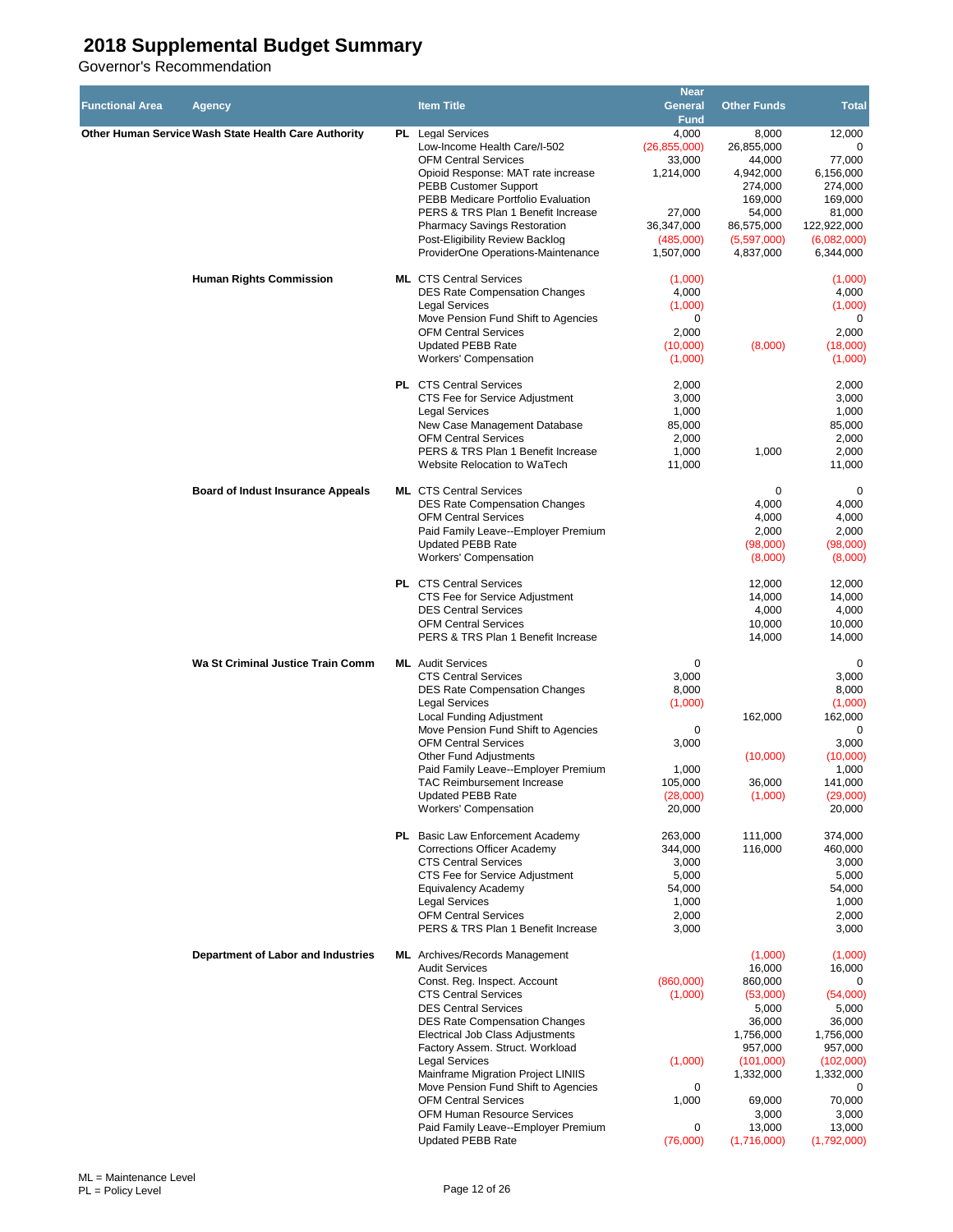|                        |                                                        |                                                                           | <b>Near</b>        |                          |                       |
|------------------------|--------------------------------------------------------|---------------------------------------------------------------------------|--------------------|--------------------------|-----------------------|
| <b>Functional Area</b> | Agency                                                 | <b>Item Title</b>                                                         | General            | <b>Other Funds</b>       | <b>Total</b>          |
|                        |                                                        |                                                                           | <b>Fund</b>        |                          |                       |
|                        | Other Human Service Department of Labor and Industries | ML Wellness \$25 Gift Card                                                |                    | 8,000                    | 8,000                 |
|                        |                                                        | <b>Workers' Compensation</b>                                              | (4,000)            | (401,000)                | (405,000)             |
|                        |                                                        |                                                                           |                    |                          |                       |
|                        |                                                        | <b>PL</b> Administrative Hearings<br><b>Career Connected Learning</b>     | 22,000             | 84,000<br>187,000        | 106,000<br>187,000    |
|                        |                                                        | Crime Victims Program                                                     | 3,860,000          |                          | 3,860,000             |
|                        |                                                        | <b>CTS Central Services</b>                                               | 2,000              | 208,000                  | 210,000               |
|                        |                                                        | CTS Fee for Service Adjustment                                            |                    | 32,000                   | 32,000                |
|                        |                                                        | <b>DES Central Services</b>                                               | 1,000              | 52,000                   | 53,000                |
|                        |                                                        | <b>Legal Services</b>                                                     | 2,000              | 141,000                  | 143,000               |
|                        |                                                        | <b>OFM Central Services</b>                                               | 2,000              | 192,000                  | 194,000               |
|                        |                                                        | PERS & TRS Plan 1 Benefit Increase                                        | 9,000              | 195,000                  | 204,000               |
|                        |                                                        | Prevailing Wage Technology Project<br>Public Works Apprenticeship Outreac |                    | 2,165,000<br>123,000     | 2,165,000<br>123,000  |
|                        |                                                        | <b>Relocate Field Offices</b>                                             |                    | 700,000                  | 700,000               |
|                        |                                                        |                                                                           |                    |                          |                       |
|                        | <b>Department of Health</b>                            | <b>ML</b> Audit Services                                                  | (6,000)            | (30,000)                 | (36,000)              |
|                        |                                                        | <b>CTS Central Services</b>                                               | (3,000)            | (14,000)                 | (17,000)              |
|                        |                                                        | <b>DES Central Services</b>                                               |                    | 2,000                    | 2,000                 |
|                        |                                                        | <b>DES Rate Compensation Changes</b>                                      | 2,000              | 14,000                   | 16,000                |
|                        |                                                        | <b>Legal Services</b>                                                     | (2,000)            | (21,000)                 | (23,000)              |
|                        |                                                        | Move Pension Fund Shift to Agencies<br><b>OFM Central Services</b>        | 0<br>6,000         | 34,000                   | 0<br>40,000           |
|                        |                                                        | Paid Family Leave--Employer Premium                                       | 5,000              | 16,000                   | 21,000                |
|                        |                                                        | <b>Public Disclosure Impacts</b>                                          | 836,000            | 213,000                  | 1,049,000             |
|                        |                                                        | <b>Reduce Expenditure Authority</b>                                       | 0                  | (15, 177, 000)           | (15, 177, 000)        |
|                        |                                                        | <b>Rural Health Proviso</b>                                               | 500,000            |                          | 500,000               |
|                        |                                                        | <b>Technical Adjustments</b>                                              | 769,000            | 178,000                  | 947,000               |
|                        |                                                        | <b>Updated PEBB Rate</b>                                                  | (176,000)          | (884,000)                | (1,060,000)           |
|                        |                                                        | Wellness \$25 Gift Card                                                   |                    | 4,000                    | 4,000                 |
|                        |                                                        | <b>Workers' Compensation</b>                                              | (20,000)           | (58,000)                 | (78,000)              |
|                        |                                                        | PL Backfill Early Hearing Program                                         | 124,000            |                          | 124,000               |
|                        |                                                        | Behavioral Health Integration                                             | 1,009,000          |                          | 1,009,000             |
|                        |                                                        | <b>Behavioral Health Transfer</b>                                         | 1,386,000          | 1,181,000                | 2,567,000             |
|                        |                                                        | Continue Online License Effort                                            |                    | 468,000                  | 468,000               |
|                        |                                                        | Contract for Hospital Patient Data                                        | 556,000            |                          | 556,000               |
|                        |                                                        | <b>CTS Central Services</b>                                               | 20,000             | 104,000                  | 124,000               |
|                        |                                                        | CTS Fee for Service Adjustment                                            | 3,000              | 16,000                   | 19,000                |
|                        |                                                        | <b>DES Central Services</b><br>Ensure Water System Workforce              | 5,000              | 34,000<br>168,000        | 39,000<br>168,000     |
|                        |                                                        | <b>Expand Newborn Screening Panel</b>                                     |                    | 683,000                  | 683,000               |
|                        |                                                        | <b>Legal Services</b>                                                     | 3,000              | 30,000                   | 33,000                |
|                        |                                                        | <b>OFM Central Services</b>                                               | 18,000             | 95,000                   | 113,000               |
|                        |                                                        | Opioid Response: Data Tracking                                            | 1,817,000          |                          | 1,817,000             |
|                        |                                                        | PERS & TRS Plan 1 Benefit Increase                                        | 23,000             | 109,000                  | 132,000               |
|                        | <b>Department of Veterans Affairs</b>                  | <b>ML</b> Audit Services                                                  | (1,000)            | (4,000)                  | (5,000)               |
|                        |                                                        | <b>CTS Central Services</b>                                               | (4,000)            | (12,000)                 | (16,000)              |
|                        |                                                        | <b>DES Rate Compensation Changes</b>                                      | 0                  | 1,000                    | 1,000                 |
|                        |                                                        | Enterprise Veteran Case Management                                        | 150,000            |                          | 150,000               |
|                        |                                                        | Move Pension Fund Shift to Agencies                                       | 0                  |                          | $\Omega$              |
|                        |                                                        | Nursing Homes Revenue Adjustment                                          | 6,500,000          | (6,500,000)              | 0                     |
|                        |                                                        | <b>OFM Central Services</b>                                               | 5,000              | 15,000                   | 20,000                |
|                        |                                                        | Paid Family Leave--Employer Premium                                       | 4,000<br>8,762,000 | 6,000                    | 10,000<br>$\mathbf 0$ |
|                        |                                                        | <b>Technical Correction</b><br><b>Updated PEBB Rate</b>                   | (125,000)          | (8,762,000)<br>(344,000) | (469,000)             |
|                        |                                                        | Wellness \$25 Gift Card                                                   |                    | 2,000                    | 2,000                 |
|                        |                                                        | <b>Workers' Compensation</b>                                              | (4,000)            | (16,000)                 | (20,000)              |
|                        |                                                        |                                                                           |                    |                          |                       |
|                        |                                                        | <b>PL</b> Clinical Compliance Nurse                                       | 340,000            |                          | 340,000               |
|                        |                                                        | <b>CTS Central Services</b>                                               | 14,000             | 44,000                   | 58,000                |
|                        |                                                        | CTS Fee for Service Adjustment<br><b>DES Central Services</b>             | 6,000<br>2,000     | 18,000                   | 24,000<br>2,000       |
|                        |                                                        | <b>OFM Central Services</b>                                               | 10,000             | 36,000                   | 46,000                |
|                        |                                                        | PERS & TRS Plan 1 Benefit Increase                                        | 13,000             | 35,000                   | 48,000                |
|                        |                                                        | Targeted Compression and Inversion                                        | 301,000            |                          | 301,000               |
|                        |                                                        |                                                                           |                    |                          |                       |
|                        | Dept of Children, Youth, & Families                    | <b>ML</b> Adjust Federal Authority<br><b>Audit Services</b>               | (11,000)           | 4,176,000                | 4,176,000<br>(11,000) |
|                        |                                                        | <b>Compensation Adjustment</b>                                            | 985,000            | 25,000                   | 1,010,000             |
|                        |                                                        | <b>CTS Central Services</b>                                               | (5,000)            |                          | (5,000)               |
|                        |                                                        | <b>DES Rate Compensation Changes</b>                                      | 2,000              |                          | 2,000                 |
|                        |                                                        | HB-1594: Public Disclosure Impacts                                        | 485,000            | 10,000                   | 495,000               |
|                        |                                                        | Legal Services                                                            | (3,000)            |                          | (3,000)               |
|                        |                                                        | Mandatory Caseload Adjustment<br>Move Pension Fund Shift to Agencies      | 3,058,000<br>0     | 2,220,000                | 5,278,000<br>0        |
|                        |                                                        |                                                                           |                    |                          |                       |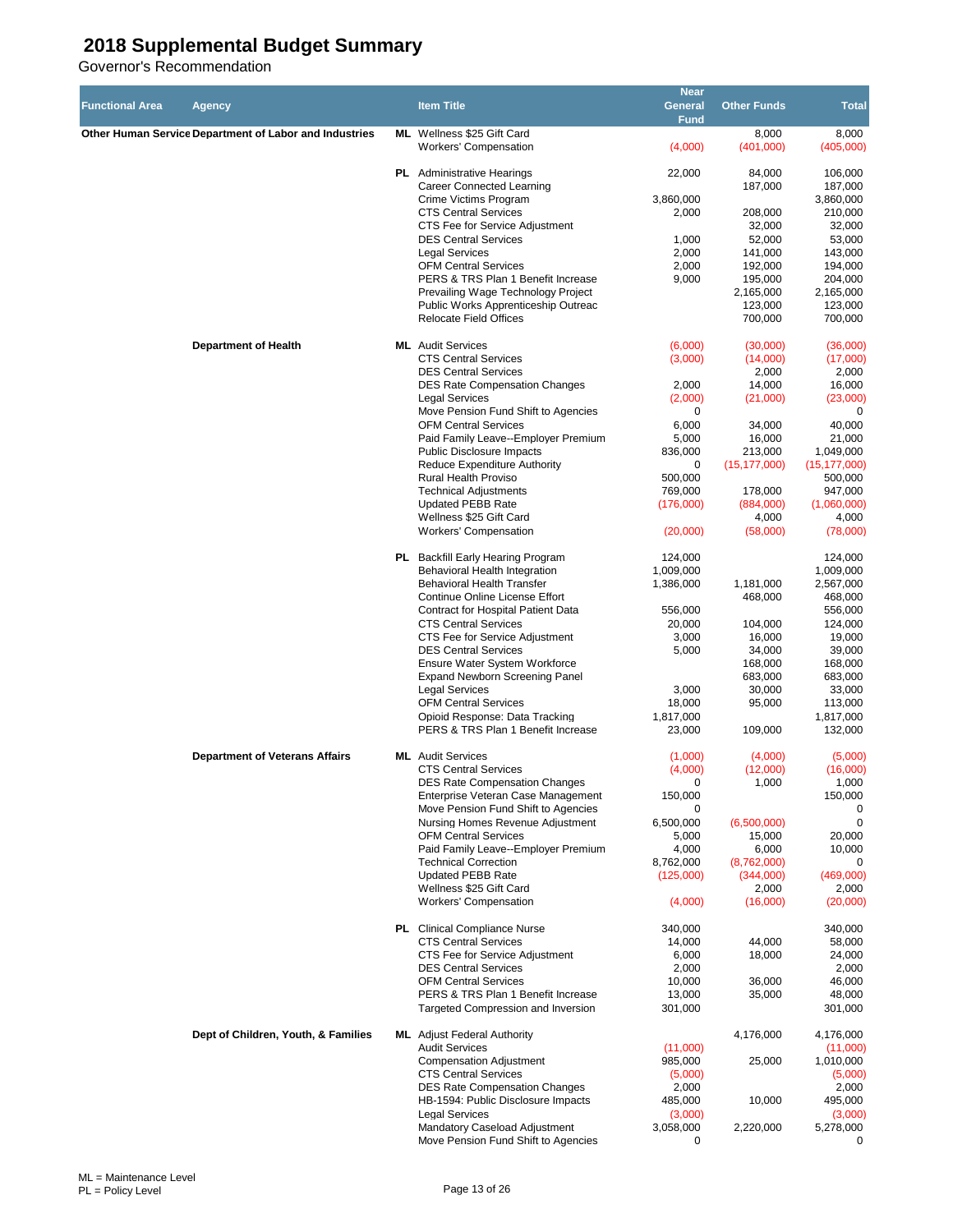|                        |                                                         |                                                                         | <b>Near</b>            |                    |                        |
|------------------------|---------------------------------------------------------|-------------------------------------------------------------------------|------------------------|--------------------|------------------------|
| <b>Functional Area</b> | <b>Agency</b>                                           | <b>Item Title</b>                                                       | General                | <b>Other Funds</b> | <b>Total</b>           |
|                        |                                                         |                                                                         | <b>Fund</b>            |                    |                        |
|                        | Other Human Service Dept of Children, Youth, & Families | <b>ML</b> OFM Central Services                                          | 7,000                  |                    | 7,000                  |
|                        |                                                         | Paid Family Leave--Employer Premium                                     | 19,000                 | 2,000              | 21,000                 |
|                        |                                                         | Phase II of SHB 2106<br><b>Tiered Reimbursement Adjustments</b>         | 1,897,000<br>2,406,000 | 39,000             | 1,936,000<br>2,406,000 |
|                        |                                                         | <b>Updated PEBB Rate</b>                                                | (1,614,000)            | (202,000)          | (1,816,000)            |
|                        |                                                         | Wellness \$25 Gift Card                                                 | 4,000                  |                    | 4,000                  |
|                        |                                                         | <b>Workers' Compensation</b>                                            | 48,000                 | 0                  | 48,000                 |
|                        |                                                         |                                                                         |                        |                    |                        |
|                        |                                                         | <b>PL</b> Administrative Hearings                                       | 3,000                  |                    | 3,000                  |
|                        |                                                         | <b>CTS Central Services</b>                                             | 9,000                  |                    | 9,000                  |
|                        |                                                         | CTS Fee for Service Adjustment                                          | 1,000                  |                    | 1,000                  |
|                        |                                                         | <b>DCYF Implementation Funds</b>                                        | 5,000,000              |                    | 5,000,000              |
|                        |                                                         | <b>DES Central Services</b>                                             | 4,000                  |                    | 4,000                  |
|                        |                                                         | <b>ECLIPSE Program</b>                                                  | 2,543,000              |                    | 2,543,000              |
|                        |                                                         | <b>Foster Parent Liaison</b>                                            | 3,855,000              | 79,000             | 3,934,000              |
|                        |                                                         | Home Visiting                                                           | 2,299,000              |                    | 2,299,000              |
|                        |                                                         | <b>Increase BRS Rates</b>                                               | 3,499,000              | 0                  | 3,499,000              |
|                        |                                                         | <b>Legal Services</b><br><b>OFM Central Services</b>                    | 2,000<br>18,000        |                    | 2,000<br>18,000        |
|                        |                                                         | PERS & TRS Plan 1 Benefit Increase                                      | 186,000                | 24,000             | 210,000                |
|                        |                                                         | Phase II SHB 2106                                                       | (1,897,000)            | (39,000)           | (1,936,000)            |
|                        |                                                         |                                                                         |                        |                    |                        |
|                        | <b>Department of Corrections</b>                        | <b>ML</b> Archives/Records Management                                   | (2,000)                |                    | (2,000)                |
|                        |                                                         | <b>Audit Services</b>                                                   | 26,000                 |                    | 26,000                 |
|                        |                                                         | Community: Supervision Caseload                                         | 7,346,000              |                    | 7,346,000              |
|                        |                                                         | Community: Violator Caseload                                            | 5,084,000              |                    | 5,084,000              |
|                        |                                                         | <b>CTS Central Services</b>                                             | (179,000)              |                    | (179,000)              |
|                        |                                                         | <b>DES Central Services</b>                                             | (1,000)                |                    | (1,000)                |
|                        |                                                         | <b>DES Rate Compensation Changes</b>                                    | 33,000                 |                    | 33,000                 |
|                        |                                                         | Drug Grid Sunset                                                        | 488,000                |                    | 488,000                |
|                        |                                                         | <b>Emergency Costs for Work Release</b>                                 | 147,000                |                    | 147,000                |
|                        |                                                         | Equip Maintenance/Software licenses                                     | 1,560,000              |                    | 1,560,000              |
|                        |                                                         | <b>Equipment Replacement Costs</b><br><b>Facility Maintenance Costs</b> | 2,988,000<br>1,632,000 |                    | 2,988,000<br>1,632,000 |
|                        |                                                         | <b>Federal Funding Adjustment</b>                                       |                        | 1,124,000          | 1,124,000              |
|                        |                                                         | Food Rate Adjustments                                                   | 148,000                |                    | 148,000                |
|                        |                                                         | HB-1594: Public Disclosure Impacts                                      | 1,850,000              |                    | 1,850,000              |
|                        |                                                         | <b>Hepatitis C Treatment</b>                                            | 3,387,000              |                    | 3,387,000              |
|                        |                                                         | <b>Leased Vehicles</b>                                                  | 54,000                 |                    | 54,000                 |
|                        |                                                         | <b>Legal Services</b>                                                   | (23,000)               |                    | (23,000)               |
|                        |                                                         | McNeil Island Stewardship Shortfall                                     | 611,000                |                    | 611,000                |
|                        |                                                         | <b>Medical Inflation</b>                                                | 4,170,000              |                    | 4,170,000              |
|                        |                                                         | Move Pension Fund Shift to Agencies                                     | 0                      |                    | $\Omega$               |
|                        |                                                         | <b>OFM Central Services</b>                                             | 195,000                |                    | 195,000                |
|                        |                                                         | <b>OFM Human Resource Services</b>                                      | 5,000                  |                    | 5,000                  |
|                        |                                                         | Paid Family Leave--Employer Premium                                     | 80,000                 |                    | 80,000                 |
|                        |                                                         | Prison: Female Offender Caseload                                        | 1,189,000              |                    | 1,189,000              |
|                        |                                                         | Prison: Male Offender Caseload                                          | 7,172,000              |                    | 7,172,000              |
|                        |                                                         | Salary: PERC Approved Petitions<br>State Data Center Migration          | 3,815,000              |                    | 3,815,000<br>247,000   |
|                        |                                                         | Technical Correction: SB-5037                                           | 247,000<br>(1,234,000) |                    | (1,234,000)            |
|                        |                                                         | <b>Technical Correction: SB-5934</b>                                    | 5,711,000              |                    | 5,711,000              |
|                        |                                                         | Transfers                                                               | 190,000                | (190,000)          | 0                      |
|                        |                                                         | Updated PEBB Rate                                                       | (5,220,000)            | (23,000)           | (5,243,000)            |
|                        |                                                         | Utility Rate Adjustments                                                | 136,000                |                    | 136,000                |
|                        |                                                         | Wellness \$25 Gift Card                                                 | 26,000                 |                    | 26,000                 |
|                        |                                                         | <b>Workers' Compensation</b>                                            | (5,418,000)            | (12,000)           | (5,430,000)            |
|                        |                                                         |                                                                         |                        |                    |                        |
|                        |                                                         | PL Archives/Records Management                                          | 1,000                  |                    | 1,000                  |
|                        |                                                         | <b>Community Custody Returns</b>                                        | (335,000)              |                    | (335,000)              |
|                        |                                                         | <b>Concurrent Consecutive</b><br><b>CTS Central Services</b>            | (3,411,000)<br>603,000 |                    | (3,411,000)<br>603,000 |
|                        |                                                         | CTS Fee for Service Adjustment                                          | 139,000                |                    | 139,000                |
|                        |                                                         | <b>DES Central Services</b>                                             | 28,000                 |                    | 28,000                 |
|                        |                                                         | Eliminate Drug Grid Sunset                                              | (488,000)              |                    | (488,000)              |
|                        |                                                         | <b>Enterprise Records: Community</b>                                    | 920,000                |                    | 920,000                |
|                        |                                                         | <b>Graduated Reentry</b>                                                | 943,000                |                    | 943,000                |
|                        |                                                         | <b>Legal Services</b>                                                   | 32,000                 |                    | 32,000                 |
|                        |                                                         | <b>MAT Treatment</b>                                                    | 90,000                 |                    | 90,000                 |
|                        |                                                         | <b>Narcan Costs</b>                                                     | 121,000                |                    | 121,000                |
|                        |                                                         | <b>OFM Central Services</b>                                             | 549,000                |                    | 549,000                |
|                        |                                                         | <b>OFM Human Resource Services</b>                                      | 2,000                  |                    | 2,000                  |
|                        |                                                         | PERS & TRS Plan 1 Benefit Increase                                      | 564,000                | 2,000              | 566,000                |
|                        |                                                         | Salary Alignment: Clinical                                              | 485,000                |                    | 485,000                |
|                        |                                                         | Salary Alignment: Non-Clinical                                          | 304,000                |                    | 304,000                |
|                        |                                                         | Salary: Inversion & Compression                                         | 739,000                |                    | 739,000                |
|                        |                                                         | Sentence Audit Solution                                                 | 1,074,000              |                    | 1,074,000              |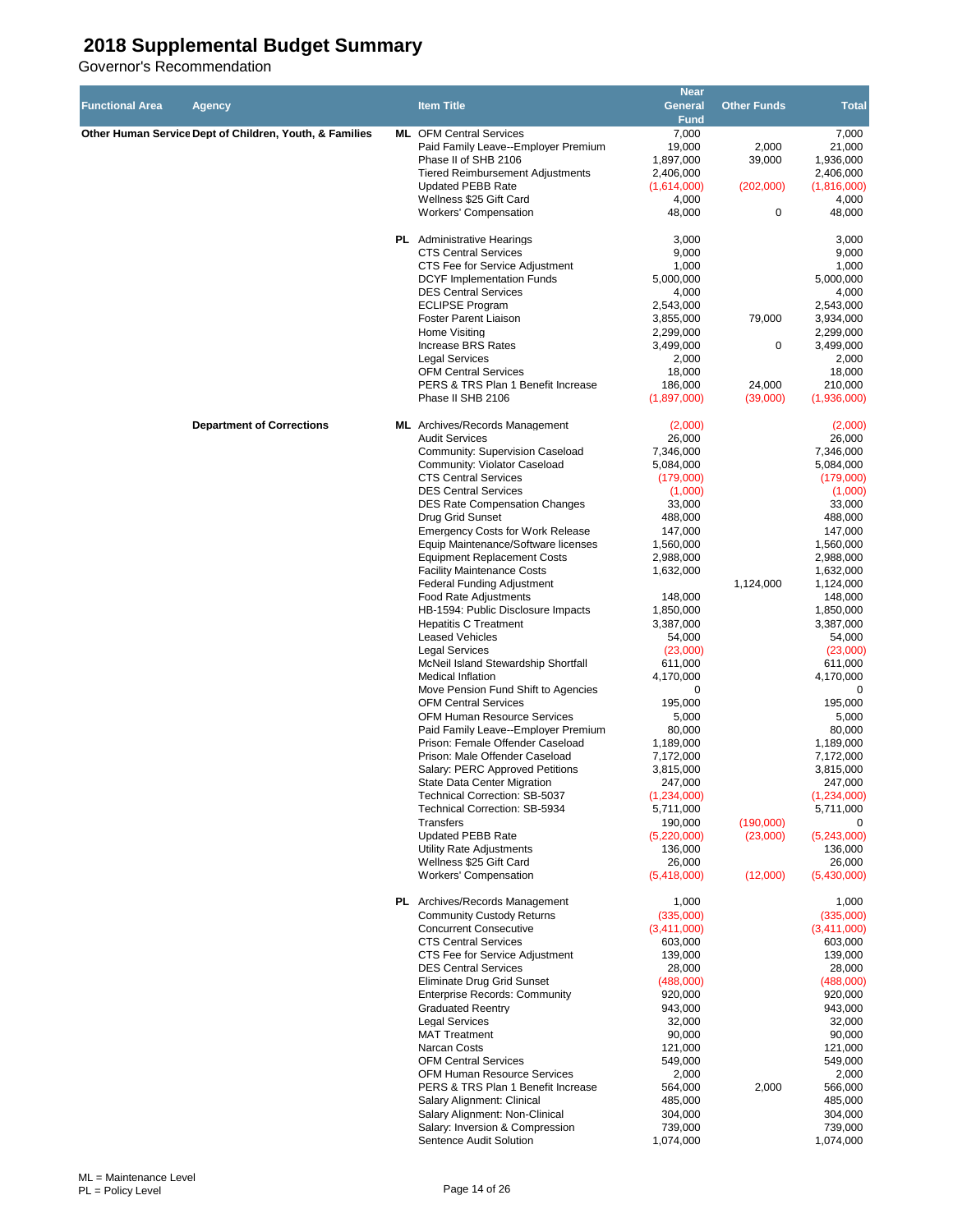| <b>Functional Area</b> | Agency                                               | <b>Item Title</b>                                                                                                                                                                                                                                                                                                                                                                                                                              | <b>Near</b><br>General<br><b>Fund</b>                                                             | <b>Other Funds</b>                                                                                                                       | <b>Total</b>                                                                                                                               |
|------------------------|------------------------------------------------------|------------------------------------------------------------------------------------------------------------------------------------------------------------------------------------------------------------------------------------------------------------------------------------------------------------------------------------------------------------------------------------------------------------------------------------------------|---------------------------------------------------------------------------------------------------|------------------------------------------------------------------------------------------------------------------------------------------|--------------------------------------------------------------------------------------------------------------------------------------------|
|                        | <b>Other Human Service Department of Corrections</b> | PL Work Release: Maximize Capacity                                                                                                                                                                                                                                                                                                                                                                                                             | 975,000                                                                                           |                                                                                                                                          | 975,000                                                                                                                                    |
|                        | Dept of Services for the Blind                       | <b>ML</b> Audit Services<br><b>CTS Central Services</b><br><b>DES Central Services</b><br><b>DES Rate Compensation Changes</b><br>Move Pension Fund Shift to Agencies<br><b>OFM Central Services</b><br>Paid Family Leave--Employer Premium<br><b>Updated PEBB Rate</b><br><b>Workers' Compensation</b>                                                                                                                                        | 1,000<br>1,000<br>0<br>0<br>(8,000)<br>1,000                                                      | 1,000<br>1,000<br>1,000<br>4,000<br>1,000<br>0<br>(40,000)<br>5,000                                                                      | 1,000<br>2,000<br>1,000<br>5,000<br>0<br>1,000<br>$\Omega$<br>(48,000)<br>6,000                                                            |
|                        |                                                      | <b>PL</b> CTS Central Services<br>CTS Fee for Service Adjustment<br><b>DES Central Services</b><br><b>Estate Settlement</b><br><b>OFM Central Services</b><br>PERS & TRS Plan 1 Benefit Increase                                                                                                                                                                                                                                               | 1,000<br>2,000<br>1,000<br>187,000<br>1,000<br>1,000                                              | 4,000<br>8,000<br>4,000<br>3,000<br>4,000                                                                                                | 5,000<br>10,000<br>5,000<br>187,000<br>4,000<br>5,000                                                                                      |
|                        | <b>Employment Security Department</b>                | <b>ML</b> Administrative Hearings<br><b>Audit Services</b><br><b>CTS Central Services</b><br><b>DES Central Services</b><br><b>DES Rate Compensation Changes</b><br><b>Federal Funding Adjustment</b><br><b>Legal Services</b><br><b>OFM Central Services</b><br><b>OFM Human Resource Services</b><br>Paid Family Leave--Employer Premium<br><b>Updated PEBB Rate</b><br>Wellness \$25 Gift Card<br><b>Workers' Compensation</b>              |                                                                                                   | (6,000)<br>(57,000)<br>(14,000)<br>8,000<br>49,000<br>(10,896,000)<br>(6,000)<br>35,000<br>0<br>11,000<br>(939,000)<br>4,000<br>(76,000) | (6,000)<br>(57,000)<br>(14,000)<br>8,000<br>49,000<br>(10.896,000)<br>(6,000)<br>35,000<br>0<br>11,000<br>(939,000)<br>4,000<br>(76,000)   |
|                        |                                                      | <b>PL</b> Administrative Hearings<br>Career-Connected Learning<br><b>CTS Central Services</b><br>CTS Fee for Service Adjustment<br><b>DES Central Services</b><br><b>Legal Services</b><br><b>OFM Central Services</b><br>PERS & TRS Plan 1 Benefit Increase<br>UI Compensation Claims                                                                                                                                                         |                                                                                                   | 99,000<br>207,000<br>109,000<br>99,000<br>69,000<br>8,000<br>146,000<br>101,000<br>530,000                                               | 99,000<br>207,000<br>109,000<br>99,000<br>69,000<br>8,000<br>146,000<br>101,000<br>530,000                                                 |
|                        | Natural Res & Recrea Columbia River Gorge Commission | <b>ML</b> DES Rate Compensation Changes<br>Move Pension Fund Shift to Agencies<br><b>Updated PEBB Rate</b><br><b>Workers' Compensation</b>                                                                                                                                                                                                                                                                                                     | 1,000<br>0<br>(2,000)<br>(1,000)                                                                  | 1,000<br>(2,000)<br>(1,000)                                                                                                              | 2,000<br>$\Omega$<br>(4,000)<br>(2,000)                                                                                                    |
|                        |                                                      | <b>PL</b> CTS Fee for Service Adjustment                                                                                                                                                                                                                                                                                                                                                                                                       | 19,000                                                                                            | 19,000                                                                                                                                   | 38,000                                                                                                                                     |
|                        | <b>Department of Ecology</b>                         | <b>ML</b> Audit Services<br><b>CTS Central Services</b><br><b>DES Central Services</b><br><b>DES Rate Compensation Changes</b><br><b>Legal Services</b><br>Minimum Wage Costs<br>Move Pension Fund Shift to Agencies<br><b>OFM Central Services</b><br>Paid Family Leave--Employer Premium<br><b>Technical Correction to Pensions</b><br><b>Updated PEBB Rate</b><br>Wellness \$25 Gift Card<br><b>Workers' Compensation</b>                   | 1,000<br>1,000<br>2,000<br>(4,000)<br>32,000<br>0<br>7,000<br>3,000<br>(146,000)<br>10,000        | 5,000<br>6,000<br>1,000<br>9,000<br>(18,000)<br>243,000<br>31,000<br>14,000<br>148,000<br>(853,000)<br>2,000<br>45,000                   | 6,000<br>7,000<br>1,000<br>11,000<br>(22,000)<br>275,000<br>0<br>38,000<br>17,000<br>148,000<br>(999,000)<br>2,000<br>55,000               |
|                        |                                                      | <b>PL</b> Bellingham Field Office Relocation<br><b>Carbon Reductions</b><br>Correct Corpsmember Minimum Wage<br><b>CTS Central Services</b><br>CTS Fee for Service Adjustment<br><b>DES Central Services</b><br>Funding Oil Spill Planning-Nonfuel<br><b>Legal Services</b><br>Modernize and Migrate Data Center<br>Ocean Acidification<br><b>OFM Central Services</b><br>Oil Spills Program and Funding<br>PERS & TRS Plan 1 Benefit Increase | 29,000<br>123,000<br>21,000<br>28,000<br>5,000<br>6,000<br>180,000<br>194,000<br>20,000<br>17,000 | 223,000<br>226,000<br>97,000<br>128,000<br>20,000<br>81,000<br>26,000<br>1,363,000<br>87,000<br>979,000<br>104,000                       | 252,000<br>123,000<br>226,000<br>118,000<br>156,000<br>25,000<br>81,000<br>32,000<br>1,543,000<br>194,000<br>107,000<br>979,000<br>121,000 |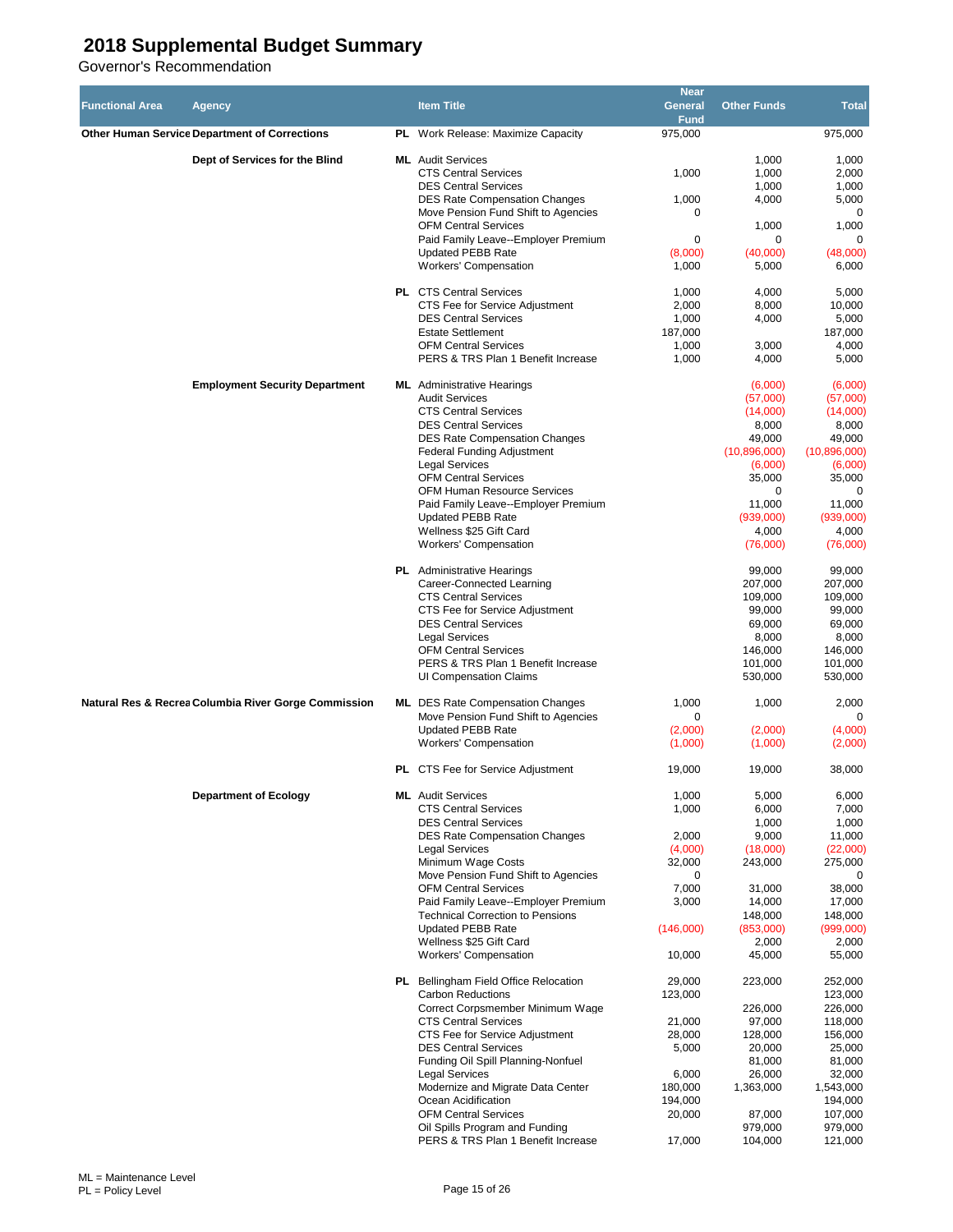| <b>Functional Area</b> | Agency                                                  | <b>Item Title</b>                                                                            | <b>Near</b><br>General<br><b>Fund</b> | <b>Other Funds</b>        | <b>Total</b>              |
|------------------------|---------------------------------------------------------|----------------------------------------------------------------------------------------------|---------------------------------------|---------------------------|---------------------------|
|                        | Natural Res & Recrea Department of Ecology              | <b>PL</b> Regulating Antifouling Paint                                                       | $\mathbf 0$                           | 80,000                    | 80,000                    |
|                        | Wa Pollution Liab Insurance Program                     | <b>ML</b> DES Rate Compensation Changes<br><b>Updated PEBB Rate</b><br>Workers' Compensation |                                       | 2,000<br>(4,000)<br>2,000 | 2,000<br>(4,000)<br>2,000 |
|                        |                                                         | <b>PL</b> CTS Fee for Service Adjustment<br>Loan/Grant Technology System                     |                                       | 1,000<br>80,000           | 1,000<br>80,000           |
|                        | <b>State Parks and Recreation Comm</b>                  | <b>ML</b> Audit Services                                                                     |                                       | (3,000)                   | (3,000)                   |
|                        |                                                         | <b>Compensation Costs</b><br><b>CTS Central Services</b>                                     | 181.000                               | 384,000<br>(12,000)       | 565,000<br>(12,000)       |
|                        |                                                         | <b>Culverts Case Litigation</b><br><b>DES Rate Compensation Changes</b>                      | 8,000                                 | 2,000                     | 8,000<br>2,000            |
|                        |                                                         | <b>Discover Pass Fulfillment Costs</b><br><b>Legal Services</b>                              |                                       | 104,000<br>(1,000)        | 104,000<br>(1,000)        |
|                        |                                                         | Move Pension Fund Shift to Agencies                                                          | 0                                     |                           | 0                         |
|                        |                                                         | Off-road Vehicle Account Adjustment<br><b>OFM Central Services</b>                           |                                       | 160,000<br>17,000         | 160,000<br>17,000         |
|                        |                                                         | Paid Family Leave--Employer Premium                                                          | 1,000                                 | 3,000                     | 4,000                     |
|                        |                                                         | Private/Local Spending Authority<br>Technical Correction to 12L                              |                                       | 102,000<br>0              | 102,000<br>0              |
|                        |                                                         | <b>Updated PEBB Rate</b>                                                                     | (82,000)                              | (290,000)                 | (372,000)                 |
|                        |                                                         | Wellness \$25 Gift Card<br><b>Workers' Compensation</b>                                      |                                       | 2,000<br>128,000          | 2,000<br>128,000          |
|                        |                                                         | <b>PL</b> CTS Central Services                                                               |                                       | 51,000                    | 51,000                    |
|                        |                                                         | CTS Fee for Service Adjustment<br><b>DES Central Services</b>                                |                                       | 62,000<br>5,000           | 62,000<br>5,000           |
|                        |                                                         | <b>Legal Services</b>                                                                        |                                       | 1,000                     | 1,000                     |
|                        |                                                         | <b>OFM Central Services</b><br>PERS & TRS Plan 1 Benefit Increase                            | 9,000                                 | 44,000<br>28,000          | 44,000<br>37,000          |
|                        | <b>Rec/Conserv Funding Board</b>                        | <b>ML</b> CTS Central Services                                                               |                                       | (1,000)                   | (1,000)                   |
|                        |                                                         | <b>DES Central Services</b><br><b>DES Rate Compensation Changes</b>                          | 2,000                                 | 1,000<br>4,000            | 1,000<br>6,000            |
|                        |                                                         | Move Pension Fund Shift to Agencies                                                          | 0                                     |                           | 0                         |
|                        | <b>OFM Central Services</b><br><b>Updated PEBB Rate</b> | (3,000)                                                                                      | 1,000<br>(25,000)                     | 1,000<br>(28,000)         |                           |
|                        |                                                         | <b>PL</b> CTS Central Services                                                               | 1,000                                 | 2,000                     | 3,000                     |
|                        |                                                         | <b>DES Central Services</b><br><b>OFM Central Services</b>                                   | 3,000<br>1,000                        | 5,000<br>2,000            | 8,000<br>3,000            |
|                        |                                                         | PERS & TRS Plan 1 Benefit Increase                                                           | 0                                     | 3,000                     | 3,000                     |
|                        | <b>Environmental &amp; Land Use Hearings</b>            | <b>ML</b> DES Rate Compensation Changes                                                      | 2,000                                 |                           | 2,000                     |
|                        |                                                         | Move Pension Fund Shift to Agencies<br><b>OFM Central Services</b>                           | 0<br>$\mathbf 0$                      |                           | 0<br>$\mathbf 0$          |
|                        |                                                         | Paid Family Leave--Employer Premium                                                          | 1,000                                 |                           | 1,000                     |
|                        |                                                         | <b>Updated PEBB Rate</b><br>Workers' Compensation                                            | (10,000)<br>(1,000)                   |                           | (10,000)<br>(1,000)       |
|                        |                                                         | <b>PL</b> CTS Central Services                                                               | 1,000                                 |                           | 1,000                     |
|                        |                                                         | CTS Fee for Service Adjustment<br><b>OFM Central Services</b>                                | 1,000<br>1,000                        |                           | 1,000<br>1,000            |
|                        |                                                         | PERS & TRS Plan 1 Benefit Increase                                                           | 2,000                                 |                           | 2,000                     |
|                        | <b>State Conservation Commission</b>                    | <b>ML</b> Move Pension Fund Shift to Agencies                                                | 0                                     |                           | 0                         |
|                        |                                                         | Paid Family Leave--Employer Premium<br><b>Updated PEBB Rate</b>                              | 1,000<br>(12,000)                     | (1,000)                   | 1,000<br>(13,000)         |
|                        |                                                         | <b>PL</b> CTS Central Services<br><b>OFM Central Services</b>                                | 1,000<br>1,000                        |                           | 1,000<br>1,000            |
|                        |                                                         | PERS & TRS Plan 1 Benefit Increase                                                           | 2,000                                 |                           | 2,000                     |
|                        | Department of Fish and Wildlife                         | <b>ML</b> Audit Services                                                                     | 2,000                                 | 5,000                     | 7,000                     |
|                        |                                                         | <b>Boldt Culverts Case Litigation</b><br><b>CTS Central Services</b>                         | 40,000<br>(4,000)                     | (17,000)                  | 40,000<br>(21,000)        |
|                        |                                                         | <b>DES Central Services</b>                                                                  | 3,000                                 | 10,000                    | 13,000                    |
|                        |                                                         | <b>DES Rate Compensation Changes</b><br>Federal Funding Adjustment                           | 16,000                                | 61,000<br>9,000,000       | 77,000<br>9,000,000       |
|                        |                                                         | Hatchery Utilities Cost Increase                                                             | 172,000                               | 92,000                    | 264,000                   |
|                        |                                                         | <b>Legal Services</b><br>Mass Marking - Minimum Wage Costs                                   | (2,000)<br>463,000                    | (7,000)<br>405,000        | (9,000)<br>868,000        |
|                        |                                                         | Move Pension Fund Shift to Agencies                                                          | 0                                     |                           | 0                         |
|                        |                                                         | Off-road Vehicle Account Adjustment<br><b>OFM Central Services</b>                           | 8,000                                 | 262,000<br>29,000         | 262,000<br>37,000         |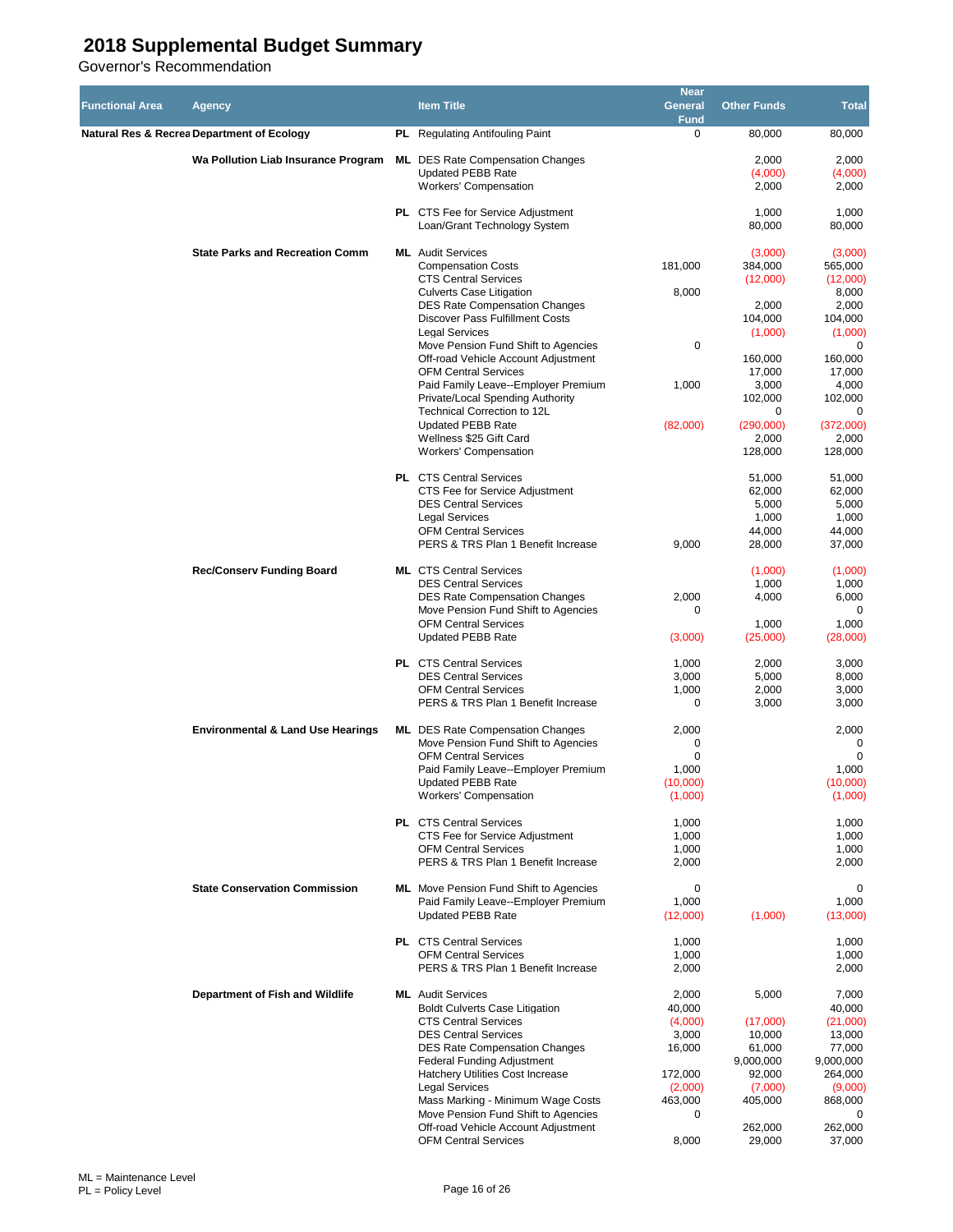| <b>Functional Area</b> | Agency                                               | <b>Item Title</b>                                                         | <b>Near</b><br>General | <b>Other Funds</b>       | Total                    |
|------------------------|------------------------------------------------------|---------------------------------------------------------------------------|------------------------|--------------------------|--------------------------|
|                        | Natural Res & Recrea Department of Fish and Wildlife | ML Paid Family Leave--Employer Premium                                    | <b>Fund</b><br>6,000   | 10,000                   | 16,000                   |
|                        |                                                      | <b>Updated PEBB Rate</b>                                                  | (309,000)              | (843,000)                | (1, 152, 000)            |
|                        |                                                      | Wellness \$25 Gift Card                                                   | 2,000                  | 4,000                    | 6,000                    |
|                        |                                                      | Workers' Compensation                                                     | (121,000)              | (461,000)                | (582,000)                |
|                        |                                                      | <b>PL</b> Columbia River Fishing                                          |                        | (31,000)                 | (31,000)                 |
|                        |                                                      | <b>CTS Central Services</b>                                               | 23,000                 | 88,000                   | 111,000                  |
|                        |                                                      | CTS Fee for Service Adjustment                                            | 9,000                  | 36,000                   | 45,000                   |
|                        |                                                      | <b>DES Central Services</b>                                               | 21,000                 | 80,000                   | 101,000                  |
|                        |                                                      | <b>Enforcement Records Management</b>                                     | 1,376,000              | 400,000                  | 1,776,000                |
|                        |                                                      | Global Wildlife Trafficking                                               | 449.000                |                          | 449.000                  |
|                        |                                                      | Hatchery Fish Health and Disease                                          | 0                      | 117,000                  | 117,000                  |
|                        |                                                      | <b>HPA Program</b>                                                        |                        | (659,000)                | (659,000)                |
|                        |                                                      | <b>Legal Services</b>                                                     | 2,000                  | 10,000                   | 12,000                   |
|                        |                                                      | <b>OFM Central Services</b>                                               | 23,000                 | 88,000                   | 111,000                  |
|                        |                                                      | Operating Costs of New Lands                                              | 0                      | 400,000                  | 400,000                  |
|                        |                                                      | Pd Family Leave-Low Wage Employees                                        |                        | 0                        | 0                        |
|                        |                                                      | PERS & TRS Plan 1 Benefit Increase<br>Rebuild WDFW Network Infrastructure | 31,000<br>1,039,000    | 78,000<br>103,000        | 109,000<br>1,142,000     |
|                        |                                                      | Recover Puget Sound Steelhead                                             | 790,000                |                          | 790,000                  |
|                        |                                                      | Southern Killer Whale Recovery                                            | 3,073,000              |                          | 3,073,000                |
|                        |                                                      | Timber Revenue for Forest Health                                          |                        | 5,201,000                | 5,201,000                |
|                        |                                                      | Warm Water Fish                                                           |                        | (105,000)                | (105,000)                |
|                        |                                                      | <b>Wildfire Restoration Costs</b>                                         | 613,000                |                          | 613,000                  |
|                        |                                                      | <b>Wildfire Season Costs</b>                                              | (400,000)              |                          | (400,000)                |
|                        | <b>Puget Sound Partnership</b>                       | <b>ML</b> Audit Services                                                  | (1,000)                |                          | (1,000)                  |
|                        |                                                      | <b>CTS Central Services</b>                                               | (1,000)                |                          | (1,000)                  |
|                        |                                                      | <b>DES Rate Compensation Changes</b>                                      | 7,000                  | 5,000                    | 12,000                   |
|                        |                                                      | <b>Federal Authority Adjustment</b>                                       |                        | 2,237,000                | 2,237,000                |
|                        |                                                      | Move Pension Fund Shift to Agencies                                       | 0                      |                          | 0                        |
|                        |                                                      | <b>OFM Central Services</b>                                               | 2,000                  | 1,000                    | 3,000                    |
|                        |                                                      | Paid Family Leave--Employer Premium                                       | 1,000                  | 1,000                    | 2,000                    |
|                        |                                                      | <b>Updated PEBB Rate</b>                                                  | (11,000)               | (12,000)                 | (23,000)                 |
|                        |                                                      | <b>Workers' Compensation</b>                                              | (3,000)                | (3,000)                  | (6,000)                  |
|                        |                                                      | <b>PL</b> CTS Central Services                                            | 2,000                  | 1,000                    | 3,000                    |
|                        |                                                      | CTS Fee for Service Adjustment                                            | 1,000                  |                          | 1,000                    |
|                        |                                                      | <b>DES Central Services</b>                                               | 0                      |                          | 0                        |
|                        |                                                      | <b>OFM Central Services</b>                                               | 2,000                  | 1,000                    | 3,000                    |
|                        |                                                      | PERS & TRS Plan 1 Benefit Increase                                        | 2,000                  | 1,000                    | 3,000                    |
|                        | <b>Department of Natural Resources</b>               | <b>ML</b> Amateur Radio Operator Leases                                   | 378,000                |                          | 378,000                  |
|                        |                                                      | <b>Audit Services</b>                                                     | 0                      | 1,000                    | 1,000                    |
|                        |                                                      | <b>Boldt Culverts Case Litigation</b>                                     | 123,000                |                          | 123,000                  |
|                        |                                                      | <b>CTS Central Services</b>                                               | (4,000)                | (16,000)                 | (20,000)                 |
|                        |                                                      | <b>DES Central Services</b>                                               | 2,000                  | 11,000                   | 13,000                   |
|                        |                                                      | <b>DES Rate Compensation Changes</b>                                      | 14,000                 | 64,000                   | 78,000                   |
|                        |                                                      | <b>Legal Services</b>                                                     | (3,000)                | (8,000)                  | (11,000)                 |
|                        |                                                      | Move Pension Fund Shift to Agencies                                       | 0                      |                          | 0                        |
|                        |                                                      | Off-road Vehicle Account Adjustment                                       |                        | (1,338,000)              | (1,338,000)              |
|                        |                                                      | <b>OFM Central Services</b>                                               | 6,000                  | 28,000                   | 34,000                   |
|                        |                                                      | Paid Family Leave--Employer Premium<br><b>Updated PEBB Rate</b>           | 3,000<br>(176,000)     | 8,000<br>(657,000)       | 11,000<br>(833,000)      |
|                        |                                                      | Wellness \$25 Gift Card                                                   |                        | 2,000                    | 2,000                    |
|                        |                                                      | <b>Workers' Compensation</b>                                              | (396,000)              | (145,000)                | (541,000)                |
|                        |                                                      |                                                                           |                        |                          |                          |
|                        |                                                      | <b>PL</b> Agricultural College Trust                                      | 284,000                | 0                        | 284,000                  |
|                        |                                                      | <b>CTS Central Services</b>                                               | 20,000                 | 88,000                   | 108,000                  |
|                        |                                                      | CTS Fee for Service Adjustment<br><b>DES Central Services</b>             | 4,000<br>19,000        | 19,000<br>91,000         | 23,000<br>110,000        |
|                        |                                                      | Earthquake and Tsunami Hazards                                            | 543,000                |                          | 543,000                  |
|                        |                                                      | <b>Fairview Remediation</b>                                               |                        | 2,900,000                | 2,900,000                |
|                        |                                                      | Fire Suppression                                                          | 42,478,000             | 7,295,000                | 49,773,000               |
|                        |                                                      | Forest Land Management                                                    |                        | (6,481,000)              | (6,481,000)              |
|                        |                                                      | <b>Forest Practices Account</b>                                           |                        | (258,000)                | (258,000)                |
|                        |                                                      | Increase Fire Response Capability                                         | 722,000                | 723,000                  | 1,445,000                |
|                        |                                                      | <b>Legal Services</b>                                                     | 4,000                  | 14,000                   | 18,000                   |
|                        |                                                      | Natural Areas Access & Weed Control                                       |                        | 198,000                  | 198,000                  |
|                        |                                                      | <b>OFM Central Services</b>                                               | 19,000                 | 77,000                   | 96,000                   |
|                        |                                                      | PERS & TRS Plan 1 Benefit Increase                                        | 19,000                 | 69,000                   | 88,000                   |
|                        |                                                      | Replace Obsolete Radios                                                   | 1,286,000              | 1,286,000                | 2,572,000                |
|                        |                                                      | State Data Center Consultation                                            | 27,000                 | 73,000                   | 100,000                  |
|                        |                                                      | Surveys and Maps Account<br>Webster Nursery Pesticide Cleanup             |                        | (1, 174, 000)<br>246,000 | (1, 174, 000)<br>246,000 |
|                        |                                                      |                                                                           |                        |                          |                          |
|                        | <b>Department of Agriculture</b>                     | <b>ML</b> Audit Services                                                  | 1,000                  | 5,000                    | 6,000                    |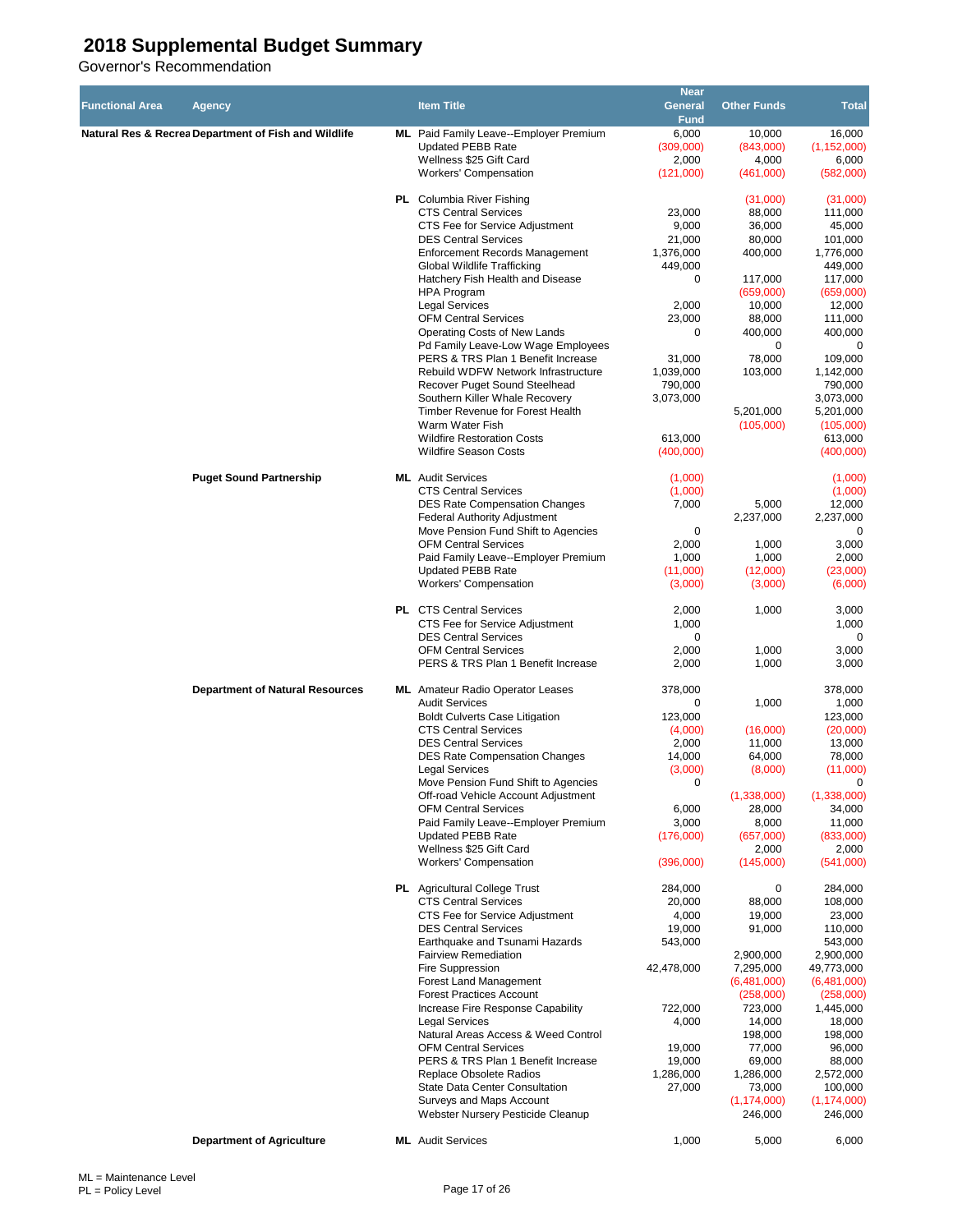|                        |                                                           |                                                                                | <b>Near</b>            |                        |                        |
|------------------------|-----------------------------------------------------------|--------------------------------------------------------------------------------|------------------------|------------------------|------------------------|
| <b>Functional Area</b> | Agency                                                    | <b>Item Title</b>                                                              | General<br><b>Fund</b> | <b>Other Funds</b>     | <b>Total</b>           |
|                        | <b>Natural Res &amp; Recrea Department of Agriculture</b> | <b>ML</b> CTS Central Services                                                 | (1,000)                | (9,000)                | (10,000)               |
|                        |                                                           | <b>CTS Central Services Correction</b>                                         |                        | 2,000                  | 2,000                  |
|                        |                                                           | <b>DES Central Services</b>                                                    | 1,000                  | 4,000                  | 5,000                  |
|                        |                                                           | <b>DES Central Services Correction</b><br><b>DES Rate Compensation Changes</b> | 4,000                  | 1,000<br>18,000        | 1,000<br>22,000        |
|                        |                                                           | <b>Legal Services</b>                                                          |                        | (1,000)                | (1,000)                |
|                        |                                                           | Move Pension Fund Shift to Agencies                                            | 0                      |                        | 0                      |
|                        |                                                           | Non-Rep General Wage Increase                                                  |                        | 2,000                  | 2,000                  |
|                        |                                                           | <b>OFM Central Services</b><br><b>OFM Central Services Correction</b>          | 3,000                  | 14,000<br>2,000        | 17,000<br>2,000        |
|                        |                                                           | Paid Family Leave--Employer Premium                                            | 3,000                  | 13,000                 | 16,000                 |
|                        |                                                           | State Represented Emp Benefits Rate                                            |                        | 4,000                  | 4,000                  |
|                        |                                                           | <b>Updated PEBB Rate</b>                                                       | (55,000)               | (417,000)              | (472,000)              |
|                        |                                                           | <b>WFSE General Government</b>                                                 |                        | 40,000                 | 40,000                 |
|                        |                                                           | <b>Workers' Compensation</b>                                                   | 12,000                 | 55,000                 | 67,000                 |
|                        |                                                           | <b>PL</b> CTS Central Services                                                 | 10,000                 | 45,000                 | 55,000                 |
|                        |                                                           | CTS Fee for Service Adjustment                                                 | 5,000                  | 22,000                 | 27,000                 |
|                        |                                                           | <b>DES Central Services</b>                                                    | 6,000<br>238,000       | 27,000                 | 33,000                 |
|                        |                                                           | European Gypsy Moth Eradication<br>Industrial Hemp Research Pilot              | 0                      | 715,000<br>26,000      | 953,000<br>26,000      |
|                        |                                                           | <b>Legal Services</b>                                                          |                        | 1,000                  | 1,000                  |
|                        |                                                           | Livestock Nutrient Management                                                  |                        | (9,000)                | (9,000)                |
|                        |                                                           | <b>OFM Central Services</b>                                                    | 9,000                  | 40,000                 | 49,000                 |
|                        |                                                           | Pd Family Leave-Low Wage Employees<br>PERS & TRS Plan 1 Benefit Increase       | 6,000                  | 0<br>41,000            | 0<br>47,000            |
|                        |                                                           |                                                                                |                        |                        |                        |
| <b>Transportation</b>  | <b>Board of Pilotage Commissioners</b>                    | <b>ML</b> AG Legal Services Correction                                         |                        | 5,000                  | 5,000                  |
|                        |                                                           | <b>DES Central Services</b>                                                    |                        | (1,000)                | (1,000)                |
|                        |                                                           | <b>DES Central Services Correction</b><br><b>DES Rate Compensation Changes</b> |                        | 45,000<br>1,000        | 45,000<br>1,000        |
|                        |                                                           | Non-Rep General Wage Increase                                                  |                        | 25,000                 | 25,000                 |
|                        |                                                           | <b>OFM Central Services Correction</b>                                         |                        | 1,000                  | 1,000                  |
|                        |                                                           | OFM Human Resource Srvcs Correction                                            |                        | 5,000                  | 5,000                  |
|                        |                                                           | Orca Transit Pass-Not WFSE<br>State Public Employee Benefits Rate              |                        | 2,000<br>3,000         | 2,000<br>3,000         |
|                        |                                                           | <b>Updated PEBB Rate</b>                                                       |                        | (2,000)                | (2,000)                |
|                        |                                                           | Workers' Compensation                                                          |                        | 0                      | $\Omega$               |
|                        |                                                           | PL Oil Transportation Safety Review                                            |                        | 100,000                | 100,000                |
|                        | <b>Washington State Patrol</b>                            | <b>ML</b> 1995 King Air Maintenance                                            | 495,000                |                        | 495,000                |
|                        |                                                           | AG Legal Services Correction                                                   |                        | 56,000                 | 56,000                 |
|                        |                                                           | <b>Audit Services</b><br><b>Audit Services Correction</b>                      | (2,000)                | (10,000)<br>2,000      | (12,000)<br>2,000      |
|                        |                                                           | <b>Cost Allocation Model Adjustment</b>                                        | 1,725,000              | (1,726,000)            | (1,000)                |
|                        |                                                           | <b>CTS Central Services</b>                                                    | (8,000)                | (34,000)               | (42,000)               |
|                        |                                                           | <b>CTS Central Services Correction</b>                                         |                        | (11,000)               | (11,000)               |
|                        |                                                           | <b>DES Central Services</b><br><b>DES Central Services Correction</b>          |                        | 1,000<br>309,000       | 1,000<br>309,000       |
|                        |                                                           | <b>DES Rate Compensation Changes</b>                                           | 4,000                  | 19,000                 | 23,000                 |
|                        |                                                           | <b>Executive Protection</b>                                                    | 512,000                |                        | 512,000                |
|                        |                                                           | <b>Fire Mobilization Costs</b>                                                 |                        | 10,950,000             | 10,950,000             |
|                        |                                                           | <b>Fuel Rate Adjustments</b><br><b>Internal Auditor Position</b>               | 112,000<br>31,000      | (141,000)<br>116,000   | (29,000)<br>147,000    |
|                        |                                                           | <b>Legal Services</b>                                                          | (1,000)                | (3,000)                | (4,000)                |
|                        |                                                           | Move Pension Fund Shift to Agencies                                            | 0                      |                        | 0                      |
|                        |                                                           | Non-Rep General Wage Increase                                                  |                        | 821,000                | 821,000                |
|                        |                                                           | <b>OFM Central Services</b><br><b>OFM Central Services Correction</b>          | 11,000                 | 46,000<br>434,000      | 57,000<br>434,000      |
|                        |                                                           | <b>OFM Human Resource Services</b>                                             |                        | 2,000                  | 2,000                  |
|                        |                                                           | OFM Human Resource Srvcs Correction                                            |                        | (15,000)               | (15,000)               |
|                        |                                                           | Orca Transit Pass-Not WFSE                                                     |                        | 268,000                | 268,000                |
|                        |                                                           | Paid Family Leave--Employer Premium<br>PTE Local 17 Agreement                  | 3,000                  | 8,000<br>4,377,000     | 11,000<br>4,377,000    |
|                        |                                                           | SOS Archvs/Records Mgmt Correction                                             |                        | 12,000                 | 12,000                 |
|                        |                                                           | State Public Employee Benefits Rate                                            |                        | 1,432,000              | 1,432,000              |
|                        |                                                           | State Represented Emp Benefits Rate                                            |                        | 765,000                | 765,000                |
|                        |                                                           | The Coalition of Unions Agreement<br><b>Updated PEBB Rate</b>                  | (211,000)              | 353,000<br>(1,280,000) | 353,000<br>(1,491,000) |
|                        |                                                           | Wellness \$25 Gift Card                                                        |                        | 2,000                  | 2,000                  |
|                        |                                                           | <b>WFSE General Government</b>                                                 |                        | 1,224,000              | 1,224,000              |
|                        |                                                           | <b>WFSE Orca Transit Pass</b><br>Workers' Compensation                         | (96,000)               | 32,000<br>(383,000)    | 32,000<br>(479,000)    |
|                        |                                                           | <b>WPEA General Government</b>                                                 |                        | 898,000                | 898,000                |
|                        |                                                           | PL CTS Central Services                                                        | 34,000                 | 139,000                | 173,000                |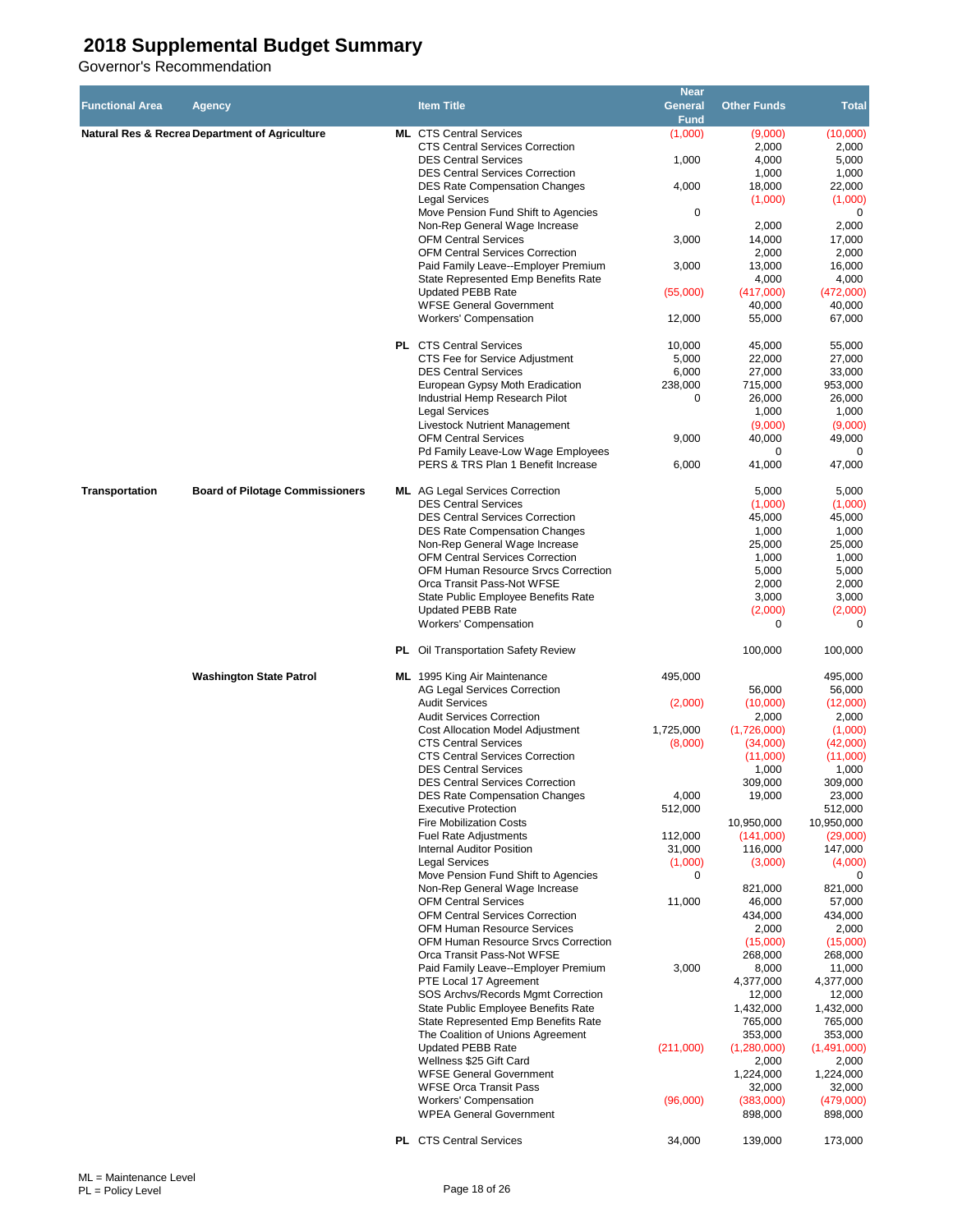| <b>Functional Area</b> | Agency                                | <b>Item Title</b>                                                             | <b>Near</b><br>General<br><b>Fund</b> | <b>Other Funds</b>     | <b>Total</b>           |
|------------------------|---------------------------------------|-------------------------------------------------------------------------------|---------------------------------------|------------------------|------------------------|
| <b>Transportation</b>  | <b>Washington State Patrol</b>        | PL CTS Fee for Service Adjustment<br><b>Dedicated Data Network</b>            | 19,000<br>92,000                      | 78.000<br>339,000      | 97,000<br>431,000      |
|                        |                                       | <b>DES Central Services</b><br>Drug and Gang Task Force                       | 5,000<br>363,000                      | 22,000                 | 27,000<br>363,000      |
|                        |                                       | <b>Legal Services</b>                                                         | 1,000                                 | 4,000                  | 5,000                  |
|                        |                                       | <b>OFM Central Services</b>                                                   | 33,000                                | 133,000                | 166,000                |
|                        |                                       | PERS & TRS Plan 1 Benefit Increase                                            | 21,000                                | 58,000                 | 79,000                 |
|                        |                                       | Restoration of Agency Underruns<br>Shelton - Skid Pan Replacement             |                                       | 1,484,000<br>1,400,000 | 1,484,000<br>1,400,000 |
|                        |                                       | <b>Trooper Basic Training Class</b>                                           |                                       | 4,354,000              | 4,354,000              |
|                        | <b>Wash Traffic Safety Commission</b> | <b>ML</b> AG Legal Services Correction<br><b>CTS Central Services</b>         |                                       | 2,000<br>0             | 2,000<br>0             |
|                        |                                       | <b>CTS Central Services Correction</b>                                        |                                       | 12,000                 | 12,000                 |
|                        |                                       | <b>DES Central Services Correction</b>                                        |                                       | 4,000                  | 4,000                  |
|                        |                                       | Non-Rep General Wage Increase<br><b>OFM Central Services Correction</b>       |                                       | 148,000<br>6,000       | 148,000<br>6,000       |
|                        |                                       | OFM Human Resource Srvcs Correction                                           |                                       | 30,000                 | 30,000                 |
|                        |                                       | Paid Family Leave--Employer Premium                                           |                                       | 1,000                  | 1,000                  |
|                        |                                       | State Public Employee Benefits Rate                                           |                                       | 26,000                 | 26,000                 |
|                        |                                       | <b>Updated PEBB Rate</b><br><b>Workers' Compensation</b>                      |                                       | (14,000)<br>(3,000)    | (14,000)<br>(3,000)    |
|                        |                                       | <b>PL</b> CTS Central Services                                                |                                       | 2,000                  | 2,000                  |
|                        |                                       | CTS Fee for Service Adjustment<br><b>OFM Central Services</b>                 |                                       | 2,000<br>2,000         | 2,000<br>2,000         |
|                        |                                       | PERS & TRS Plan 1 Benefit Increase                                            |                                       | 2,000                  | 2,000                  |
|                        | <b>Department of Licensing</b>        | <b>ML</b> Adm Hrgs Correction<br><b>AG Legal Services Correction</b>          |                                       | 1,000<br>147,000       | 1,000<br>147,000       |
|                        |                                       | <b>Audit Services</b>                                                         |                                       | (12,000)               | (12,000)               |
|                        |                                       | <b>Audit Services Correction</b>                                              |                                       | 8,000                  | 8,000                  |
|                        |                                       | <b>Cost Allocation Adjustment</b>                                             | 171,000                               | (171,000)              | 0                      |
|                        |                                       | <b>CTS Central Services</b><br><b>CTS Central Services Correction</b>         |                                       | (21,000)<br>1,460,000  | (21,000)<br>1,460,000  |
|                        |                                       | <b>DES Central Services</b>                                                   |                                       | 10,000                 | 10,000                 |
|                        |                                       | <b>DES Central Services Correction</b>                                        |                                       | 266,000                | 266,000                |
|                        |                                       | <b>DES Rate Compensation Changes</b><br><b>Driver License Card Production</b> |                                       | 60,000<br>888,000      | 60,000<br>888,000      |
|                        |                                       | <b>Increased Credit Card Costs</b>                                            |                                       | 3,709,000              | 3,709,000              |
|                        |                                       | <b>Legal Services</b>                                                         |                                       | (11,000)               | (11,000)               |
|                        |                                       | Move Pension Fund Shift to Agencies                                           | 0                                     |                        | 0                      |
|                        |                                       | Non-Rep General Wage Increase<br><b>OFM Central Services</b>                  |                                       | 1,071,000<br>29,000    | 1,071,000<br>29,000    |
|                        |                                       | <b>OFM Central Services Correction</b>                                        |                                       | 274,000                | 274,000                |
|                        |                                       | <b>OFM Human Resource Services</b>                                            |                                       | 1,000                  | 1,000                  |
|                        |                                       | OFM Human Resource Srvcs Correction<br>Orca Transit Pass-Not WFSE             |                                       | (9,000)<br>82.000      | (9,000)<br>82,000      |
|                        |                                       | Paid Family Leave--Employer Premium                                           |                                       | 11,000                 | 11,000                 |
|                        |                                       | PTE Local 17 Agreement                                                        |                                       | 2,598,000              | 2,598,000              |
|                        |                                       | SOS Archvs/Records Mgmt Correction                                            |                                       | 6,000                  | 6,000                  |
|                        |                                       | State Public Employee Benefits Rate<br>State Represented Emp Benefits Rate    |                                       | 172,000<br>1,131,000   | 172,000<br>1,131,000   |
|                        |                                       | <b>Updated PEBB Rate</b>                                                      | (7,000)                               | (823,000)              | (830,000)              |
|                        |                                       | Wellness \$25 Gift Card                                                       |                                       | 2,000                  | 2,000                  |
|                        |                                       | <b>WFSE General Government</b><br><b>WFSE Orca Transit Pass</b>               |                                       | 4,020,000<br>30,000    | 4,020,000<br>30,000    |
|                        |                                       | <b>Workers' Compensation</b>                                                  | (1,000)                               | (90,000)               | (91,000)               |
|                        |                                       | <b>WPEA General Government</b>                                                |                                       | 60,000                 | 60,000                 |
|                        |                                       | <b>PL</b> BTM Continuation - DRIVES R2<br><b>BTM Project Funding</b>          |                                       | 3,252,000<br>3,391,000 | 3,252,000<br>3,391,000 |
|                        |                                       | <b>CTS Central Services</b>                                                   | 1,000                                 | 99,000                 | 100,000                |
|                        |                                       | CTS Fee for Service Adjustment                                                | 1,000                                 | 72,000                 | 73,000                 |
|                        |                                       | <b>DES Central Services</b><br><b>Identity Verification Fraud Prevent</b>     | 1,000                                 | 85,000<br>635,000      | 86,000<br>635,000      |
|                        |                                       | <b>Legal Services</b>                                                         |                                       | 14,000                 | 14,000                 |
|                        |                                       | <b>LSO Wait Times Reduction</b>                                               |                                       | 43,000,000             | 43,000,000             |
|                        |                                       | <b>OFM Central Services</b><br>PERS & TRS Plan 1 Benefit Increase             |                                       | 84,000                 | 84,000                 |
|                        |                                       | State IDs for JR Youth                                                        | 1,000<br>18,000                       | 85,000                 | 86,000<br>18,000       |
|                        | <b>Department of Transportation</b>   | ML 2015-17 Airport Projects                                                   |                                       | 659,000                | 659,000                |
|                        |                                       | Additional Fuel for Olympic Vessels<br>Adm Hrgs Correction                    |                                       | 982,000<br>5,000       | 982,000<br>5,000       |
|                        |                                       | <b>AG Legal Services Correction</b>                                           |                                       | 299,000                | 299,000                |
|                        |                                       | Archives/Records Management                                                   |                                       | (1,000)                | (1,000)                |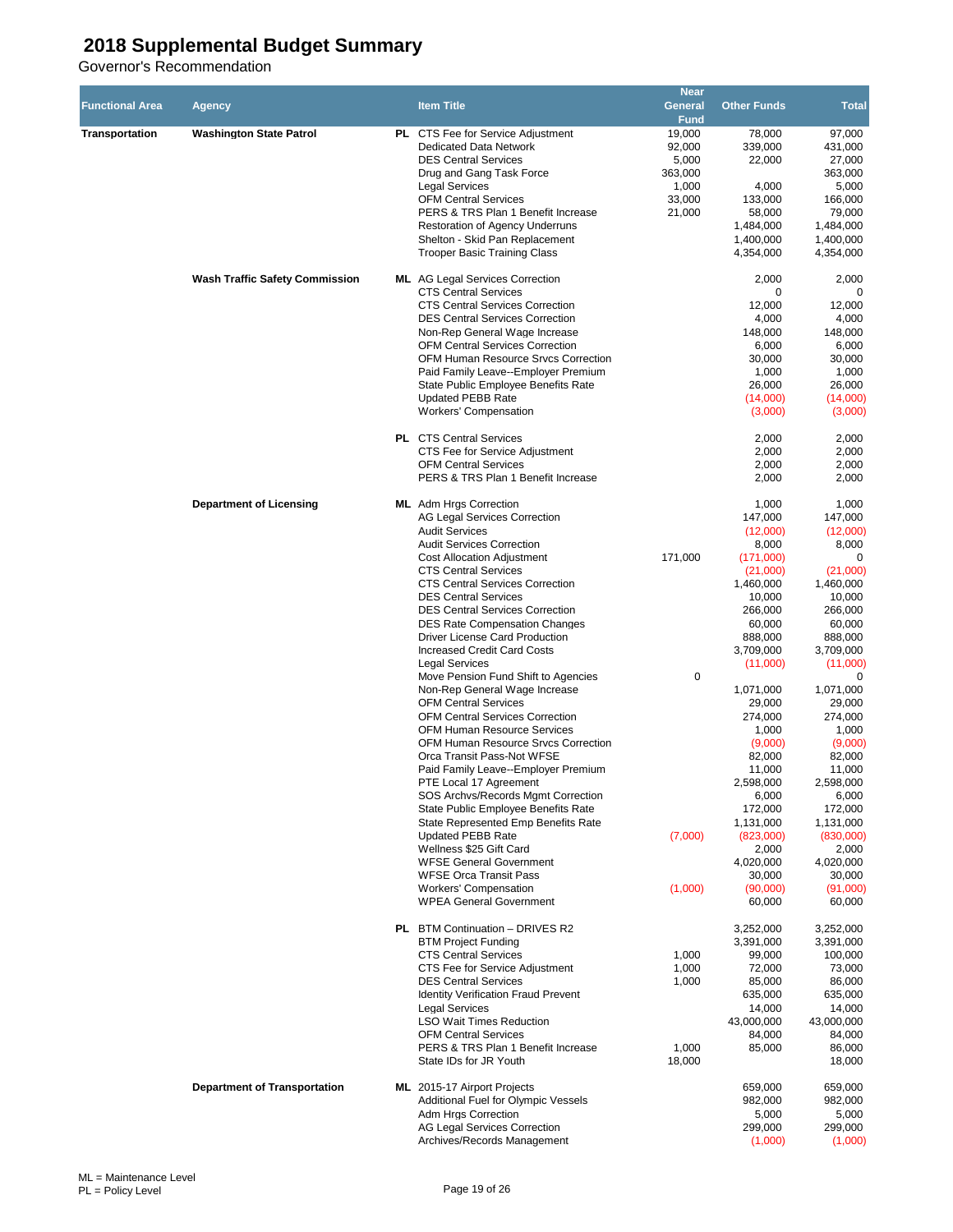| <b>Functional Area</b> | <b>Agency</b>                       | <b>Item Title</b>                                                             | <b>Near</b><br>General<br><b>Fund</b> | <b>Other Funds</b>       | <b>Total</b>             |
|------------------------|-------------------------------------|-------------------------------------------------------------------------------|---------------------------------------|--------------------------|--------------------------|
| <b>Transportation</b>  | <b>Department of Transportation</b> | <b>ML</b> Audit Services                                                      |                                       | 39,000                   | 39,000                   |
|                        |                                     | <b>Audit Services Correction</b>                                              |                                       | 17,000                   | 17,000                   |
|                        |                                     | <b>Boldt Litigation</b>                                                       |                                       | 203,000                  | 203,000                  |
|                        |                                     | Capital Projects Reappropriation<br><b>Credit Card Costs</b>                  |                                       | 458,037,000<br>248,000   | 458,037,000<br>248,000   |
|                        |                                     | CSC Vendor O&M Increase                                                       |                                       | 2,873,000                | 2,873,000                |
|                        |                                     | <b>CTS Central Services</b>                                                   |                                       | (97,000)                 | (97,000)                 |
|                        |                                     | <b>CTS Central Services Correction</b>                                        |                                       | 359,000                  | 359,000                  |
|                        |                                     | <b>DES Central Services</b>                                                   |                                       | 18,000                   | 18,000                   |
|                        |                                     | <b>DES Central Services Correction</b>                                        |                                       | 888,000                  | 888,000                  |
|                        |                                     | <b>DES Rate Compensation Changes</b>                                          |                                       | 112,000                  | 112,000                  |
|                        |                                     | <b>ECDIS Training/Compliance</b><br><b>Electrical Utilities</b>               |                                       | 1,752,000<br>166,000     | 1,752,000<br>166,000     |
|                        |                                     | <b>Federal Funding Adjustment</b>                                             |                                       | 1,781,000                | 1,781,000                |
|                        |                                     | <b>Fuel Costs</b>                                                             |                                       | 1,728,000                | 1,728,000                |
|                        |                                     | <b>Fuel Rate Adjustments</b>                                                  |                                       | (1,059,000)              | (1,059,000)              |
|                        |                                     | <b>Legal Services</b>                                                         |                                       | (16,000)                 | (16,000)                 |
|                        |                                     | MV Chimacum Technical Correction                                              |                                       | 1,510,000                | 1,510,000                |
|                        |                                     | Non-Rep General Wage Increase<br>Non-Rep Targeted Pay Increases               |                                       | 5,474,000<br>659,000     | 5,474,000<br>659,000     |
|                        |                                     | <b>OFM Central Services</b>                                                   |                                       | 112,000                  | 112,000                  |
|                        |                                     | <b>OFM Central Services Correction</b>                                        |                                       | 1,483,000                | 1,483,000                |
|                        |                                     | <b>OFM Human Resource Services</b>                                            |                                       | 3,000                    | 3,000                    |
|                        |                                     | OFM Human Resource Srvcs Correction                                           |                                       | (36,000)                 | (36,000)                 |
|                        |                                     | <b>OMWBE Certification Costs</b>                                              |                                       | 915,000                  | 915,000                  |
|                        |                                     | Orca Transit Pass-Not WFSE                                                    |                                       | 1,712,000                | 1,712,000                |
|                        |                                     | Paid Family Leave--Employer Premium<br>PTE Local 17 Agreement                 |                                       | 50,000<br>2,766,000      | 50,000<br>2,766,000      |
|                        |                                     | <b>Regional Mobility Grants Funding</b>                                       |                                       | 7,866,000                | 7,866,000                |
|                        |                                     | Skagit River Bridge Litigation                                                |                                       | 1,113,000                | 1,113,000                |
|                        |                                     | Software License and Maintenance                                              |                                       | 2,036,000                | 2,036,000                |
|                        |                                     | SOS Archys/Records Mgmt Correction                                            |                                       | 31,000                   | 31,000                   |
|                        |                                     | SR 520 Traffic and Revenue Forecast                                           |                                       | 592,000                  | 592,000                  |
|                        |                                     | SR 99 Ramp Up Transponders<br>SR 99 Tunnel O&M                                |                                       | 1,849,000<br>5,583,000   | 1,849,000<br>5,583,000   |
|                        |                                     | SR 99 Tunnel Structure O&M                                                    |                                       | 2,982,000                | 2,982,000                |
|                        |                                     | State Public Employee Benefits Rate                                           |                                       | 817,000                  | 817,000                  |
|                        |                                     | State Represented Emp Benefits Rate                                           |                                       | 4,604,000                | 4,604,000                |
|                        |                                     | <b>Support Olympic Warranty Repairs</b>                                       |                                       | 2,002,000                | 2,002,000                |
|                        |                                     | Toll Goods & Services O&M Increase                                            |                                       | 1,773,000                | 1,773,000                |
|                        |                                     | <b>Transit Projects Reappropriation</b><br><b>Updated PEBB Rate</b>           |                                       | 3,301,000<br>(2,945,000) | 3,301,000<br>(2,945,000) |
|                        |                                     | Vanpool Mobility Grants Funding                                               |                                       | 412,000                  | 412,000                  |
|                        |                                     | <b>Vessel Requlatory Equipment Costs</b>                                      |                                       | 679,000                  | 679,000                  |
|                        |                                     | Warehouse Lease Cost Increase                                                 |                                       | 127,000                  | 127,000                  |
|                        |                                     | Wellness \$25 Gift Card                                                       |                                       | 12,000                   | 12,000                   |
|                        |                                     | <b>WFSE General Government</b>                                                |                                       | 17,383,000<br>436.000    | 17,383,000               |
|                        |                                     | <b>WFSE Orca Transit Pass</b><br><b>Wireless Leases</b>                       |                                       | 94,000                   | 436,000<br>94,000        |
|                        |                                     | Workers' Compensation                                                         |                                       | 339,000                  | 339,000                  |
|                        |                                     | <b>PL</b> Administrative Hearings                                             |                                       | 0                        | 0                        |
|                        |                                     | Archives/Records Management                                                   |                                       | 2,000                    | 2,000                    |
|                        |                                     | <b>Capital Project Adjustment</b>                                             |                                       | (8,929,000)              | (8,929,000)              |
|                        |                                     | <b>Capital Projects</b><br><b>CTS Central Services</b>                        |                                       | 133,005,000<br>344,000   | 133,005,000<br>344,000   |
|                        |                                     | CTS Fee for Service Adjustment                                                |                                       | 73,000                   | 73,000                   |
|                        |                                     | <b>CWA Additional Bond Authority</b>                                          |                                       | 100,000,000              | 100,000,000              |
|                        |                                     | Data Center Migration Planning                                                |                                       | 365,000                  | 365,000                  |
|                        |                                     | <b>DES Central Services</b>                                                   |                                       | 155,000                  | 155,000                  |
|                        |                                     | <b>Electric Vessel RFP</b>                                                    |                                       | 600,000                  | 600,000                  |
|                        |                                     | <b>Fleet Facility Security Officer</b><br>High Speed Rail Investment Analysis |                                       | 120,000<br>3,600,000     | 120,000<br>3,600,000     |
|                        |                                     | Human Resources Investigator                                                  |                                       | 145,000                  | 145,000                  |
|                        |                                     | <b>Legal Services</b>                                                         |                                       | 23,000                   | 23,000                   |
|                        |                                     | <b>Local Government Stormwater Fees</b>                                       |                                       | 908,000                  | 908,000                  |
|                        |                                     | <b>OFM Central Services</b>                                                   |                                       | 385,000                  | 385,000                  |
|                        |                                     | OFM Human Resource Services                                                   |                                       | 1,000                    | 1,000                    |
|                        |                                     | Passenger Counting Agreement<br>PERS & TRS Plan 1 Benefit Increase            |                                       | 290,000<br>342,000       | 290,000<br>342,000       |
|                        |                                     | Program Shift of Studies                                                      |                                       | 1,000                    | 1,000                    |
|                        |                                     | Road Usage Charge Federal Authority                                           |                                       | 4,600,000                | 4,600,000                |
|                        |                                     | RTPO Funding Increase                                                         |                                       | 500,000                  | 500,000                  |
|                        |                                     | Standardize Maintenance Procedures                                            |                                       | 600,000                  | 600,000                  |
|                        |                                     | U.S. Coast Guard Required Training                                            |                                       | 2,000,000                | 2,000,000                |
|                        |                                     | Volkswagen Settlement Funds<br>Wahkiakum County Ferry Subsidy                 |                                       | 118,330,000<br>190,000   | 118,330,000<br>190,000   |
|                        |                                     |                                                                               |                                       |                          |                          |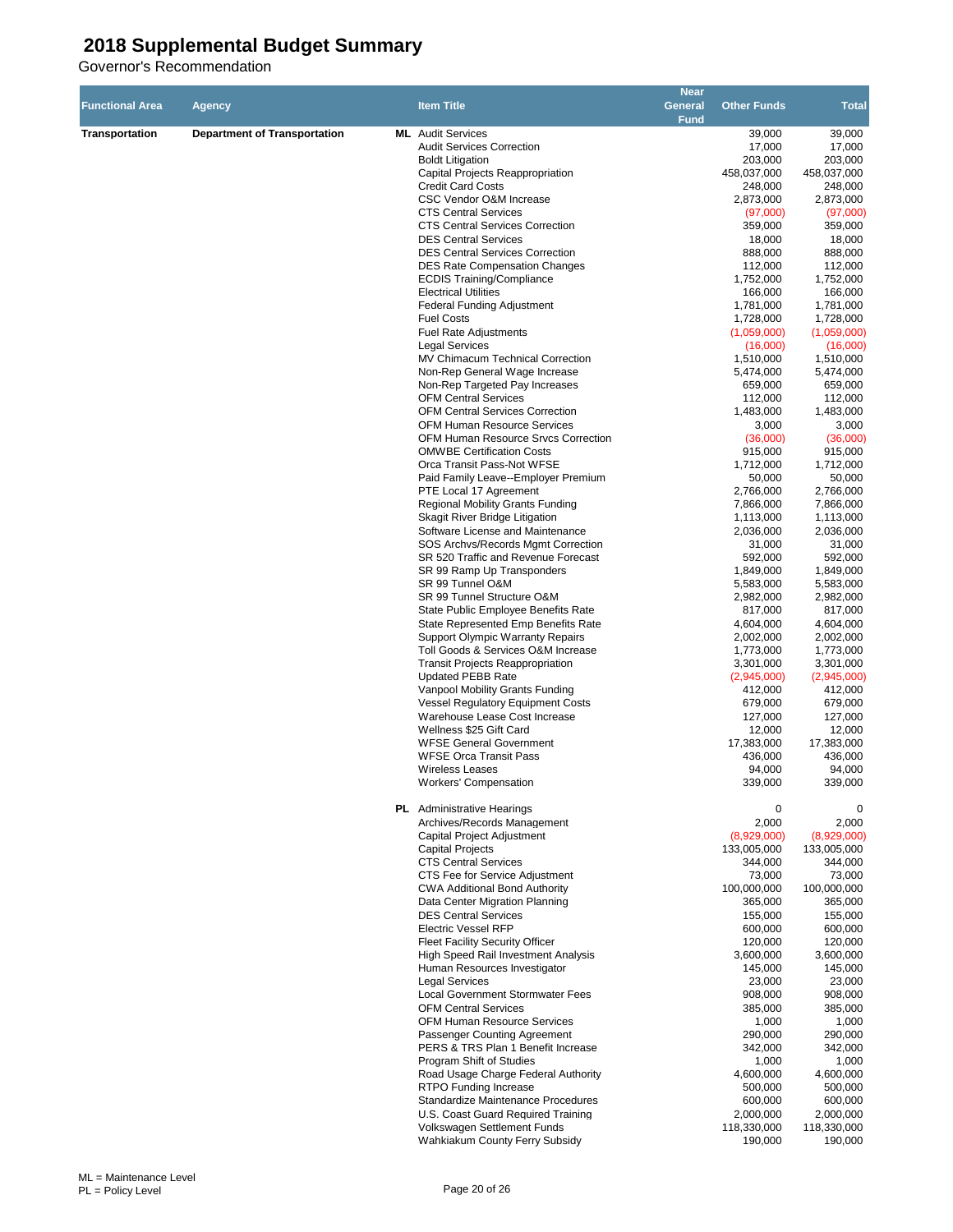| <b>Functional Area</b> | <b>Agency</b>                                                                  | <b>Item Title</b>                                                                                                                                                                                                                                                                                                                                                                                                                                                                                                                                                                                                                                                              | <b>Near</b><br>General<br><b>Fund</b>                                                                                                                                                                                                              | <b>Other Funds</b>                                                                                                            | <b>Total</b>                                                                                                                                                                                                                                                     |
|------------------------|--------------------------------------------------------------------------------|--------------------------------------------------------------------------------------------------------------------------------------------------------------------------------------------------------------------------------------------------------------------------------------------------------------------------------------------------------------------------------------------------------------------------------------------------------------------------------------------------------------------------------------------------------------------------------------------------------------------------------------------------------------------------------|----------------------------------------------------------------------------------------------------------------------------------------------------------------------------------------------------------------------------------------------------|-------------------------------------------------------------------------------------------------------------------------------|------------------------------------------------------------------------------------------------------------------------------------------------------------------------------------------------------------------------------------------------------------------|
| <b>Transportation</b>  | <b>Department of Transportation</b><br><b>County Road Administration Board</b> | <b>ML</b> CTS Central Services Correction<br><b>DES Central Services Correction</b><br><b>DES Rate Compensation Changes</b><br>Non-Rep General Wage Increase<br>Non-Rep Targeted Pay Increases<br><b>OFM Central Services</b><br><b>OFM Central Services Correction</b><br><b>OFM Human Resource Srvcs Correction</b><br>Paid Family Leave--Employer Premium<br><b>Retirement Buyout Costs</b><br>State Public Employee Benefits Rate<br><b>Updated PEBB Rate</b><br><b>Workers' Compensation</b>                                                                                                                                                                              |                                                                                                                                                                                                                                                    | 13,000<br>4,000<br>3,000<br>130.000<br>16,000<br>1,000<br>7,000<br>27,000<br>1,000<br>93,000<br>16,000<br>(10,000)<br>(2,000) | 13,000<br>4,000<br>3,000<br>130,000<br>16,000<br>1,000<br>7,000<br>27,000<br>1,000<br>93,000<br>16,000<br>(10,000)<br>(2,000)                                                                                                                                    |
|                        |                                                                                | <b>PL</b> CTS Central Services<br><b>Increase Authority</b><br><b>OFM Central Services</b><br>PERS & TRS Plan 1 Benefit Increase                                                                                                                                                                                                                                                                                                                                                                                                                                                                                                                                               |                                                                                                                                                                                                                                                    | 1,000<br>8,000,000<br>1,000<br>1,000                                                                                          | 1,000<br>8,000,000<br>1,000<br>1,000                                                                                                                                                                                                                             |
|                        | <b>Transportation Improvement Board</b>                                        | <b>ML</b> CTS Central Services Correction<br><b>DES Central Services Correction</b><br><b>DES Rate Compensation Changes</b><br>Non-Rep General Wage Increase<br>Non-Rep Targeted Pay Increases<br><b>OFM Central Services Correction</b><br>OFM Human Resource Srvcs Correction<br>Paid Family Leave--Employer Premium<br>State Public Employee Benefits Rate<br>Updated PEBB Rate<br><b>Workers' Compensation</b>                                                                                                                                                                                                                                                             |                                                                                                                                                                                                                                                    | 11,000<br>4,000<br>2,000<br>84,000<br>90,000<br>4,000<br>24,000<br>1,000<br>12,000<br>(7,000)<br>$\Omega$                     | 11,000<br>4,000<br>2,000<br>84,000<br>90,000<br>4,000<br>24,000<br>1,000<br>12,000<br>(7,000)<br>$\Omega$                                                                                                                                                        |
|                        |                                                                                | <b>PL</b> CTS Central Services<br><b>Increase Authority</b><br><b>OFM Central Services</b><br>PERS & TRS Plan 1 Benefit Increase                                                                                                                                                                                                                                                                                                                                                                                                                                                                                                                                               |                                                                                                                                                                                                                                                    | 1,000<br>39,000,000<br>1,000<br>1,000                                                                                         | 1,000<br>39,000,000<br>1,000<br>1,000                                                                                                                                                                                                                            |
|                        | <b>Transportation Commission</b>                                               | <b>ML</b> AG Legal Services Correction<br><b>DES Central Services Correction</b><br>Non-Rep General Wage Increase<br><b>OFM Central Services Correction</b><br>Paid Family Leave--Employer Premium<br>State Public Employee Benefits Rate<br><b>Updated PEBB Rate</b>                                                                                                                                                                                                                                                                                                                                                                                                          |                                                                                                                                                                                                                                                    | 1,000<br>4,000<br>50,000<br>2,000<br>0<br>14,000<br>(7,000)                                                                   | 1,000<br>4,000<br>50,000<br>2,000<br>$\mathbf 0$<br>14,000<br>(7,000)                                                                                                                                                                                            |
|                        |                                                                                | <b>PL</b> CTS Central Services<br><b>OFM Central Services</b><br>PERS & TRS Plan 1 Benefit Increase                                                                                                                                                                                                                                                                                                                                                                                                                                                                                                                                                                            |                                                                                                                                                                                                                                                    | 1,000<br>1,000<br>1,000                                                                                                       | 1,000<br>1,000<br>1,000                                                                                                                                                                                                                                          |
|                        | <b>Freight Mobility Strategic Invest</b>                                       | <b>ML</b> Capital Projects<br><b>DES Central Services Correction</b><br>Non-Rep General Wage Increase<br>State Public Employee Benefits Rate<br>Updated PEBB Rate                                                                                                                                                                                                                                                                                                                                                                                                                                                                                                              |                                                                                                                                                                                                                                                    | 585,000<br>1,000<br>15,000<br>2,000<br>(1,000)                                                                                | 585,000<br>1,000<br>15,000<br>2,000<br>(1,000)                                                                                                                                                                                                                   |
| <b>Public Schools</b>  | <b>Supt of Public Instruction</b>                                              | <b>ML</b> Administrative Hearings<br><b>Audit Services</b><br><b>Bus Depreciation</b><br><b>CTS Central Services</b><br><b>DES Central Services</b><br><b>DES Rate Compensation Changes</b><br>Enrollment/Workload Adjustments<br>Federal Funding Adjustment<br>K-12 Inflation<br><b>Legal Services</b><br>Madison v. OSPI<br>Move Pension Fund Shift to Agencies<br>National Board Bonus Costs<br><b>OFM Central Services</b><br>Paid Family Leave--Employer Premium<br>Prior School Year Adjustments<br>Reduce Early Elementary Class Size<br>Safety Net Adjustments<br>Small School Factor<br><b>Staff Mix</b><br><b>Student Transportation</b><br><b>Updated PEBB Rate</b> | (1,000)<br>30,000<br>3,521,000<br>(5,000)<br>12,000<br>52,000<br>(86, 235, 000)<br>(226,000)<br>(4,000)<br>582,000<br>0<br>7,000<br>9,000<br>12,000<br>62,750,000<br>(19,705,000)<br>4,865,000<br>(1,418,000)<br>3,471,000<br>835,000<br>(145,000) | 45,500,000<br>8,000<br>(94,000)                                                                                               | (1,000)<br>30,000<br>3,521,000<br>(5,000)<br>12,000<br>52,000<br>(86, 235, 000)<br>45,500,000<br>(226,000)<br>(4,000)<br>582,000<br>0<br>7,000<br>9,000<br>20,000<br>62,750,000<br>(19,705,000)<br>4,865,000<br>(1,418,000)<br>3,471,000<br>835,000<br>(239,000) |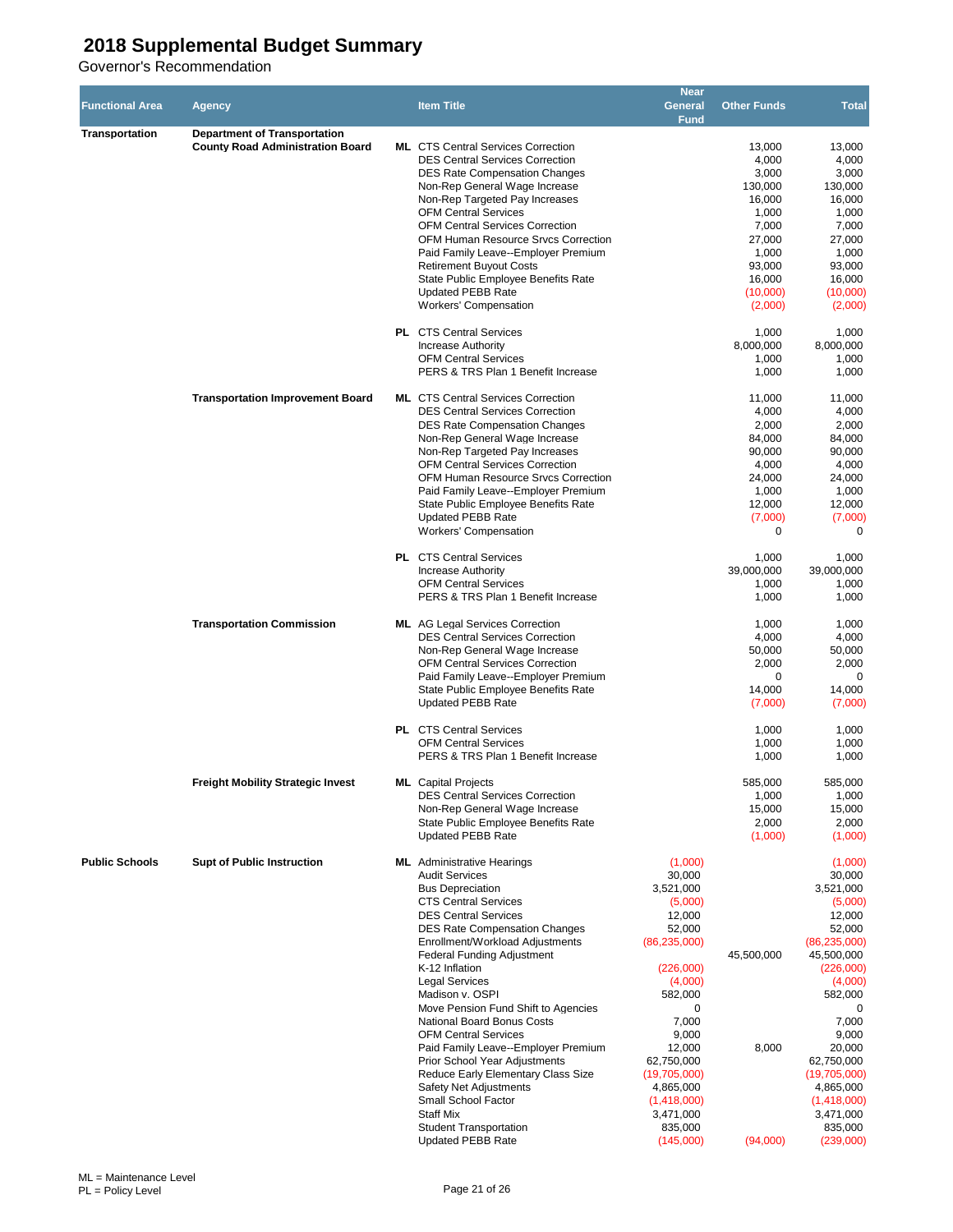|                         |                                    |                                                                      | <b>Near</b>            |                         |                           |
|-------------------------|------------------------------------|----------------------------------------------------------------------|------------------------|-------------------------|---------------------------|
| <b>Functional Area</b>  | Agency                             | <b>Item Title</b>                                                    | General                | <b>Other Funds</b>      | <b>Total</b>              |
|                         |                                    |                                                                      | <b>Fund</b>            |                         |                           |
| <b>Public Schools</b>   | <b>Supt of Public Instruction</b>  | <b>ML</b> Workers' Compensation                                      | 3,000                  |                         | 3,000                     |
|                         |                                    |                                                                      |                        |                         |                           |
|                         |                                    | <b>PL</b> Administrative Hearings                                    | 13.000                 |                         | 13,000                    |
|                         |                                    | Align Career & Technical Education                                   | 150,000                |                         | 150,000                   |
|                         |                                    | Apportionment Schedule Revision                                      | (604, 475, 000)        |                         | (604, 475, 000)           |
|                         |                                    | <b>Bilingual Educator Initiative</b><br>Career-Connected Learning    | 1,000,000<br>156,000   |                         | 1,000,000<br>156,000      |
|                         |                                    | <b>Charter School Oversight</b>                                      | 386,000                | (386,000)               | 0                         |
|                         |                                    | College Bound Outreach                                               | 100,000                |                         | 100,000                   |
|                         |                                    | <b>CTS Central Services</b>                                          | 27,000                 |                         | 27,000                    |
|                         |                                    | CTS Fee for Service Adjustment                                       | 15,000                 |                         | 15,000                    |
|                         |                                    | Data Center Migration                                                | 1,451,000              |                         | 1,451,000                 |
|                         |                                    | <b>DES Central Services</b>                                          | 70,000                 |                         | 70,000                    |
|                         |                                    | <b>ELA Coordinators</b>                                              | 330,000                |                         | 330,000                   |
|                         |                                    | Equity in Student Discipline                                         | 236,000                |                         | 236,000                   |
|                         |                                    | Grant Management System Upgrade                                      | 1,268,000              | 513,000                 | 1,781,000                 |
|                         |                                    | High School & Beyond Plan Support                                    | 17,540,000             |                         | 17,540,000                |
|                         |                                    | <b>Higher Education Readiness Outreach</b>                           | 290,000                |                         | 290,000                   |
|                         |                                    | K-12 Salary Allocations                                              | 761,422,000            |                         | 761,422,000               |
|                         |                                    | K-8 Redesign Study                                                   | 100,000                |                         | 100,000                   |
|                         |                                    | <b>Legal Services</b>                                                | 5,000                  |                         | 5,000                     |
|                         |                                    | National History Day                                                 | 150,000                | 50.000                  | 200,000                   |
|                         |                                    | <b>OFM Central Services</b>                                          | 25,000                 |                         | 25,000                    |
|                         |                                    | PERS & TRS Plan 1 Benefit Increase                                   | 13,737,000             | 9,000                   | 13,746,000                |
|                         |                                    | Retiree Remittance Adjustment                                        | 5,291,000              |                         | 5,291,000                 |
|                         |                                    | Safety Net<br>Science Standards Pro Learning                         | 1,250,000<br>6,000,000 |                         | 1,250,000<br>6,000,000    |
|                         |                                    | <b>Strategic Science Investment</b>                                  | 500,000                |                         | 500,000                   |
|                         |                                    | Suicide Prevention Training                                          | 65,000                 |                         | 65,000                    |
|                         |                                    | Website Upgrade for ADA Compliance                                   | 565,000                |                         | 565,000                   |
|                         |                                    |                                                                      |                        |                         |                           |
| <b>Higher Education</b> | <b>Student Achievement Council</b> | <b>ML</b> Audit Services                                             | (7,000)                | (8,000)                 | (15,000)                  |
|                         |                                    | College Bound Caseload Adjustment                                    | (921,000)              | 0                       | (921,000)                 |
|                         |                                    | <b>CTS Central Services</b>                                          | 2,000                  | 1,000                   | 3,000                     |
|                         |                                    | Move Pension Fund Shift to Agencies                                  | 0                      |                         | 0                         |
|                         |                                    | <b>OFM Central Services</b>                                          | 1,000                  | 1,000                   | 2,000                     |
|                         |                                    | Paid Family Leave--Employer Premium                                  | 3,000                  | 2,000                   | 5,000                     |
|                         |                                    | <b>Updated PEBB Rate</b>                                             | (29,000)               | (38,000)                | (67,000)                  |
|                         |                                    |                                                                      |                        |                         |                           |
|                         |                                    | <b>PL</b> CTS Central Services                                       | 3,000                  | 4,000                   | 7,000                     |
|                         |                                    | CTS Fee for Service Adjustment                                       | 4,000                  | 4,000                   | 8,000                     |
|                         |                                    | <b>DES Central Services</b>                                          | 1,000                  | 1,000                   | 2,000                     |
|                         |                                    | <b>Enhance Consumer Protection</b>                                   | 126,000<br>1,000,000   |                         | 126,000<br>1.000.000      |
|                         |                                    | <b>Expand Opportunity Scholarship</b><br><b>OFM Central Services</b> | 2,000                  | 2,000                   | 4,000                     |
|                         |                                    | Opportunity Scholarship State Match                                  | 12,800,000             |                         | 12,800,000                |
|                         |                                    | PERS & TRS Plan 1 Benefit Increase                                   | 3,000                  | 4,000                   | 7,000                     |
|                         |                                    |                                                                      |                        |                         |                           |
|                         | University of Washington           | <b>ML</b> Adjust CAP Tuition Backfill                                | (38,000)               |                         | (38,000)                  |
|                         |                                    | Archives/Records Management                                          | (2,000)                | (2,000)                 | (4,000)                   |
|                         |                                    | <b>Audit Services</b>                                                | 24,000                 | 47,000                  | 71,000                    |
|                         |                                    | <b>Capital Project Operating Costs</b>                               | 979,000                |                         | 979,000                   |
|                         |                                    | <b>CTS Central Services</b>                                          | (12,000)               | (23,000)                | (35,000)                  |
|                         |                                    | <b>DES Rate Compensation Changes</b>                                 |                        | 2,000                   | 2,000                     |
|                         |                                    | Fund Split Correction SEIU                                           | (6,048,000)            | 6,048,000               | 0                         |
|                         |                                    | Fund Split Correction WFSE                                           | (3,284,000)            | 3,284,000               | $\mathbf 0$               |
|                         |                                    | <b>Legal Services</b>                                                | (5,000)                | (10,000)                | (15,000)                  |
|                         |                                    | Move Pension Fund Shift to Agencies                                  | 0                      |                         | 0                         |
|                         |                                    | Nonappropriated Fund Adjustment                                      |                        | (87,072,000)            | (87,072,000)              |
|                         |                                    | <b>OFM Central Services</b>                                          | 11,000                 | 23,000                  | 34,000                    |
|                         |                                    | Paid Family Leave--Employer Premium<br><b>Updated PEBB Rate</b>      | 130,000<br>(1,352,000) | 887,000<br>(11,904,000) | 1,017,000<br>(13,256,000) |
|                         |                                    | WA State Academy of Sciences                                         | (74,000)               |                         | (74,000)                  |
|                         |                                    | Wellness \$25 Gift Card                                              | 2,000                  | 28,000                  | 30,000                    |
|                         |                                    | <b>Workers' Compensation</b>                                         | (390,000)              | (756,000)               | (1, 146, 000)             |
|                         |                                    |                                                                      |                        |                         |                           |
|                         |                                    | <b>PL</b> Archives/Records Management                                | 1,000                  | 2,000                   | 3,000                     |
|                         |                                    | <b>Audit Services</b>                                                |                        | 1,000                   | 1,000                     |
|                         |                                    | <b>Computer Science Enrollment</b>                                   | 3,000,000              |                         | 3,000,000                 |
|                         |                                    | <b>CTS Central Services</b>                                          | 34,000                 | 66,000                  | 100,000                   |
|                         |                                    | CTS Fee for Service Adjustment                                       |                        | 3,000                   | 3,000                     |
|                         |                                    | <b>Legal Services</b>                                                | 7,000                  | 15,000                  | 22,000                    |
|                         |                                    | <b>OFM Central Services</b>                                          | 93,000                 | 180,000                 | 273,000                   |
|                         |                                    | Pd Family Leave-Low Wage Employees                                   | 4,000                  | 28,000                  | 32,000                    |
|                         |                                    | PERS & TRS Plan 1 Benefit Increase                                   | 39,000                 | 504,000                 | 543,000                   |
|                         |                                    | Shellfish Aquaculture Study                                          | 0                      | 200,000                 | 200,000                   |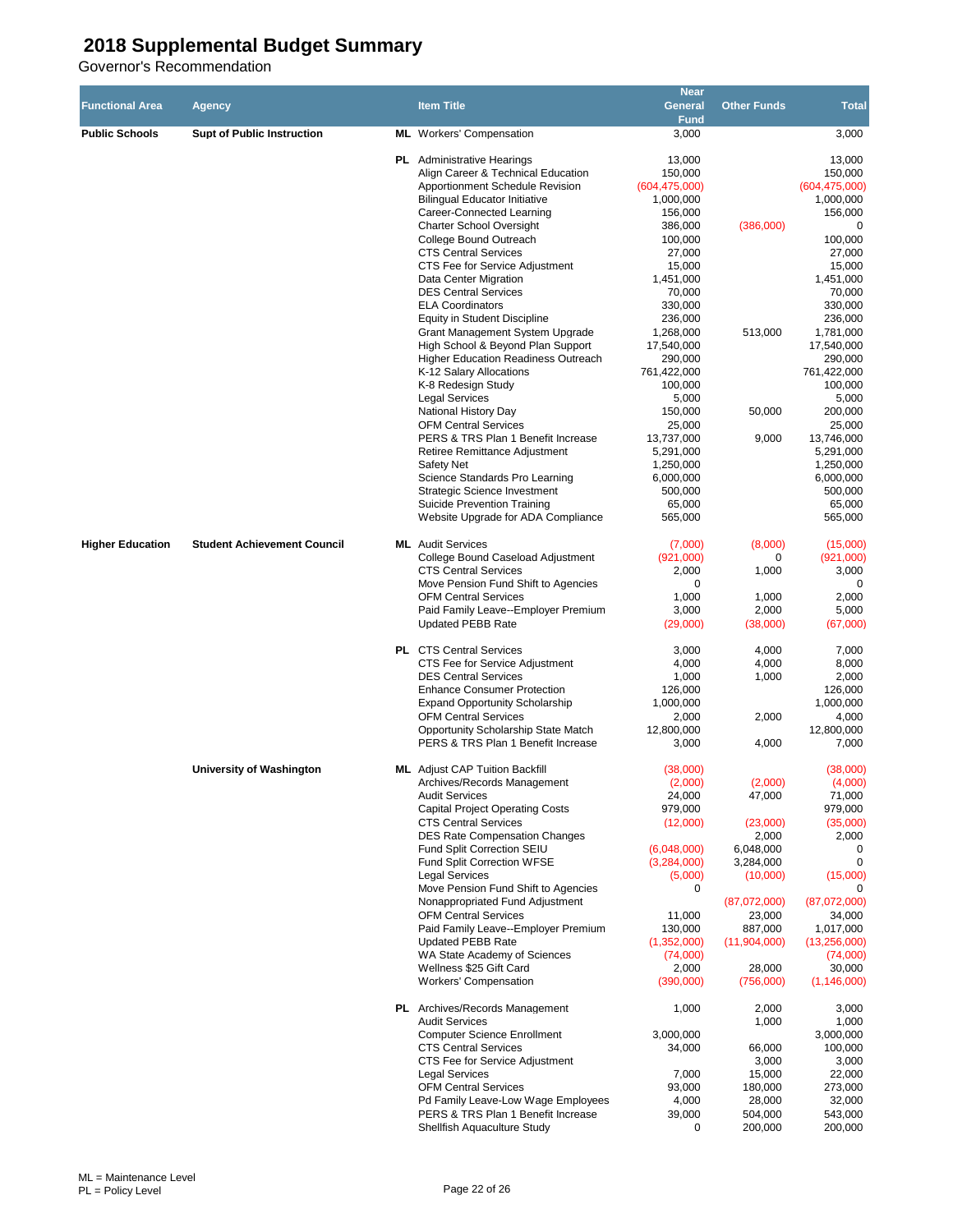|                         |                                      |                                                                          | <b>Near</b>        |                    |                     |
|-------------------------|--------------------------------------|--------------------------------------------------------------------------|--------------------|--------------------|---------------------|
| <b>Functional Area</b>  | Agency                               | <b>Item Title</b>                                                        | General            | <b>Other Funds</b> | <b>Total</b>        |
|                         |                                      |                                                                          | <b>Fund</b>        |                    |                     |
| <b>Higher Education</b> | <b>Washington State University</b>   | <b>ML</b> Adjust CAP Tuition Backfill                                    | (27,000)           |                    | (27,000)            |
|                         |                                      | <b>Audit Services</b><br><b>CTS Central Services</b>                     | (4,000)<br>(7,000) | (4,000)<br>(7,000) | (8,000)<br>(14,000) |
|                         |                                      | <b>Legal Services</b>                                                    | (2,000)            | (2,000)            | (4,000)             |
|                         |                                      | Move Pension Fund Shift to Agencies                                      | 0                  |                    | 0                   |
|                         |                                      | <b>OFM Central Services</b>                                              | 6,000              | 6,000              | 12,000              |
|                         |                                      | Paid Family Leave--Employer Premium                                      | 123,000            | 195,000            | 318,000             |
|                         |                                      | <b>Updated PEBB Rate</b>                                                 | (1,289,000)        | (2, 195, 000)      | (3,484,000)         |
|                         |                                      | WA State Academy of Sciences                                             | 74,000             |                    | 74,000              |
|                         |                                      | <b>Workers' Compensation</b>                                             | (531,000)          | (531,000)          | (1,062,000)         |
|                         |                                      | <b>PL</b> Administrative Hearings                                        | 79,000             | 79,000             | 158,000             |
|                         |                                      | <b>CTS Central Services</b>                                              | 19,000             | 19,000             | 38,000              |
|                         |                                      | CTS Fee for Service Adjustment                                           | 2,000              | 2,000              | 4,000               |
|                         |                                      | <b>DES Central Services</b>                                              | 1,000              | 1,000              | 2,000               |
|                         |                                      | <b>Legal Services</b>                                                    | 3,000              | 3,000              | 6,000               |
|                         |                                      | <b>Next Generation Clean Technology</b>                                  | 500,000            |                    | 500,000             |
|                         |                                      | <b>OFM Central Services</b>                                              | 50,000<br>9,000    | 50,000<br>21,000   | 100,000<br>30,000   |
|                         |                                      | Pd Family Leave-Low Wage Employees<br>PERS & TRS Plan 1 Benefit Increase | 47,000             | 75,000             | 122,000             |
|                         |                                      | Renewable Energy Incentive Program                                       | 1,272,000          |                    | 1,272,000           |
|                         |                                      |                                                                          |                    |                    |                     |
|                         | <b>Eastern Washington University</b> | <b>ML</b> Adjust CAP Tuition Backfill                                    | (10,000)           |                    | (10,000)            |
|                         |                                      | <b>Audit Services</b>                                                    | (6,000)            | (6,000)            | (12,000)            |
|                         |                                      | <b>CTS Central Services</b>                                              | (2,000)            | (2,000)            | (4,000)             |
|                         |                                      | <b>Legal Services</b><br><b>OFM Central Services</b>                     | 242,000<br>2,000   | 224,000<br>2,000   | 466,000<br>4,000    |
|                         |                                      | Paid Family Leave--Employer Premium                                      | 20,000             | 29,000             | 49,000              |
|                         |                                      | <b>Updated PEBB Rate</b>                                                 | (344,000)          | (451,000)          | (795,000)           |
|                         |                                      | Wellness \$25 Gift Card                                                  | 1,000              | 1,000              | 2,000               |
|                         |                                      | <b>Workers' Compensation</b>                                             | (59,000)           | (55,000)           | (114,000)           |
|                         |                                      |                                                                          |                    |                    |                     |
|                         |                                      | <b>PL</b> CTS Central Services<br><b>Legal Services</b>                  | 6,000<br>1,000     | 5,000<br>1,000     | 11,000<br>2,000     |
|                         |                                      | <b>OFM Central Services</b>                                              | 12,000             | 11,000             | 23,000              |
|                         |                                      | Pd Family Leave-Low Wage Employees                                       | 2,000              | 3,000              | 5,000               |
|                         |                                      | PERS & TRS Plan 1 Benefit Increase                                       | 12,000             | 16,000             | 28,000              |
|                         |                                      |                                                                          |                    |                    |                     |
|                         | <b>Central Washington University</b> | <b>ML</b> Adjust CAP Tuition Backfill<br><b>Audit Services</b>           | (11,000)<br>2,000  | 2,000              | (11,000)<br>4,000   |
|                         |                                      | <b>CTS Central Services</b>                                              | (4,000)            | (3,000)            | (7,000)             |
|                         |                                      | <b>Legal Services</b>                                                    | (1,000)            | (1,000)            | (2,000)             |
|                         |                                      | Move Pension Fund Shift to Agencies                                      | 0                  |                    | 0                   |
|                         |                                      | <b>OFM Central Services</b>                                              | 3,000              | 3,000              | 6,000               |
|                         |                                      | Paid Family Leave--Employer Premium                                      | 30,000             | 34,000             | 64,000              |
|                         |                                      | <b>Updated PEBB Rate</b>                                                 | (434,000)          | (513,000)          | (947,000)           |
|                         |                                      | <b>Workers' Compensation</b>                                             | 121,000            | 117,000            | 238,000             |
|                         |                                      | <b>PL</b> CTS Central Services                                           | 10,000             | 10,000             | 20,000              |
|                         |                                      | <b>Legal Services</b>                                                    | 1,000              | 1,000              | 2,000               |
|                         |                                      | <b>OFM Central Services</b>                                              | 11,000             | 11,000             | 22,000              |
|                         |                                      | Pd Family Leave-Low Wage Employees                                       | 2,000              | 1,000              | 3,000               |
|                         |                                      | PERS & TRS Plan 1 Benefit Increase                                       | 13,000             | 16,000             | 29,000              |
|                         | The Evergreen State College          | <b>ML</b> Adjust CAP Tuition Backfill                                    | (3,000)            |                    | (3,000)             |
|                         |                                      | <b>Audit Services</b>                                                    |                    | 0                  | 0                   |
|                         |                                      | <b>CTS Central Services</b>                                              | (1,000)            | (1,000)            | (2,000)             |
|                         |                                      | <b>DES Central Services</b>                                              |                    | 1,000              | 1,000               |
|                         |                                      | <b>DES Rate Compensation Changes</b>                                     | 2,000              | 3,000              | 5,000               |
|                         |                                      | <b>Legal Services</b>                                                    |                    | 0                  | 0<br>$\Omega$       |
|                         |                                      | Move Pension Fund Shift to Agencies<br><b>OFM Central Services</b>       | 0<br>1,000         | 1,000              | 2,000               |
|                         |                                      | Paid Family Leave--Employer Premium                                      | 11,000             | 12,000             | 23,000              |
|                         |                                      | <b>Updated PEBB Rate</b>                                                 | (158,000)          | (200,000)          | (358,000)           |
|                         |                                      | <b>Workers' Compensation</b>                                             | 41,000             | 45,000             | 86,000              |
|                         |                                      |                                                                          |                    |                    |                     |
|                         |                                      | <b>PL</b> CTS Central Services<br><b>DES Central Services</b>            | 4,000<br>8,000     | 4,000<br>9,000     | 8,000<br>17,000     |
|                         |                                      | <b>OFM Central Services</b>                                              | 5,000              | 5,000              | 10,000              |
|                         |                                      | PERS & TRS Plan 1 Benefit Increase                                       | 8,000              | 8,000              | 16,000              |
|                         |                                      | WSIPP Data Systems and Staffing                                          | 232,000            |                    | 232,000             |
|                         | <b>Western Washington University</b> | <b>ML</b> Adjust CAP Tuition Backfill                                    | (15,000)           |                    | (15,000)            |
|                         |                                      | <b>Audit Services</b>                                                    | 2,000              | 2,000              | 4,000               |
|                         |                                      | <b>CTS Central Services</b>                                              | (3,000)            | (3,000)            | (6,000)             |
|                         |                                      | <b>Legal Services</b>                                                    | (1,000)            | (1,000)            | (2,000)             |
|                         |                                      | <b>OFM Central Services</b>                                              | 3,000              | 3,000              | 6,000               |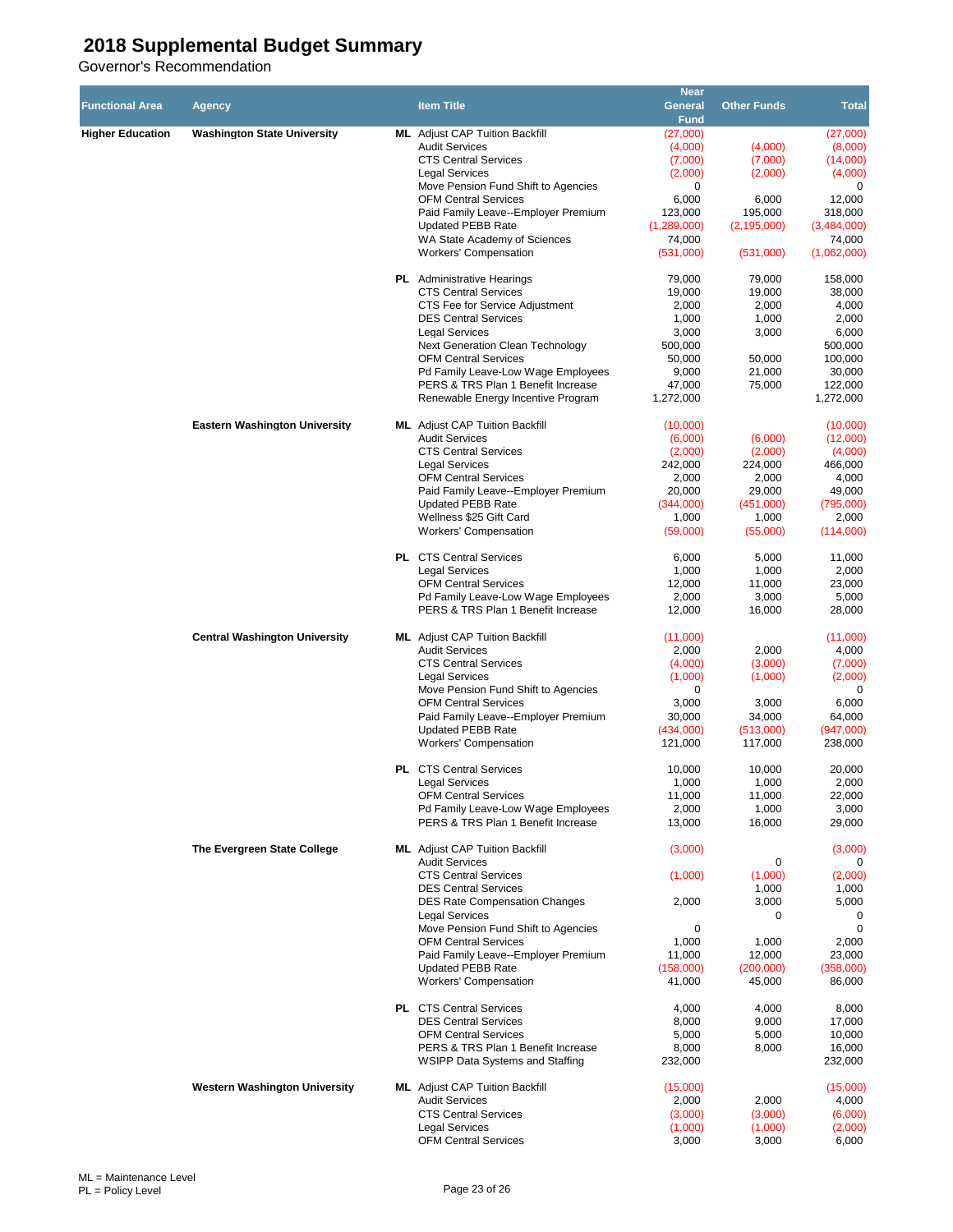| <b>Functional Area</b>  | <b>Agency</b>                                                            | <b>Item Title</b>                                                                                                                                                     | <b>Near</b><br>General                        | <b>Other Funds</b>                 | <b>Total</b>                                                |
|-------------------------|--------------------------------------------------------------------------|-----------------------------------------------------------------------------------------------------------------------------------------------------------------------|-----------------------------------------------|------------------------------------|-------------------------------------------------------------|
| <b>Higher Education</b> | <b>Western Washington University</b>                                     | ML Paid Family Leave--Employer Premium<br><b>Updated PEBB Rate</b><br>Wellness \$25 Gift Card                                                                         | <b>Fund</b><br>33,000<br>(506,000)<br>1,000   | 41,000<br>(678,000)<br>1,000       | 74,000<br>(1, 184, 000)<br>2,000                            |
|                         |                                                                          | <b>Workers' Compensation</b><br><b>PL</b> CTS Central Services<br><b>Legal Services</b>                                                                               | (147,000)<br>9,000<br>1,000                   | (141,000)<br>9,000<br>1,000        | (288,000)<br>18,000<br>2,000                                |
|                         |                                                                          | <b>OFM Central Services</b><br>Pd Family Leave-Low Wage Employees<br>PERS & TRS Plan 1 Benefit Increase                                                               | 16,000<br>3,000<br>17,000                     | 14,000<br>6,000<br>23,000          | 30,000<br>9,000<br>40,000                                   |
|                         | <b>Community/Technical College System ML Adjust CAP Tuition Backfill</b> | Archives/Records Management<br><b>Audit Services</b>                                                                                                                  | (18,000)<br>(1,000)<br>32,000                 | (1,000)<br>16,000                  | (18,000)<br>(2,000)<br>48,000                               |
|                         |                                                                          | <b>Clover Park Debt Service</b><br><b>CTS Central Services</b><br><b>DES Central Services</b>                                                                         | (38,000)<br>1,000                             | (2,223,000)<br>(18,000)            | (2,223,000)<br>(56,000)<br>1,000                            |
|                         |                                                                          | <b>DES Rate Compensation Changes</b><br>Initiative 732 COLA<br><b>Legal Services</b>                                                                                  | 2,000<br>151,000<br>(6,000)                   | 1,000<br>92,000<br>(3,000)         | 3,000<br>243,000<br>(9,000)                                 |
|                         |                                                                          | Move Pension Fund Shift to Agencies<br><b>OFM Central Services</b><br>Paid Family Leave--Employer Premium                                                             | 0<br>36,000<br>291,000                        | 17,000<br>228,000                  | 0<br>53,000<br>519,000                                      |
|                         |                                                                          | <b>Updated PEBB Rate</b><br>Wellness \$25 Gift Card<br><b>Workers' Compensation</b>                                                                                   | (6,043,000)<br>8,000<br>316,000               | (4,809,000)<br>8,000<br>155,000    | (10, 852, 000)<br>16,000<br>471,000                         |
|                         |                                                                          | <b>PL</b> Archives/Records Management<br><b>Audit Services</b><br>Career-Connected Learning                                                                           | 2,000<br>1,000<br>156,000                     |                                    | 2,000<br>1,000<br>156,000                                   |
|                         |                                                                          | <b>CTS Central Services</b><br>CTS Fee for Service Adjustment<br><b>DES Central Services</b><br><b>Legal Services</b>                                                 | 107,000<br>48,000<br>7,000<br>9,000           | 52,000<br>24,000<br>4,000<br>4,000 | 159,000<br>72,000<br>11,000<br>13,000                       |
|                         |                                                                          | <b>OFM Central Services</b><br>Pd Family Leave-Low Wage Employees<br>PERS & TRS Plan 1 Benefit Increase<br><b>WA-LERC Labor Staff</b>                                 | 173,000<br>18,000<br>161,000<br>338,000       | 85,000<br>34,000<br>141,000        | 258,000<br>52,000<br>302,000<br>338,000                     |
| <b>Other Education</b>  | <b>State School for the Blind</b>                                        | <b>ML</b> Correct Compensation Funding<br><b>CTS Central Services</b><br>Move Pension Fund Shift to Agencies                                                          | 82,000<br>1,000<br>0                          |                                    | 82,000<br>1,000<br>0                                        |
|                         |                                                                          | <b>OFM Central Services</b><br>Paid Family Leave--Emplover Premium<br>Reasonable Accommodation<br><b>Student Transportation</b>                                       | 2,000<br>1,000<br>99,000<br>241,000           |                                    | 2,000<br>1,000<br>99,000<br>241,000                         |
|                         |                                                                          | <b>Updated PEBB Rate</b><br><b>Workers' Compensation</b>                                                                                                              | (56,000)<br>(39,000)                          | (13,000)                           | (69,000)<br>(39,000)                                        |
|                         |                                                                          | <b>PL</b> CTS Central Services<br>CTS Fee for Service Adjustment<br>Digital Braille Literacy Access<br>K-12 Salary Allocations<br><b>OFM Central Services</b>         | 7,000<br>2,000<br>100,000<br>222,000<br>6,000 |                                    | 7,000<br>2,000<br>100,000<br>222,000<br>6,000               |
|                         | <b>WA St. Center for Child Deafness</b>                                  | PERS & TRS Plan 1 Benefit Increase<br><b>ML</b> CTS Central Services                                                                                                  | 7,000<br>0                                    | 2,000                              | 9,000<br>$\mathbf 0$                                        |
|                         |                                                                          | Move Pension Fund Shift to Agencies<br><b>OFM Central Services</b><br>Paid Family Leave--Employer Premium<br><b>Updated PEBB Rate</b><br><b>Workers' Compensation</b> | 0<br>3,000<br>1,000<br>(92,000)<br>12,000     |                                    | $\mathbf 0$<br>3,000<br>1,000<br>(92,000)<br>12,000         |
|                         |                                                                          | <b>PL</b> CTS Central Services<br>CTS Fee for Service Adjustment<br>K-12 Salary Allocations<br><b>OFM Central Services</b><br>PERS & TRS Plan 1 Benefit Increase      | 9,000<br>4,000<br>277,000<br>7,000<br>10,000  |                                    | 9,000<br>4,000<br>277,000<br>7,000<br>10,000                |
|                         | Workforce Train & Educ Coord Board ML Audit Services                     | <b>CTS Central Services</b><br><b>DES Rate Compensation Changes</b>                                                                                                   | 0<br>0<br>0                                   |                                    | 0<br>$\mathbf 0$<br>$\mathbf 0$                             |
|                         |                                                                          | Move Pension Fund Shift to Agencies<br><b>OFM Central Services</b><br><b>Retirement Buyout Costs</b><br><b>Updated PEBB Rate</b><br><b>Workers' Compensation</b>      | 0<br>0<br>48,000<br>(8,000)<br>(1,000)        | 0<br>(8,000)                       | $\mathbf 0$<br>$\mathbf 0$<br>48,000<br>(16,000)<br>(1,000) |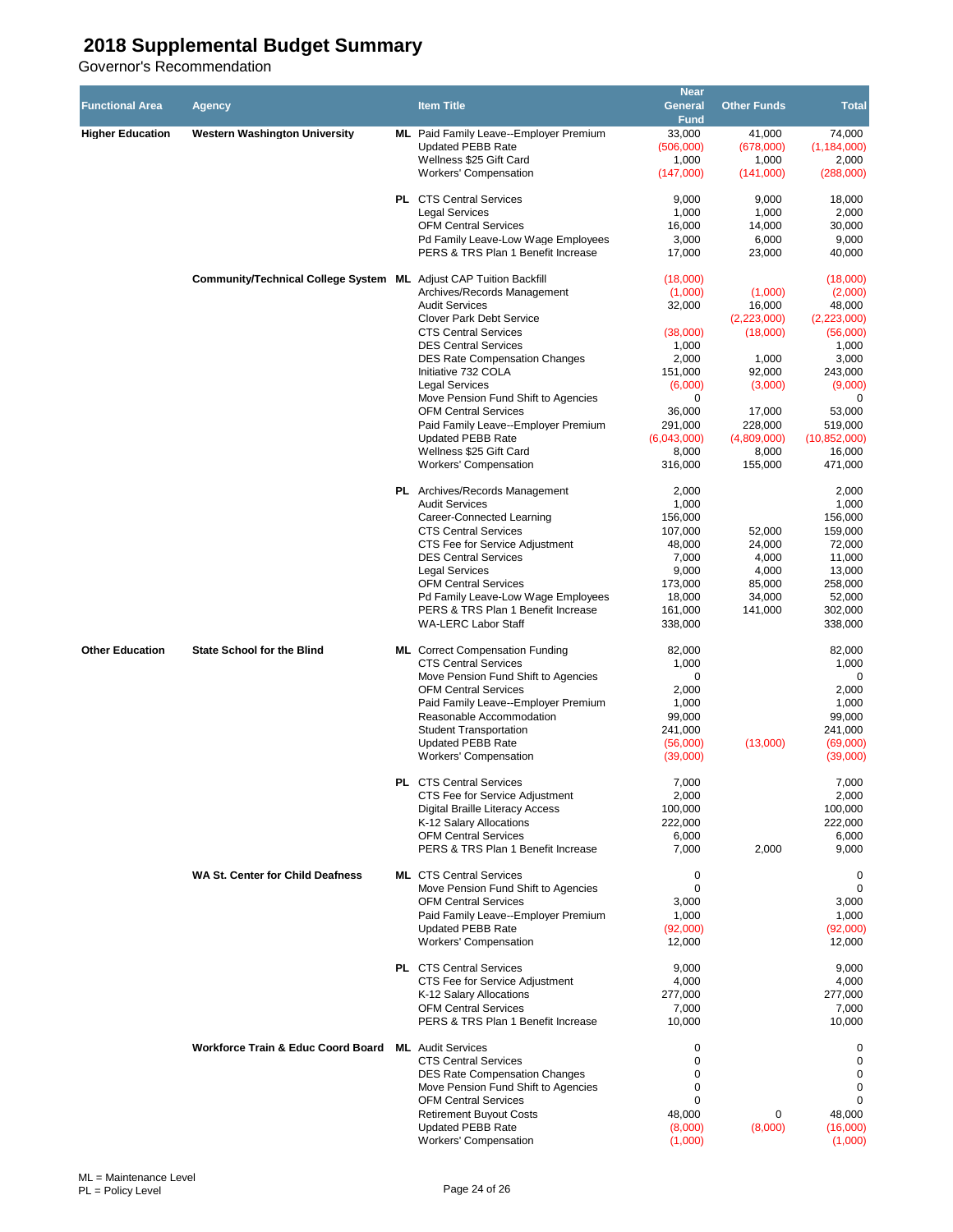| <b>Functional Area</b> | <b>Agency</b>                                                            | <b>Item Title</b>                                                              | <b>Near</b><br>General | <b>Other Funds</b>       | <b>Total</b>             |
|------------------------|--------------------------------------------------------------------------|--------------------------------------------------------------------------------|------------------------|--------------------------|--------------------------|
|                        | <b>Workforce Train &amp; Educ Coord Board</b>                            |                                                                                | <b>Fund</b>            |                          |                          |
| <b>Other Education</b> |                                                                          | <b>PL</b> Career-Connected Learning                                            | 156,000                |                          | 156,000                  |
|                        |                                                                          | <b>CTS Central Services</b>                                                    | 1,000                  | 1,000                    | 2,000                    |
|                        |                                                                          | CTS Fee for Service Adjustment<br><b>DES Central Services</b>                  | 1,000<br>0             |                          | 1,000<br>$\mathbf 0$     |
|                        |                                                                          | <b>OFM Central Services</b>                                                    | 1,000                  | 1,000                    | 2,000                    |
|                        |                                                                          | PERS & TRS Plan 1 Benefit Increase                                             | 1,000                  | 1,000                    | 2,000                    |
|                        | <b>Department of Early Learning</b>                                      | <b>ML</b> Audit Services                                                       | (24,000)               |                          | (24,000)                 |
|                        |                                                                          | <b>CTS Central Services</b>                                                    | 2,000                  |                          | 2,000                    |
|                        |                                                                          | Move Pension Fund Shift to Agencies<br>Public Disclosure Impacts               | 0<br>21,000            |                          | 0<br>21,000              |
|                        |                                                                          | <b>Tiered Reimbursement Adjustments</b>                                        | 1,495,000              |                          | 1,495,000                |
|                        |                                                                          | <b>Workers' Compensation</b>                                                   | 32.000                 |                          | 32,000                   |
|                        |                                                                          | <b>PL</b> Administrative Hearings                                              | 1,000                  |                          | 1,000                    |
|                        |                                                                          | <b>CTS Central Services</b>                                                    | 11,000                 |                          | 11,000                   |
|                        |                                                                          | CTS Fee for Service Adjustment<br><b>Legal Services</b>                        | 1,000<br>2,000         |                          | 1,000<br>2,000           |
|                        |                                                                          |                                                                                |                        |                          |                          |
|                        | <b>Washington State Arts Commission</b>                                  | <b>ML</b> DES Rate Compensation Changes<br>Move Pension Fund Shift to Agencies | 4,000<br>0             |                          | 4,000<br>0               |
|                        |                                                                          | <b>OFM Central Services</b>                                                    | 1,000                  |                          | 1,000                    |
|                        |                                                                          | <b>Updated PEBB Rate</b>                                                       | (7,000)                | (2,000)                  | (9,000)                  |
|                        |                                                                          | <b>Workers' Compensation</b>                                                   | 2,000                  |                          | 2,000                    |
|                        |                                                                          | <b>PL</b> CTS Central Services                                                 | 1,000                  |                          | 1,000                    |
|                        |                                                                          | CTS Fee for Service Adjustment                                                 | 5,000                  |                          | 5,000                    |
|                        |                                                                          | Folk Arts Job Stimulation Program<br>Information Technology-Security           | 80,000<br>14,000       |                          | 80,000<br>14,000         |
|                        |                                                                          | <b>OFM Central Services</b>                                                    | 1,000                  |                          | 1,000                    |
|                        |                                                                          | PERS & TRS Plan 1 Benefit Increase                                             | 1,000                  |                          | 1,000                    |
|                        |                                                                          | Private/Local Expenditure Authority                                            |                        | 34,000                   | 34,000                   |
|                        | <b>Washington State Historical Society</b>                               | <b>ML</b> Audit Services                                                       | 5,000                  |                          | 5,000                    |
|                        |                                                                          | <b>CTS Central Services</b><br>Move Pension Fund Shift to Agencies             | (1,000)<br>0           |                          | (1,000)<br>0             |
|                        |                                                                          | <b>OFM Central Services</b>                                                    | 1,000                  |                          | 1,000                    |
|                        |                                                                          | Paid Family Leave--Employer Premium                                            | 1,000                  | 0                        | 1,000                    |
|                        |                                                                          | <b>Updated PEBB Rate</b>                                                       | (14,000)               | (6,000)                  | (20,000)                 |
|                        |                                                                          | <b>Workers' Compensation</b>                                                   | (1,000)                |                          | (1,000)                  |
|                        |                                                                          | <b>PL</b> CTS Central Services                                                 | 3,000                  |                          | 3,000                    |
|                        |                                                                          | CTS Fee for Service Adjustment<br>IT Computers/Peripherals                     | 13,000<br>45,000       | 1,000                    | 14,000<br>45,000         |
|                        |                                                                          | Maintenance Mechanic and Custodian                                             | 213,000                |                          | 213,000                  |
|                        |                                                                          | <b>OFM Central Services</b>                                                    | 2,000                  |                          | 2,000                    |
|                        |                                                                          | PERS & TRS Plan 1 Benefit Increase                                             | 1,000                  | 1,000                    | 2,000                    |
|                        | <b>East Wash State Historical Society</b>                                | <b>ML</b> Audit Services                                                       | 1,000                  |                          | 1,000                    |
|                        |                                                                          | <b>CTS Central Services</b><br><b>DES Rate Compensation Changes</b>            | (1,000)<br>8,000       |                          | (1,000)<br>8,000         |
|                        |                                                                          | Move Pension Fund Shift to Agencies                                            | 0                      |                          | 0                        |
|                        |                                                                          | <b>OFM Central Services</b>                                                    | 3,000                  |                          | 3,000                    |
|                        |                                                                          | Paid Family Leave--Employer Premium<br><b>Retirement Buyout Costs</b>          | 1,000<br>26,000        | 0                        | 1,000<br>26,000          |
|                        |                                                                          | <b>Updated PEBB Rate</b>                                                       | (12,000)               | (6,000)                  | (18,000)                 |
|                        |                                                                          | <b>Workers' Compensation</b>                                                   | (5,000)                |                          | (5,000)                  |
|                        |                                                                          | <b>PL</b> CTS Central Services                                                 | 2,000                  |                          | 2,000                    |
|                        |                                                                          | <b>Custodial Help</b>                                                          | 81,000                 |                          | 81,000                   |
|                        |                                                                          | <b>OFM Central Services</b><br>PERS & TRS Plan 1 Benefit Increase              | 2,000<br>1,000         | 0                        | 2,000<br>1,000           |
|                        |                                                                          | Security/State Asset Protection                                                | 92,000                 |                          | 92,000                   |
| All Other Prop App     | State Employee Compensation Adjust ML BSA Funds to Pension Stabilization |                                                                                |                        | (925, 166, 000)          | (925, 166, 000)          |
|                        |                                                                          | Move Pension Fund Shift to Agencies                                            | 0                      |                          | $\Omega$                 |
|                        |                                                                          | Non-Rep General Wage Increase                                                  |                        | (7,890,000)              | (7,890,000)              |
|                        |                                                                          | Non-Rep Targeted Pay Increases<br>Orca Transit Pass-Not WFSE                   |                        | (765,000)<br>(2,064,000) | (765,000)<br>(2,064,000) |
|                        |                                                                          | Pension Rate Changes                                                           | 0                      |                          | 0                        |
|                        |                                                                          | PTE Local 17 Agreement                                                         |                        | (9,741,000)              | (9,741,000)              |
|                        |                                                                          | State Public Employee Benefits Rate                                            |                        | (2,507,000)              | (2,507,000)              |
|                        |                                                                          | State Represented Emp Benefits Rate<br>The Coalition of Unions Agreement       |                        | (6,504,000)<br>(353,000) | (6,504,000)<br>(353,000) |
|                        |                                                                          | <b>WFSE General Government</b>                                                 |                        | (22,667,000)             | (22,667,000)             |
|                        |                                                                          | <b>WFSE Orca Transit Pass</b>                                                  |                        | (498,000)                | (498,000)                |